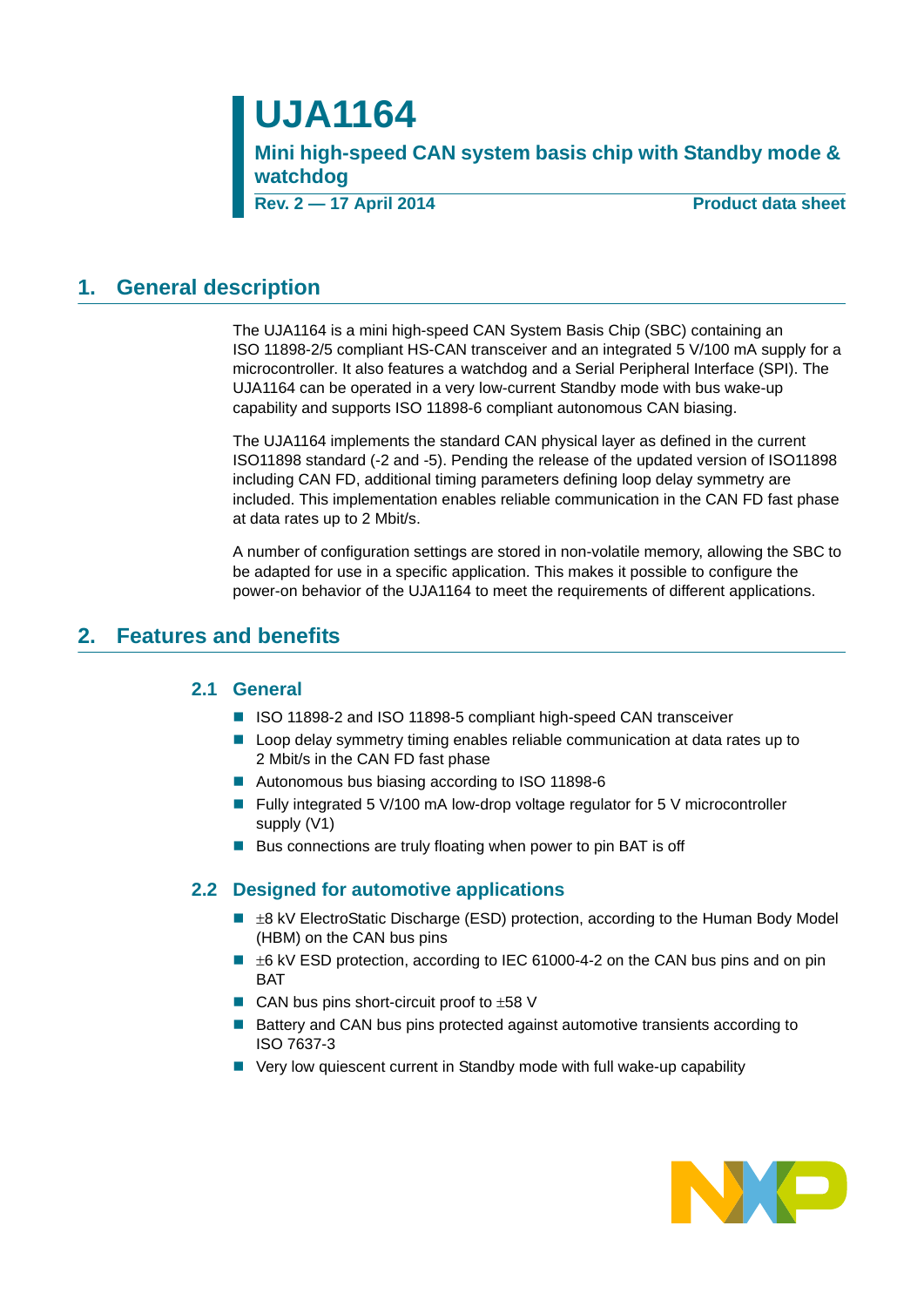- **Leadless HVSON14 package (3.0 mm**  $\times$  **4.5 mm) with improved Automated Optical** Inspection (AOI) capability and low thermal resistance
- Dark green product (halogen free and Restriction of Hazardous Substances (RoHS) compliant)

### <span id="page-1-0"></span>**2.3 Low-drop voltage regulator for 5 V microcontroller supply (V1)**

- 5 V nominal output;  $\pm 2$  % accuracy
- 100 mA output current capability
- Current limiting above 150 mA
- On-resistance of 5  $\Omega$  (max)
- Support for microcontroller RAM retention down to a battery voltage of 2 V
- Undervoltage reset with selectable detection thresholds: 60 %, 70 %, 80 % or 90 % of output voltage
- Excellent transient response with a 4.7  $\mu$ F ceramic output capacitor
- Short-circuit to GND/overload protection on pin V1

### <span id="page-1-1"></span>**2.4 Power Management**

- Standby mode featuring very low supply current; voltage V1 remains active to maintain the supply to the microcontroller
- Remote wake-up capability via standard CAN wake-up pattern
- Wake-up source recognition
- Remote wake-up can be disabled to reduce current consumption

### <span id="page-1-2"></span>**2.5 System control and diagnostic features**

- Mode control via the Serial Peripheral Interface (SPI)
- Overtemperature warning and shutdown
- Watchdog with independent clock source
- Watchdog can be operated in Window, Timeout and Autonomous modes
- Optional cyclic wake-up in watchdog Timeout mode
- Watchdog automatically re-enabled when wake-up event captured
- Watchdog period selectable between 8 ms and 4 s
- Supports remote flash programming via the CAN bus
- 16-, 24- and 32-bit SPI for configuration, control and diagnosis
- **Bidirectional reset pin with variable power-on reset length to support a variety of** microcontrollers
- Configuration of selected functions via non-volatile memory

# <span id="page-1-3"></span>**3. Ordering information**

#### **Table 1. Ordering information**

| Type number | <b>Package</b>      |                                                                                                             |           |  |  |  |
|-------------|---------------------|-------------------------------------------------------------------------------------------------------------|-----------|--|--|--|
|             | <b>Name</b>         | <b>Description</b>                                                                                          | Version   |  |  |  |
| UJA1164TK   | HVSON <sub>14</sub> | plastic thermal enhanced very thin small outline package; no<br>leads; 14 terminals; body 3 ' 4.5 ' 0.85 mm | SOT1086-2 |  |  |  |

UJA1164 All information provided in this document is subject to legal disclaimers. © NXP Semiconductors N.V. 2014. All rights reserved.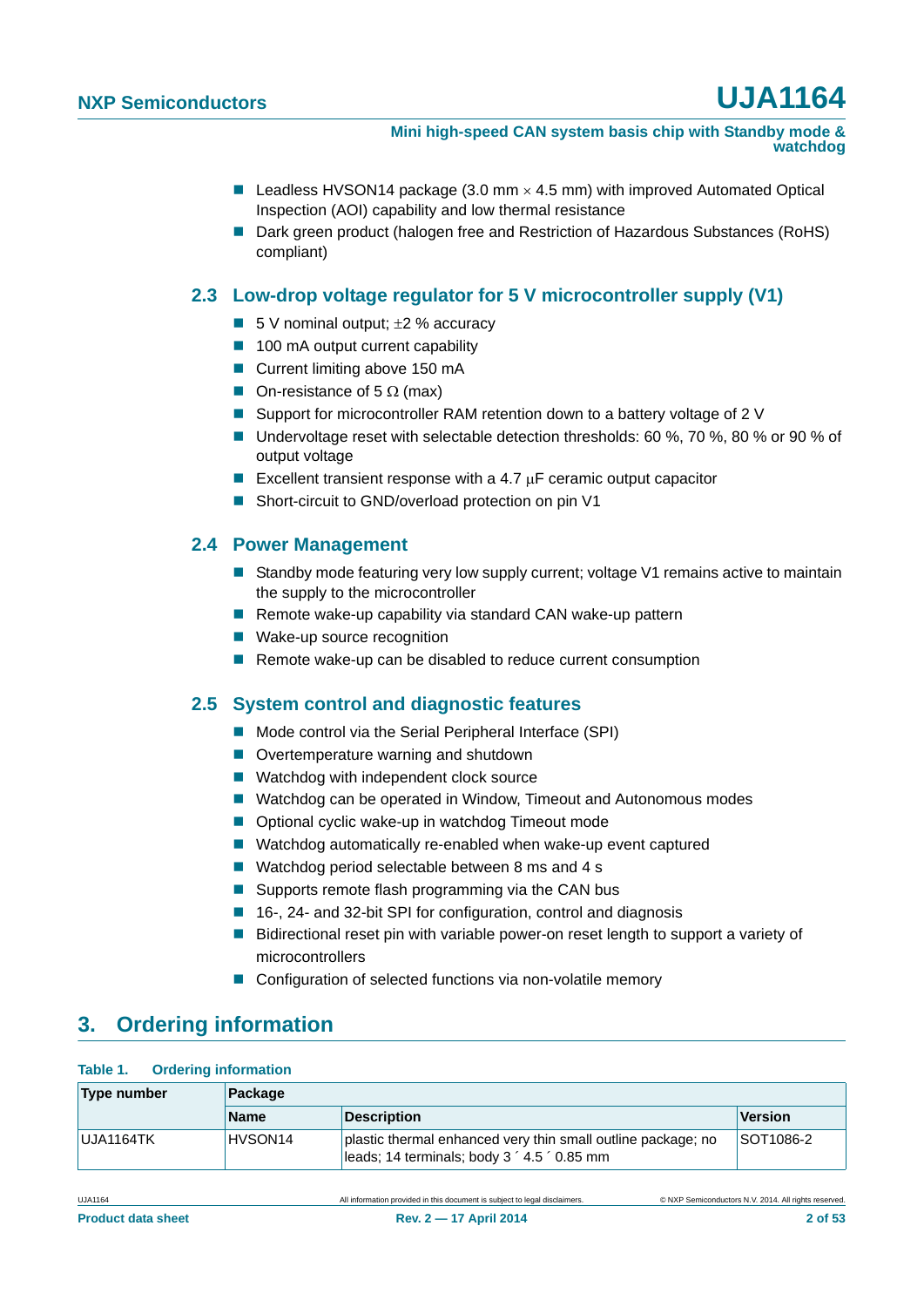**Mini high-speed CAN system basis chip with Standby mode & watchdog**

# <span id="page-2-0"></span>**4. Block diagram**

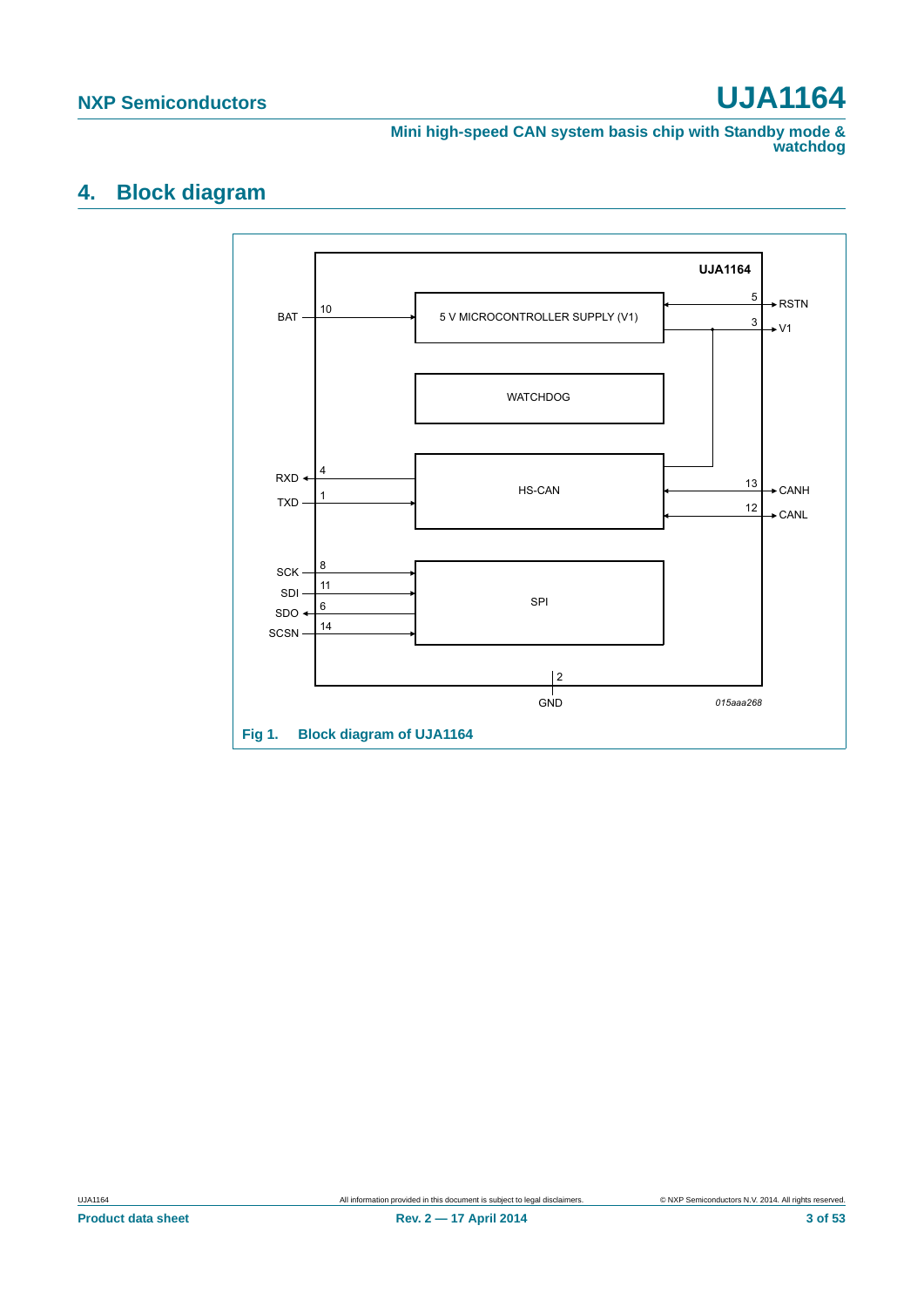**Mini high-speed CAN system basis chip with Standby mode & watchdog**

# <span id="page-3-3"></span><span id="page-3-2"></span>**5. Pinning information**

### **5.1 Pinning**



### <span id="page-3-4"></span>**5.2 Pin description**

#### <span id="page-3-1"></span>**Table 2. Pin description**

| <b>Symbol</b> | Pin            | <b>Description</b>                                                |
|---------------|----------------|-------------------------------------------------------------------|
| TXD           |                | transmit data input                                               |
| <b>GND</b>    | $2^{[1]}$      | ground                                                            |
| V1            | 3              | 5 V microcontroller supply voltage                                |
| <b>RXD</b>    | $\overline{4}$ | receive data output; reads out data from the bus lines            |
| <b>RSTN</b>   | 5              | reset input/output                                                |
| <b>SDO</b>    | 6              | SPI data output                                                   |
| i.c.          | 7              | internally connected; should be left floating or connected to GND |
| <b>SCK</b>    | 8              | SPI clock input                                                   |
| i.c.          | 9              | internally connected; should be left floating or connected to GND |
| <b>BAT</b>    | 10             | battery supply voltage                                            |
| <b>SDI</b>    | 11             | SPI data input                                                    |
| CANL          | 12             | LOW-level CAN bus line                                            |
| CANH          | 13             | <b>HIGH-level CAN bus line</b>                                    |
| <b>SCSN</b>   | 14             | SPI chip select input                                             |

<span id="page-3-0"></span>[1] The exposed die pad at the bottom of the package allows for better heat dissipation and grounding from the SBC via the printed circuit board. For enhanced thermal and electrical performance, it is recommended to solder the exposed die pad to GND.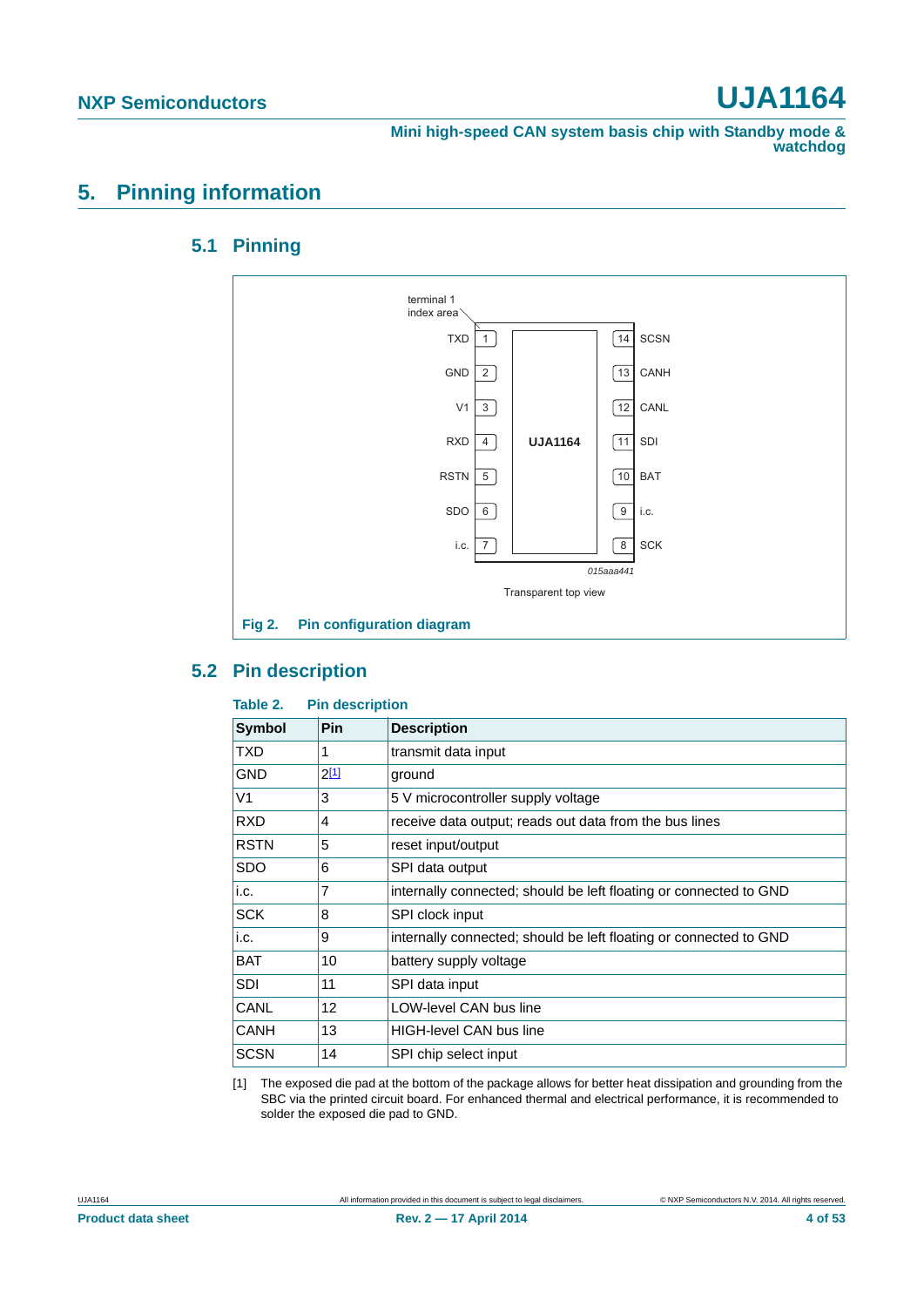### <span id="page-4-1"></span><span id="page-4-0"></span>**6. Functional description**

#### **6.1 System controller**

The system controller manages register configuration and controls the internal functions of the UJA1164. Detailed device status information is collected and made available to the microcontroller.

#### <span id="page-4-2"></span>**6.1.1 Operating modes**

The system controller contains a state machine that supports six operating modes: Normal, Standby, Reset, Forced Normal, Overtemp and Off. The state transitions are illustrated in [Figure 3.](#page-5-0)

#### <span id="page-4-3"></span>**6.1.1.1 Normal mode**

Normal mode is the active operating mode. In this mode, all the hardware on the device is available and can be activated (see [Table 3](#page-7-0)). Voltage regulator V1 is enabled to supply the microcontroller.

The CAN interface can be configured to be active and thus to support normal CAN communication. Depending on the SPI register settings, the watchdog may be running in Window or Timeout mode.

Normal mode can be selected from Standby mode via an SPI command (MC = 111).

#### <span id="page-4-4"></span>**6.1.1.2 Standby mode**

Standby mode is the UJA1164's power saving mode, offering reduced current consumption. The transceiver is unable to transmit or receive data in Standby mode. The SPI remains enabled and V1 is still active; the watchdog is active (in Timeout mode) if enabled.

If remote CAN wake-up is enabled (CWE  $= 1$ ; see [Table 24\)](#page-23-0), the receiver monitors bus activity for a wake-up request. The bus pins are biased to GND (via  $R_{i(cm)}$ ) when the bus is inactive for  $t > t_{to(silence)}$  and at approximately 2.5 V when there is activity on the bus (autonomous biasing).

Pin RXD is forced LOW when any enabled wake-up event is detected. This can be either a regular wake-up (via the CAN bus) or a diagnostic wake-up such as an overtemperature event (see [Section 6.8\)](#page-20-0).

The UJA1164 switches to Standby mode via Reset mode:

- **•** from Off mode if the battery voltage rises above the power-on detection threshold  $(V<sub>th</sub>(det)pon)$
- **•** from Overtemp mode if the chip temperature falls below the overtemperature protection release threshold,  $T_{th (rel)oto}$

Standby mode can also be selected from Normal mode via an SPI command (MC = 100).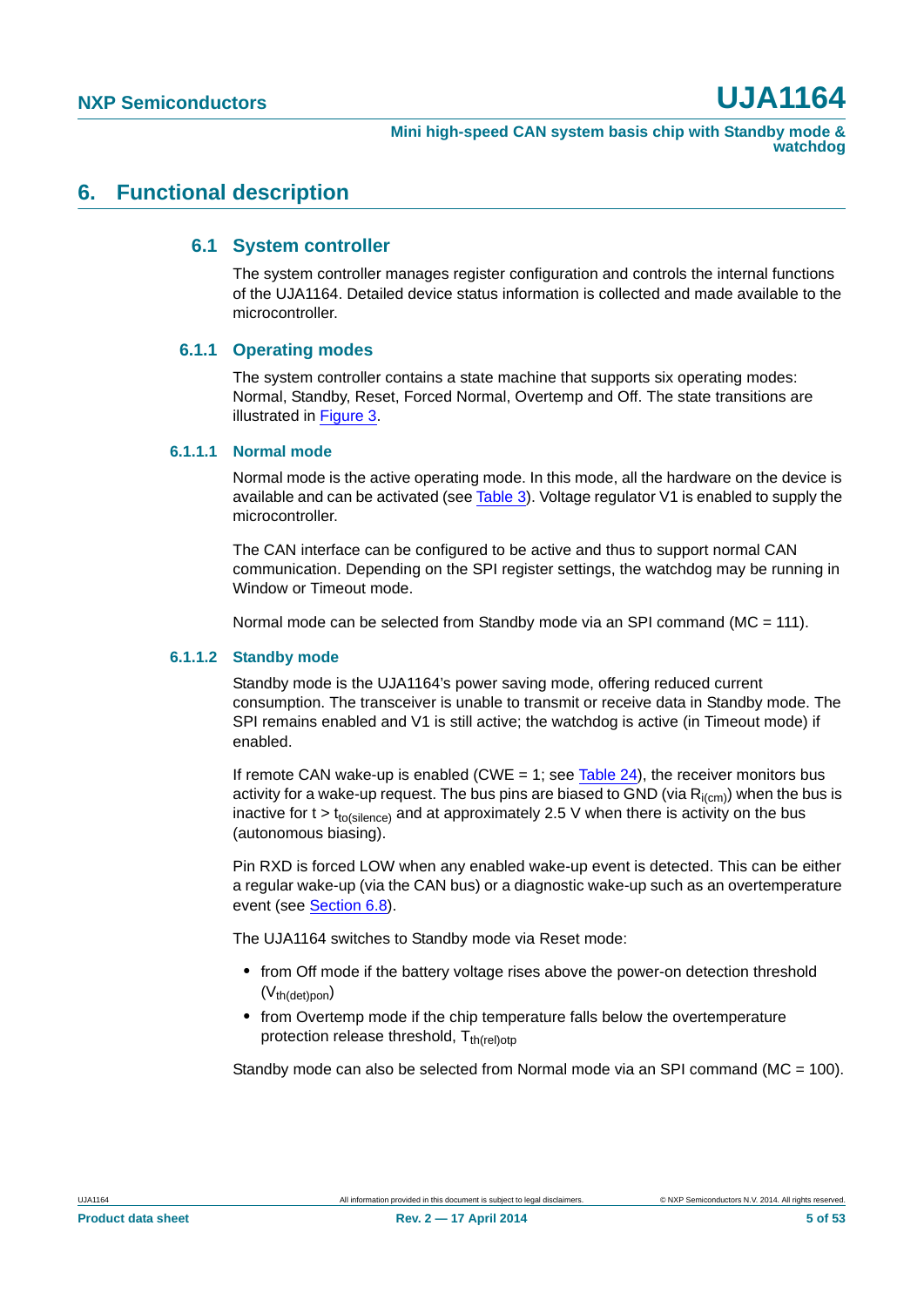#### **Mini high-speed CAN system basis chip with Standby mode & watchdog**



#### <span id="page-5-1"></span><span id="page-5-0"></span>**6.1.1.3 Reset mode**

Reset mode is the reset execution state of the SBC. This mode ensures that pin RSTN is pulled down for a defined time to allow the microcontroller to start up in a controlled manner.

The transceiver is unable to transmit or receive data in Reset mode. The SPI is inactive; the watchdog is disabled; V1 and overtemperature detection are active.

The UJA1164 switches to Reset mode from any mode in response to a reset event (see [Table 5](#page-8-0) for a list of reset sources).

The UJA1164 exits Reset mode:

- and switches to Standby mode if pin RSTN is released HIGH
- **•** and switches to Forced Normal mode if bit FNMC = 1
- **•** if the SBC is forced into Off or Overtemp mode

If a V1 undervoltage event forced the transition to Reset mode, the UJA1164 will remain in Reset mode until the voltage on pin V1 has recovered.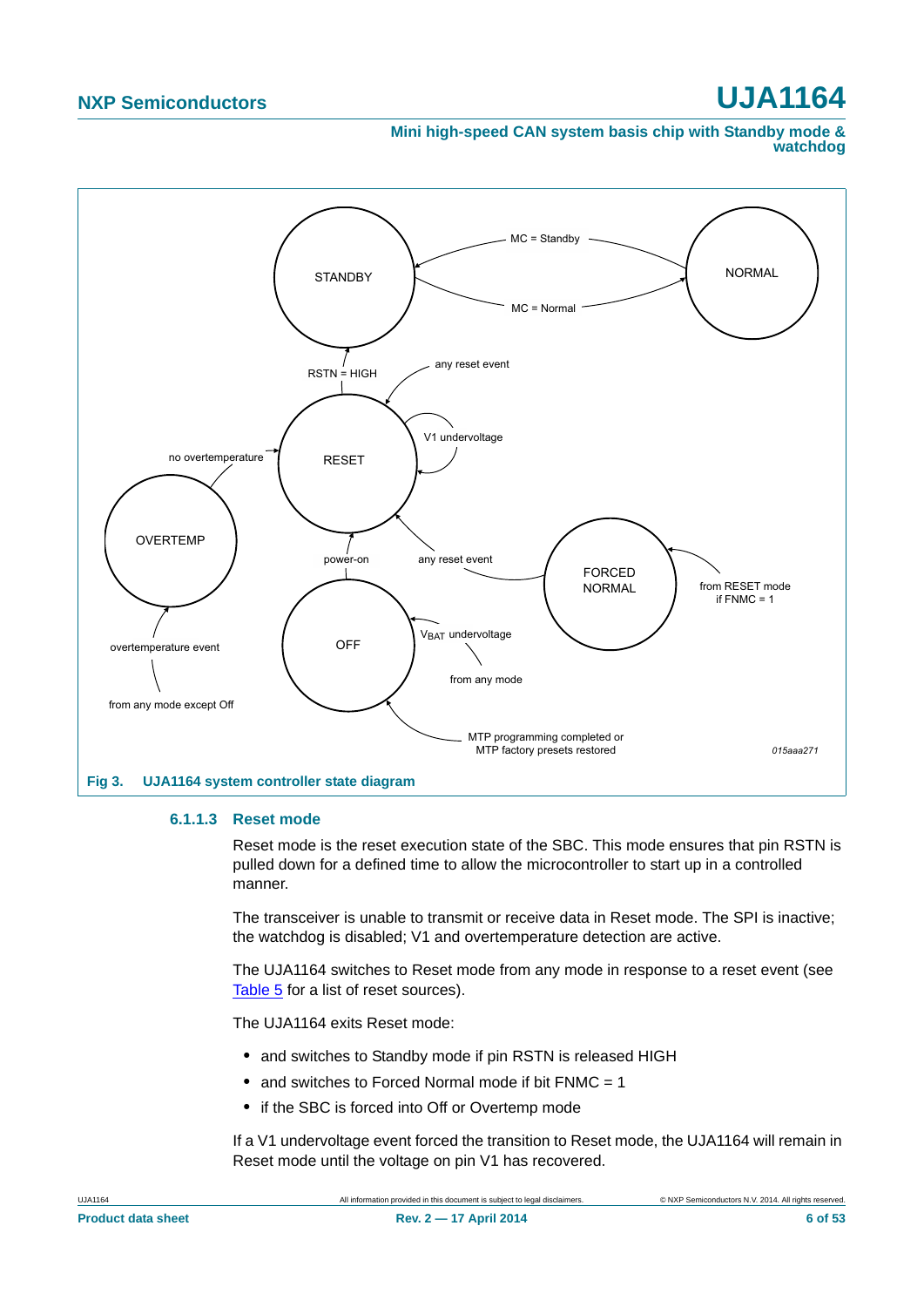After the UJA1164 exits Reset mode (positive edge on RSTN), an SPI read/write access must not be attempted for at least  $t_{\text{to(SPI)}}$ . Any earlier access may be ignored (without generating an SPI failure event).

#### <span id="page-6-2"></span>**6.1.1.4 Off mode**

The UJA1164 switches to Off mode when the battery is first connected or from any mode when  $V_{BAT} < V_{th (det)$  off. Only power-on detection is enabled; all other modules are inactive. The UJA1164 starts to boot up when the battery voltage rises above the power-on detection threshold  $V_{th (det)op}$  (triggering an initialization process) and switches to Reset mode after  $t_{\text{startup}}$ . In Off mode, the CAN pins disengage from the bus (zero load; high-ohmic).

#### <span id="page-6-0"></span>**6.1.1.5 Overtemp mode**

Overtemp mode is provided to prevent the UJA1164 being damaged by excessive temperatures. The UJA1164 switches immediately to Overtemp mode from any mode (other than Off mode) when the global chip temperature rises above the overtemperature protection activation threshold,  $T_{th(act)$ otp.

To help prevent the loss of data due to overheating, the UJA1164 issues a warning when the IC temperature rises above the overtemperature warning threshold  $(T<sub>th(warm)oto</sub>)$ . When this happens, status bit OTWS is set and an overtemperature warning event is captured  $(OTW = 1)$ , if enabled  $(OTWE = 1)$ .

In Overtemp mode, the CAN transmitter and receiver are disabled and the CAN pins are in a high-ohmic state. No wake-up event will be detected, but a pending wake-up will still be signalled by a LOW level on pin RXD, which will persist after the overtemperature event has been cleared. V1 is off and pin RSTN is driven LOW after  $t_{\text{d}(\text{uvd})\text{V1}}$ .

The UJA1164 exits Overtemp mode:

- **•** and switches to Reset mode if the chip temperature falls below the overtemperature protection release threshold,  $T_{th (rel)oto}$
- if the device is forced to switch to Off mode ( $V_{BAT} < V_{th (det)$ <sub>ooff</sub>)

#### <span id="page-6-1"></span>**6.1.1.6 Forced Normal mode**

Forced Normal mode simplifies SBC testing and is useful for initial prototyping and failure detection, as well as first flashing of the microcontroller. The watchdog is disabled in Forced Normal mode. The low-drop voltage regulator (V1) and the CAN transceiver are active.

Bit FNMC is factory preset to 1, so the UJA1164 initially boots up in Forced Normal mode (see [Table 8\)](#page-10-0). This allows a newly installed device to be run in Normal mode without a watchdog. So the microcontroller can be flashed via the CAN bus in the knowledge that a watchdog timer overflow will not trigger a system reset.

The register containing bit FNMC (address 74h) is stored in non-volatile memory (see [Section 6.9](#page-24-0)). So once bit FNMC is programmed to 0, the SBC will no longer boot up in Forced Normal mode, allowing the watchdog to be enabled.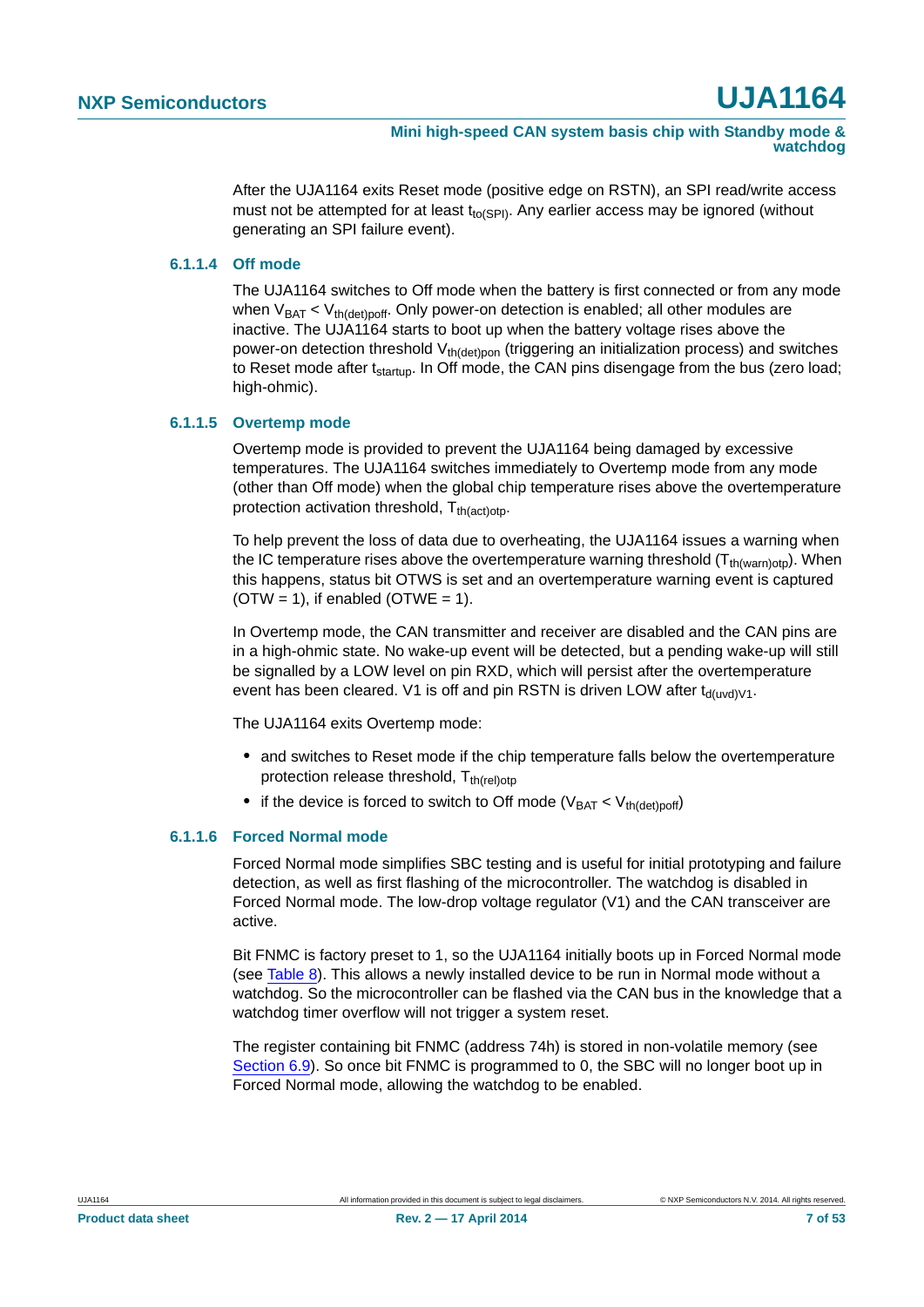#### **Mini high-speed CAN system basis chip with Standby mode & watchdog**

Even in Forced Normal mode, a reset event (e.g. an external reset or a V1 undervoltage) will trigger a transition to Reset mode with normal Reset mode behavior (except that the transmitter remains active if there is no V1 undervoltage). However, when the UJA1164 exits Reset mode, it will return to Forced Normal mode instead of switching to Standby mode.

In Forced Normal mode, only the Main status register, the Watchdog status register, the Identification register and registers stored in non-volatile memory can be read. The non-volatile memory area is fully accessible for writing as long as the UJA1164 is in the factory preset state (for details see [Section 6.9\)](#page-24-0).

The UJA1164 switches from Reset mode to Forced Normal mode if bit FNMC  $= 1$ .

#### **6.1.1.7 Hardware characterization for the UJA1164 operating modes**

#### <span id="page-7-3"></span><span id="page-7-0"></span>**Table 3. Hardware characterization by functional block**

| <b>Block</b>   | <b>Operating mode</b>       |                |                                                        |                                                                           |                                        |                                        |  |  |  |
|----------------|-----------------------------|----------------|--------------------------------------------------------|---------------------------------------------------------------------------|----------------------------------------|----------------------------------------|--|--|--|
|                | Off<br><b>Forced Normal</b> |                | Standby                                                | <b>Normal</b>                                                             | <b>Reset</b>                           | Overtemp                               |  |  |  |
| V <sub>1</sub> | off[1]                      | on             | on                                                     | on                                                                        | on                                     | off                                    |  |  |  |
| <b>RSTN</b>    | <b>LOW</b>                  | <b>HIGH</b>    | <b>HIGH</b>                                            | <b>HIGH</b>                                                               | LOW                                    | LOW                                    |  |  |  |
| <b>SPI</b>     | disabled<br>active          |                | active                                                 | active                                                                    | disabled                               | disabled                               |  |  |  |
| Watchdog       | off<br>off                  |                | determined by bits<br>WMC (see Table 7) <sup>[2]</sup> | determined by bits WMC <sup>[2]</sup>                                     | off                                    | off                                    |  |  |  |
| <b>CAN</b>     | off                         | Active         | Offline                                                | Active/ Offline/ Listen-only<br>(determined by bits CMC;<br>see Table 14) | Offline                                | off                                    |  |  |  |
| <b>RXD</b>     | V1 level                    | CAN bit stream | V1 level/LOW if<br>wake-up detected                    | CAN bit stream if<br>$CMC = 01/10/11$ ;<br>otherwise same as<br>Standby   | V1 level/LOW<br>if wake-up<br>detected | V1 level/LOW<br>if wake-up<br>detected |  |  |  |

<span id="page-7-1"></span>[1] When the SBC switches from Reset, Standby or Normal mode to Off mode, V1 behaves as a current source during power down while  $V_{BAT}$  is between 3 V and 2 V.

<span id="page-7-4"></span><span id="page-7-2"></span>[2] Window mode is only active in Normal mode.

#### **6.1.2 System control registers**

The operating mode is selected via bits MC in the Mode control register. The Mode control register is accessed via SPI address 0x01 (see [Section 6.13](#page-27-0)).

#### **Table 4. Mode control register (address 01h)**

| <b>Bit</b> | Symbol   | <b>Access Value</b> |     | <b>Description</b> |
|------------|----------|---------------------|-----|--------------------|
| 7:3        | reserved | R                   |     |                    |
| 2:0        | MC.      | R/W                 |     | mode control:      |
|            |          |                     | 100 | Standby mode       |
|            |          |                     | 111 | Normal mode        |

The Main status register can be accessed to monitor the status of the overtemperature warning flag and to determine whether the UJA1164 has entered Normal mode after initial power-up. It also indicates the source of the most recent reset event.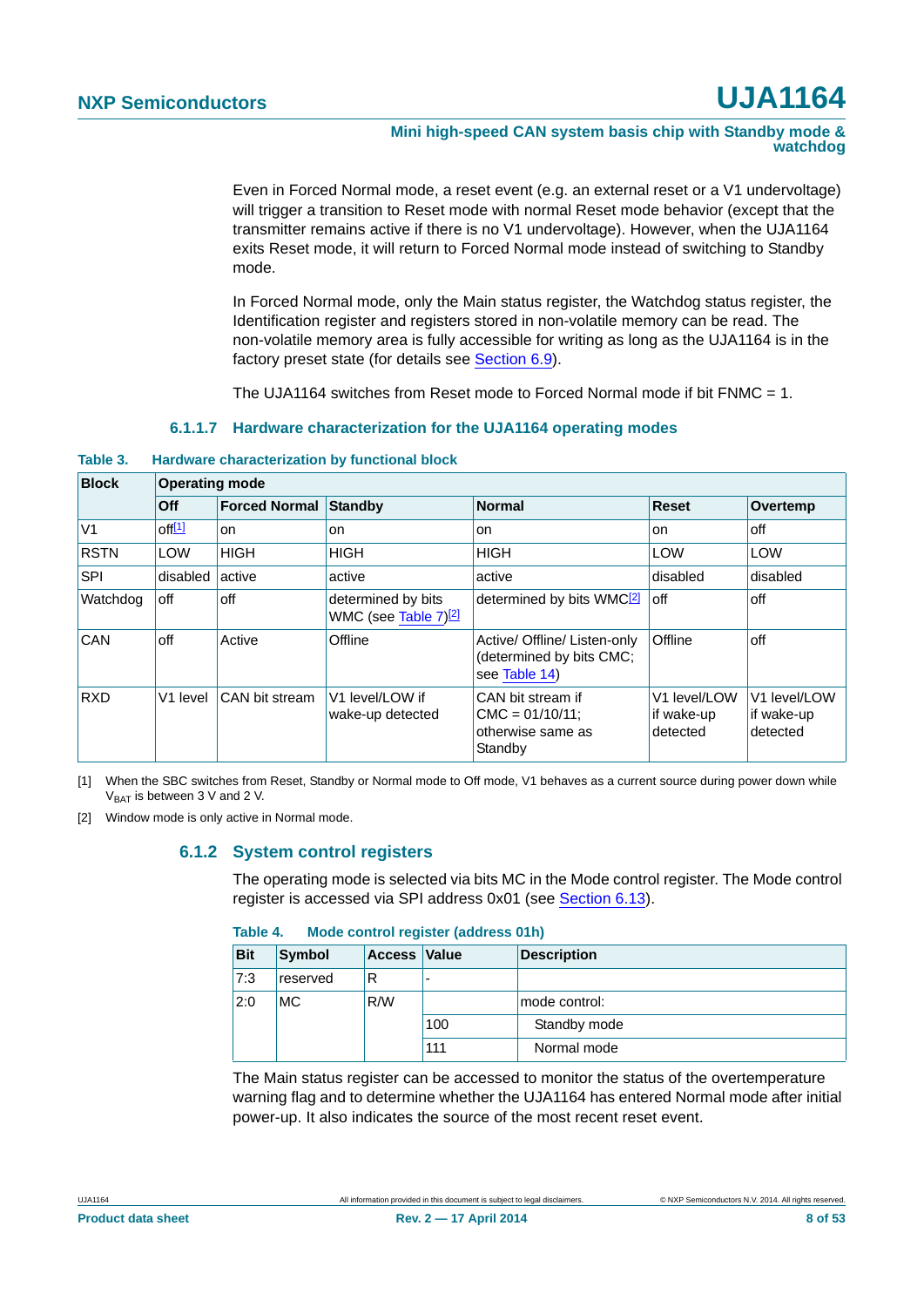| <b>Bit</b>     | <b>Symbol</b> | <b>Access</b> | Value | <b>Description</b>                                                |
|----------------|---------------|---------------|-------|-------------------------------------------------------------------|
| $\overline{7}$ | reserved      | R             |       |                                                                   |
| 6              | <b>OTWS</b>   | R             |       | overtemperature warning status:                                   |
|                |               |               | 0     | IC temperature below overtemperature warning threshold            |
|                |               |               | 1     | IC temperature above overtemperature warning threshold            |
| 5              | <b>NMS</b>    | R             |       | Normal mode status:                                               |
|                |               |               | 0     | UJA1164 has entered Normal mode (after power-up)                  |
|                |               |               | 1     | UJA1164 has powered up but has not yet switched to<br>Normal mode |
| 4:0            | <b>RSS</b>    | R             |       | reset source status:                                              |
|                |               |               | 00000 | exited Off mode (power-on)                                        |
|                |               |               | 01110 | watchdog triggered too early (Window mode)                        |
|                |               |               | 01111 | watchdog overflow (Window mode or Timeout mode with<br>$WDF = 1$  |
|                |               |               | 10000 | illegal watchdog mode control access                              |
|                |               |               | 10001 | RSTN pulled down externally                                       |
|                |               |               | 10010 | exited Overtemp mode                                              |
|                |               |               | 10011 | V1 undervoltage                                                   |

<span id="page-8-0"></span>**Table 5. Main status register (address 03h)**

### <span id="page-8-1"></span>**6.2 Watchdog**

The UJA1164 contains a watchdog that supports three operating modes: Window, Timeout and Autonomous. In Window mode (available only in SBC Normal mode), a watchdog trigger event within a closed watchdog window resets the watchdog timer. In Timeout mode, the watchdog runs continuously and can be reset at any time within the timeout time by a watchdog trigger. Watchdog timeout mode can also be used for cyclic wake-up of the microcontroller. In Autonomous mode, the watchdog can be off or in Timeout mode (see [Section 6.2.4\)](#page-11-0).

The watchdog mode is selected via bits WMC in the Watchdog control register ([Table 7\)](#page-9-0). The SBC must be in Standby mode when the watchdog mode is changed. If Window mode is selected (WMC = 100), the watchdog will remain in (or switch to) Timeout mode until the SBC enters Normal mode. Any attempt to change the watchdog operating mode (via WMC) while the SBC is in Normal mode will cause the UJA1164 to switch to Reset mode and the reset source status bits (RSS) will be set to 10000 ('illegal watchdog mode control access'; see [Table 5\)](#page-8-0).

Eight watchdog periods are supported, from 8 ms to 4096 ms. The watchdog period is programmed via bits NWP. The selected period is valid for both Window and Timeout modes. The default watchdog period is 128 ms.

A watchdog trigger event resets the watchdog timer. A watchdog trigger event is any valid write access to the Watchdog control register. If the watchdog mode or the watchdog period have changed as a result of the write access, the new values are immediately valid.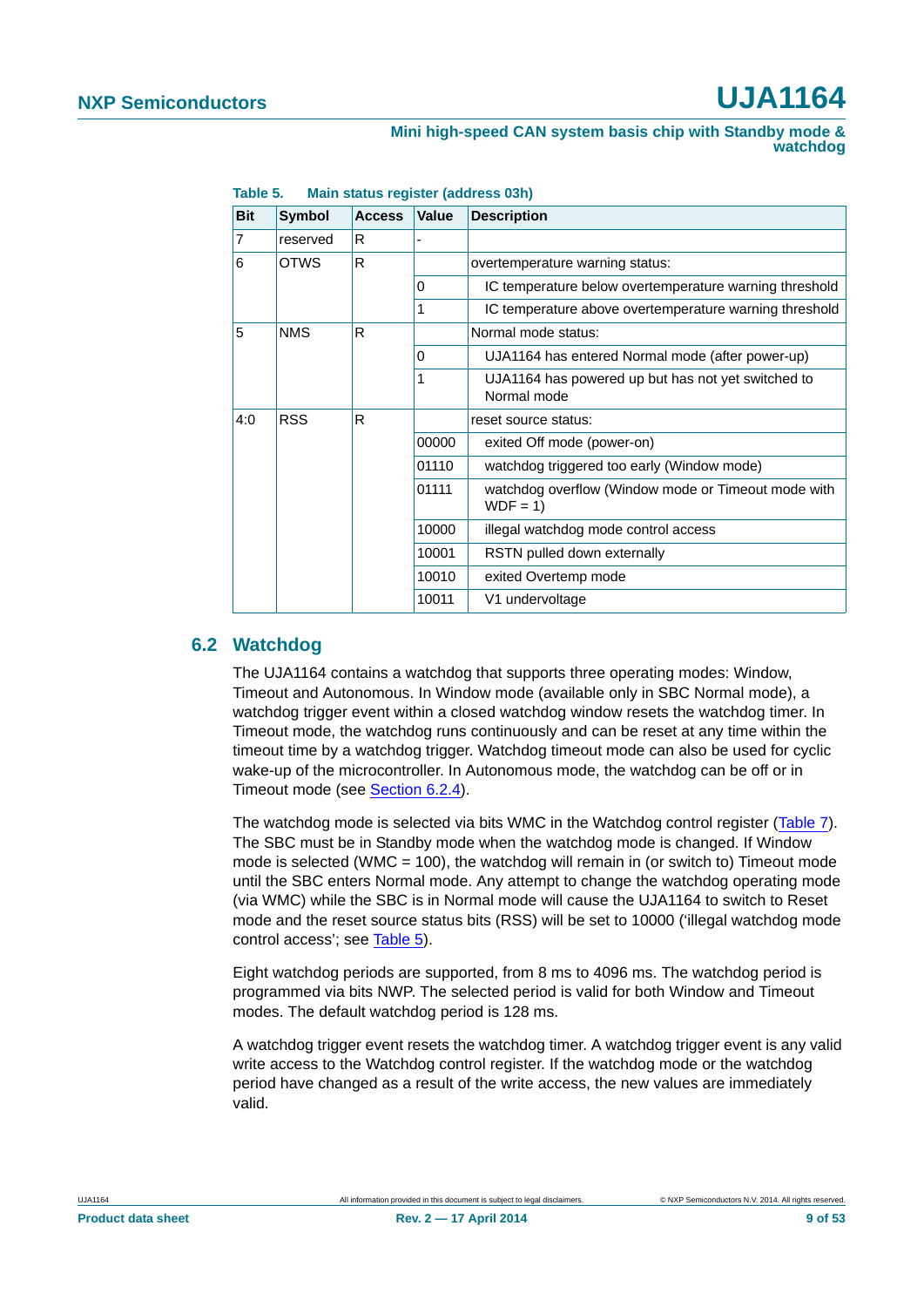#### **Table 6. Summary of watchdog settings**

|                                |                         | <b>Watchdog configuration via SPI</b> |               |                  |                       |      |  |  |
|--------------------------------|-------------------------|---------------------------------------|---------------|------------------|-----------------------|------|--|--|
| <b>FNMC</b>                    |                         | 0                                     | O             | 0                | 0                     |      |  |  |
| <b>SDMC</b>                    |                         | х                                     | х             |                  |                       | л    |  |  |
| <b>WMC</b>                     |                         | 100 (Window)                          | 010 (Timeout) | 001 (Autonomous) | 001 (Autonomous) n.a. |      |  |  |
| <b>SBC</b><br><b>Operating</b> | Normal mode             | Window                                | Timeout       | Timeout          | off                   | off  |  |  |
|                                | Standby mode (RXD HIGH) | Timeout                               | Timeout       | off              | off                   | loff |  |  |
| <b>Mode</b>                    | Standby mode (RXD LOW)  | Timeout                               | Timeout       | Timeout          | off                   | loff |  |  |
|                                | Other modes             | off                                   | off           | off              | off                   | off  |  |  |

#### <span id="page-9-0"></span>**Table 7. Watchdog control register (address 00h)**

| <b>Bit</b> | <b>Symbol</b> | <b>Access</b> | <b>Value</b>        | <b>Description</b>      |
|------------|---------------|---------------|---------------------|-------------------------|
| 7:5        | <b>WMC</b>    | R/W           |                     | watchdog mode control:  |
|            |               |               | 001[1]              | Autonomous mode         |
|            |               |               | $010^{2}$           | Timeout mode            |
|            |               |               | 100 <sup>[3]</sup>  | Window mode             |
| 4          | reserved      | R             |                     |                         |
| 3:0        | <b>NWP</b>    | R/W           |                     | nominal watchdog period |
|            |               |               | 1000                | 8 ms                    |
|            |               |               | 0001                | 16 <sub>ms</sub>        |
|            |               |               | 0010                | 32 ms                   |
|            |               |               | 1011                | 64 ms                   |
|            |               |               | 0100 <sup>[2]</sup> | 128 ms                  |
|            |               |               | 1101                | 256 ms                  |
|            |               |               | 1110                | 1024 ms                 |
|            |               |               | 0111                | 4096 ms                 |

<span id="page-9-1"></span>[1] Default value if SDMC = 1 (see [Section 6.2.1](#page-11-1))

<span id="page-9-2"></span>[2] Default value.

<span id="page-9-3"></span>[3] Selected in Standby mode but only activated when the SBC switches to Normal mode.

The watchdog is a valuable safety mechanism, so it is critical that it is configured correctly. Two features are provided to prevent watchdog parameters being changed by mistake:

- **•** redundant states of configuration bits WMC and NWP
- **•** reconfiguration protection in Normal mode

Redundant states associated with control bits WMC and NWP ensure that a single bit error cannot cause the watchdog to be configured incorrectly (at least two bits must be changed to reconfigure WMC or NWP). If an attempt is made to write an invalid code to WMC or NWP (e.g. 011 or 1001 respectively), the SPI operation is abandoned and an SPI failure event is captured, if enabled (see [Section 6.8](#page-20-0)).

Two operating modes have a major impact on the operation of the watchdog: Forced Normal mode and Software Development mode (Software Development mode is provided for test purposes and is not an SBC operating mode; the UJA1164 can be in any mode with Software Development mode enabled; see [Section 6.2.1\)](#page-11-1). These modes are enabled and disabled via bits FNMC and SDMC respectively in the SBC configuration control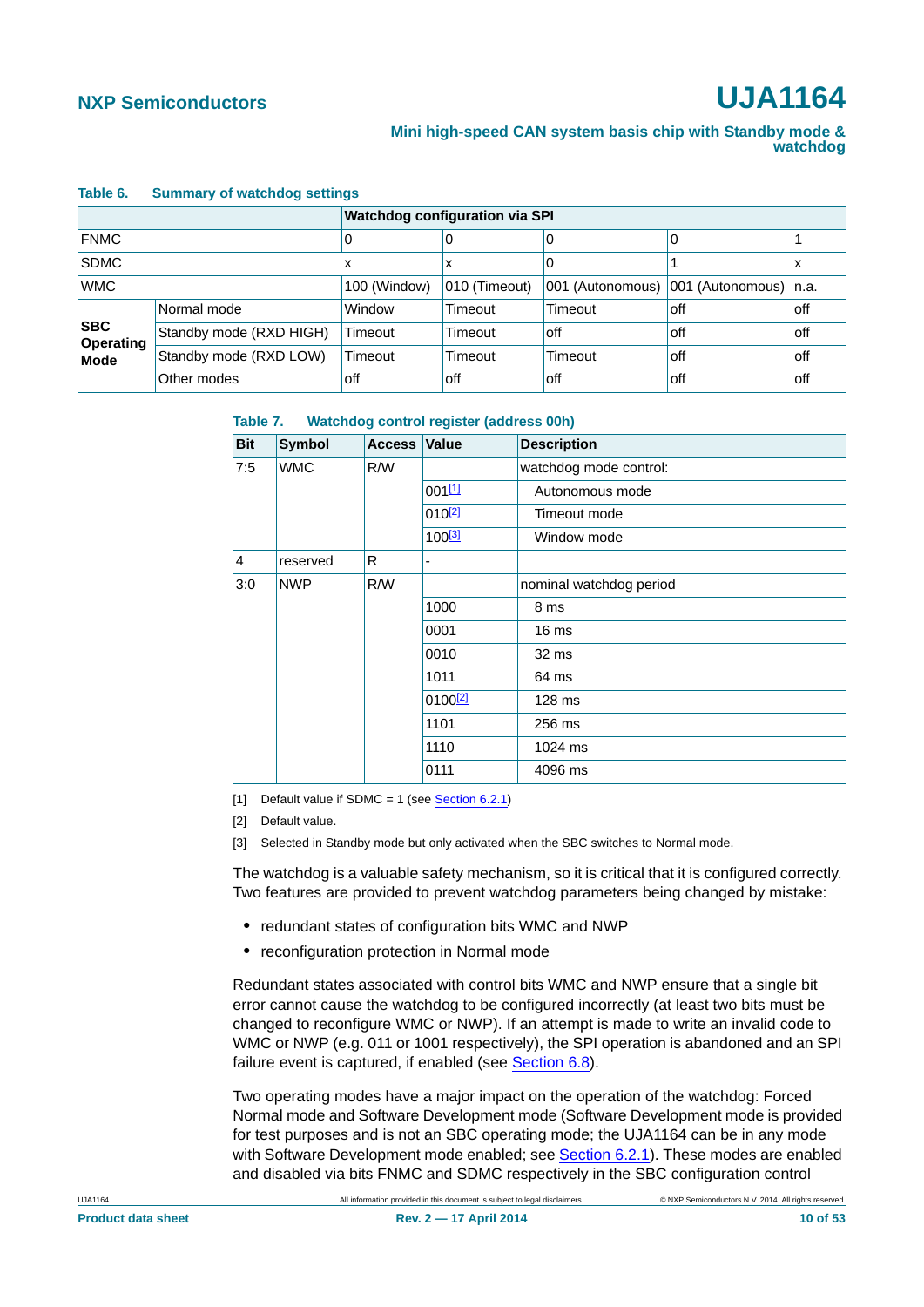**Mini high-speed CAN system basis chip with Standby mode & watchdog**

register (see [Table 8\)](#page-10-0). Note that this register is located in the non-volatile memory area (see [Section 6.8](#page-20-0)). In Forced Normal mode (FNM), the watchdog is completely disabled. In Software Development mode (SDM), the watchdog can be disabled or activated for test purposes.

Information on the status of the watchdog is available from the Watchdog status register [\(Table 9\)](#page-10-1). This register also indicates whether Forced Normal and Software Development modes are active.

| <b>Bit</b>     | <b>Symbol</b>  | <b>Access</b> | <b>Value</b> | <b>Description</b>                                                                 |
|----------------|----------------|---------------|--------------|------------------------------------------------------------------------------------|
| 7:6            | reserved       | R             |              |                                                                                    |
| 5:4            | <b>V1RTSUC</b> | R/W           |              | V1 reset threshold (defined by bit V1RTC) at start-up:                             |
|                |                |               | $00^{[1]}$   | V1 undervoltage detection at 90 % of nominal value at<br>start-up ( $V1RTC = 00$ ) |
|                |                |               | 01           | V1 undervoltage detection at 80 % of nominal value at<br>start-up ( $V1RTC = 01$ ) |
|                |                |               | 10           | V1 undervoltage detection at 70 % of nominal value at<br>start-up (V1RTC = 10)     |
|                |                |               | 11           | V1 undervoltage detection at 60 % of nominal value at<br>start-up ( $V1RTC = 11$ ) |
| 3              | <b>FNMC</b>    | R/W           |              | Forced Normal mode control:                                                        |
|                |                |               | 0            | Forced Normal mode disabled                                                        |
|                |                |               | $1^{[1]}$    | Forced Normal mode enabled                                                         |
| $\mathfrak{p}$ | <b>SDMC</b>    | R/W           |              | Software Development mode control:                                                 |
|                |                |               | $0^{[1]}$    | Software Development mode disabled                                                 |
|                |                |               | 1            | Software Development mode enabled                                                  |
| 1:0            | reserved       | R             |              |                                                                                    |

<span id="page-10-0"></span>**Table 8. SBC configuration control register (address 74h)**

<span id="page-10-2"></span>[1] Factory preset value.

#### <span id="page-10-1"></span>**Table 9. Watchdog status register (address 05h)**

| <b>Bit</b>                    | <b>Symbol</b> | <b>Access</b> | Value                                   | <b>Description</b>                   |
|-------------------------------|---------------|---------------|-----------------------------------------|--------------------------------------|
| 7:4                           | reserved      | R             |                                         |                                      |
| 3                             | <b>FNMS</b>   | R             | $\Omega$                                | SBC is not in Forced Normal mode     |
|                               |               |               | 1                                       | SBC is in Forced Normal mode         |
| $\overline{2}$<br><b>SDMS</b> | R             | 0             | SBC is not in Software Development mode |                                      |
|                               |               |               | 1                                       | SBC is in Software Development mode  |
| 1:0                           | <b>WDS</b>    | R             |                                         | watchdog status:                     |
|                               |               |               | 00                                      | watchdog is off                      |
|                               |               | 01            | watchdog is in first half of window     |                                      |
|                               |               |               | 10                                      | watchdog is in second half of window |
|                               |               |               | 11                                      | reserved                             |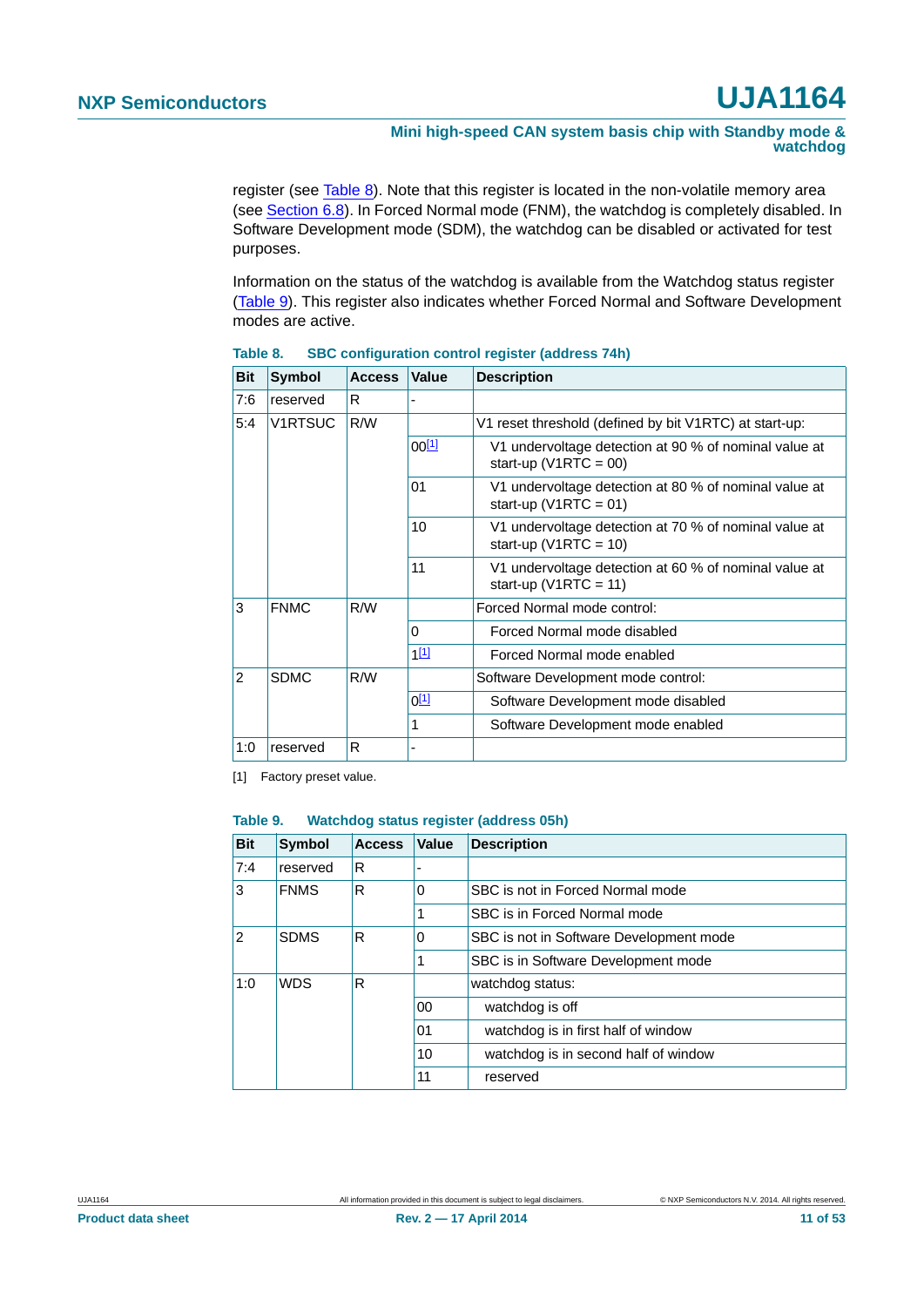#### <span id="page-11-1"></span>**6.2.1 Software Development mode**

Software Development mode is provided to simplify the software design process. When Software Development mode is enabled, the watchdog starts up in Autonomous mode (WMC = 001) and is inactive after a system reset, overriding the default value (see [Table 7](#page-9-0)). The watchdog is always off in Autonomous mode if Software Development mode is enabled (SDMC = 1; see [Table 10](#page-11-2)).

Software can be run without a watchdog in Software Development mode. However, it is possible to activate and deactivate the watchdog for test purposes by selecting Window or Timeout mode via bits WMC while the SBC is in Standby mode (note that Window mode will only be activated when the SBC switches to Normal mode). Software Development mode is activated via bits SDMC in non-volatile memory (see [Table 8](#page-10-0)).

#### <span id="page-11-3"></span>**6.2.2 Watchdog behavior in Window mode**

The watchdog runs continuously in Window mode. The watchdog will be in Window mode if WMC  $= 100$  and the UJA1164 is in Normal mode.

In Window mode, the watchdog can only be triggered during the second half of the watchdog period. If the watchdog overflows, or is triggered in the first half of the watchdog period (before  $t_{\text{tri}(wd)1}$ ), a system reset is performed. After the system reset, the reset source (either 'watchdog triggered too early' or 'watchdog overflow') can be read via the reset source status bits (RSS) in the Main Status register ([Table 5](#page-8-0)). If the watchdog is triggered in the second half of the watchdog period (after  $t_{triq(wd)1}$  but before  $t_{triq(wd)2}$ ), the watchdog timer is restarted.

### <span id="page-11-4"></span>**6.2.3 Watchdog behavior in Timeout mode**

The watchdog runs continuously in Timeout mode. The watchdog will be in Timeout mode if WMC  $= 010$  and the UJA1164 is in Normal or Standby mode. The watchdog will also be in Timeout mode if WMC = 100 and the UJA1164 is in Standby mode. If Autonomous mode is selected (WMC =  $001$ ), the watchdog will be in Timeout mode if one of the conditions for Timeout mode listed in [Table 10](#page-11-2) has been satisfied.

In Timeout mode, the watchdog timer can be reset at any time by a watchdog trigger. If the watchdog overflows, a watchdog failure event (WDF) is captured. If a WDF is already pending when the watchdog overflows, a system reset is performed. In Timeout mode, the watchdog can be used as a cyclic wake-up source for the microcontroller when the UJA1164 is in Standby mode.

#### <span id="page-11-0"></span>**6.2.4 Watchdog behavior in Autonomous mode**

Autonomous mode is selected when WMC = 001. In Autonomous mode, the watchdog is either off or in Timeout mode, according to the conditions detailed in [Table 10](#page-11-2).

| <b>UJA1164 Operating mode</b> | <b>Watchdog status</b> |            |  |  |
|-------------------------------|------------------------|------------|--|--|
|                               | $SDMC = 0$             | $SDMC = 1$ |  |  |
| Normal                        | Timeout mode           | off        |  |  |
| Standby; RXD HIGH             | off                    | off        |  |  |
| any other mode                | off                    | off        |  |  |
| Standby; RXD LOW              | Timeout mode           | off        |  |  |

<span id="page-11-2"></span>**Table 10. Watchdog status in Autonomous mode**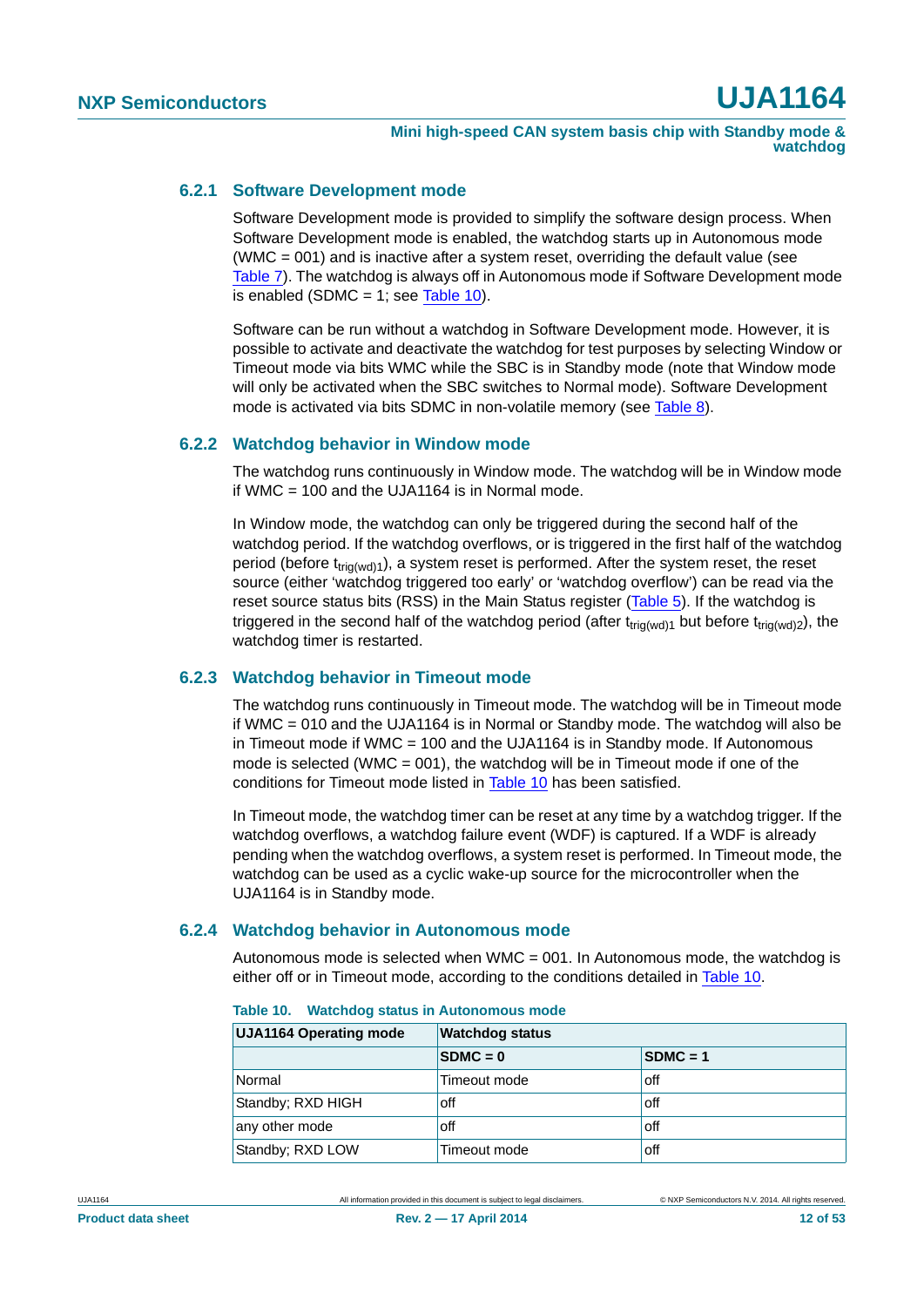**Mini high-speed CAN system basis chip with Standby mode & watchdog**

When Autonomous mode is selected, the watchdog will be in Timeout mode if the SBC is in Normal mode or Standby mode with RXD LOW, provided Software Development mode has been disabled (SDMC =  $0$ ). Otherwise the watchdog will be off.

In Autonomous mode, the watchdog will not be running when the SBC is in Standby mode (RXD HIGH). If a wake-up event is captured, pin RXD is forced LOW to signal the event and the watchdog is automatically restarted in Timeout mode.

### <span id="page-12-4"></span>**6.3 System reset**

When a system reset occurs, the SBC switches to Reset mode and initiates a process that generates a low-level pulse on pin RSTN.

#### <span id="page-12-2"></span>**6.3.1 Characteristics of pin RSTN**

Pin RSTN is a bidirectional open drain low side driver with integrated pull-up resistance, as shown in [Figure 4](#page-12-1). With this configuration, the SBC can detect the pin being pulled down externally, e.g. by the microcontroller. The input reset pulse width must be at least  $t_{w(rst)}$ .



#### <span id="page-12-3"></span><span id="page-12-1"></span>**6.3.2 Selecting the output reset pulse width**

The duration of the output reset pulse is selected via bits RLC in the Start-up control register ([Table 11\)](#page-12-0). The SBC distinguishes between a cold start and a warm start. A cold start is performed if the reset event was combined with a V1 undervoltage event (power-on reset, overtemperature reset, V1 undervoltage before entering or while in Reset mode). The output reset pulse width for a cold start is determined by the setting of bits RLC.

If any other reset event occurs without a V1 undervoltage (external reset, watchdog failure, watchdog change attempt in Normal mode) the SBC uses the shortest reset length  $(t_{w(rst)} = 1 \text{ ms to } 1.5 \text{ ms})$ . This is called warm start of the microcontroller.

<span id="page-12-0"></span>

| <b>Bit</b> | Symbol   | Access Value | <b>Description</b> |
|------------|----------|--------------|--------------------|
| 7:6        | reserved | R            |                    |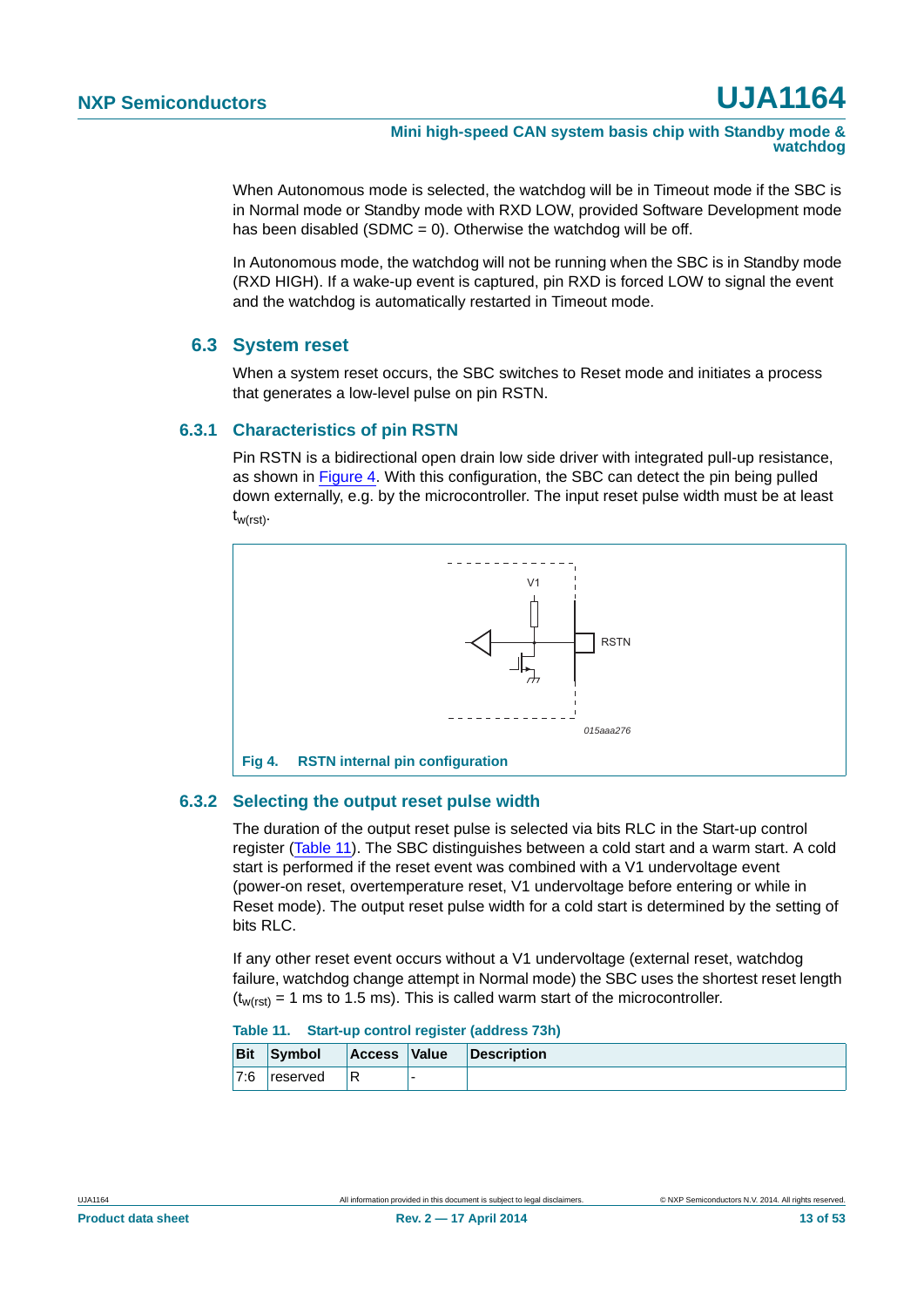| Mini high-speed CAN system basis chip with Standby mode & |  |  |  |          |  |
|-----------------------------------------------------------|--|--|--|----------|--|
|                                                           |  |  |  | watchdog |  |

**Table 11. Start-up control register (address 73h)** *…continued*

| <b>Bit</b> | <b>Symbol</b> | <b>Access</b> | <b>Value</b> | <b>Description</b>              |
|------------|---------------|---------------|--------------|---------------------------------|
| 5:4        | <b>RLC</b>    | R/W           |              | RSTN output reset pulse width:  |
|            |               |               | $00^{[1]}$   | $t_{w(rst)}$ = 20 ms to 25 ms   |
|            |               |               | 01           | $t_{w(rst)} = 10$ ms to 12.5 ms |
|            |               |               | 10           | $t_{w(rst)} = 3.6$ ms to 5 ms   |
|            |               |               | 11           | $t_{w(rst)} = 1$ ms to 1.5 ms   |
| 3:0        | reserved      | R             |              |                                 |

<span id="page-13-0"></span>[1] Factory preset value.

#### <span id="page-13-1"></span>**6.3.3 Reset sources**

The following events will cause the UJA1164 to switch to Reset mode:

- V<sub>V1</sub> drops below the selected V1 undervoltage threshold defined by bits V1RTC
- **•** pin RSTN is pulled down externally
- **•** the watchdog overflows in Window mode
- the watchdog is triggered too early in Window mode (before t<sub>trig(wd)1</sub>)
- the watchdog overflows in Timeout mode with WDF = 1 (watchdog failure pending)
- an attempt is made to reconfigure the Watchdog control register while the SBC is in Normal mode
- **•** the SBC leaves Off mode
- **•** the SBC leaves Overtemp mode

### <span id="page-13-2"></span>**6.4 Global temperature protection**

The temperature of the UJA1164 is monitored continuously, except in Off mode. The SBC switches to Overtemp mode if the temperature exceeds the overtemperature protection activation threshold,  $T_{th(action)}$ . In addition, pin RSTN is driven LOW and V1 and the CAN transceiver are switched off. When the temperature drops below the overtemperature protection release threshold,  $T_{th (rel)oto}$ , the SBC switches to Standby mode via Reset mode.

In addition, the UJA1164 provides an overtemperature warning. When the IC temperature rises about the overtemperature warning threshold  $(T<sub>th(warnbot</sub>)$ , status bit OTWS is set and an overtemperature warning event is captured ( $OTW = 1$ ).

### **6.5 Power supplies**

#### <span id="page-13-4"></span><span id="page-13-3"></span>**6.5.1 Battery supply voltage (VBAT)**

The internal circuitry is supplied from the battery via pin BAT. The device needs to be protected against negative supply voltages, e.g. by using an external series diode. If  $V_{BAT}$ falls below the power-off detection threshold,  $V_{th(det)pdf}$ , the SBC switches to Off mode. However, the microcontroller supply voltage (V1) remains active until  $V_{BAT}$  falls below 2 V.

The SBC switches from Off mode to Reset mode t<sub>startup</sub> after the battery voltage rises above the power-on detection threshold,  $V_{th(det)pon}$ . Power-on event status bit PO is set to 1 to indicate the UJA1164 has powered up and left Off mode (see [Table 19\)](#page-22-0).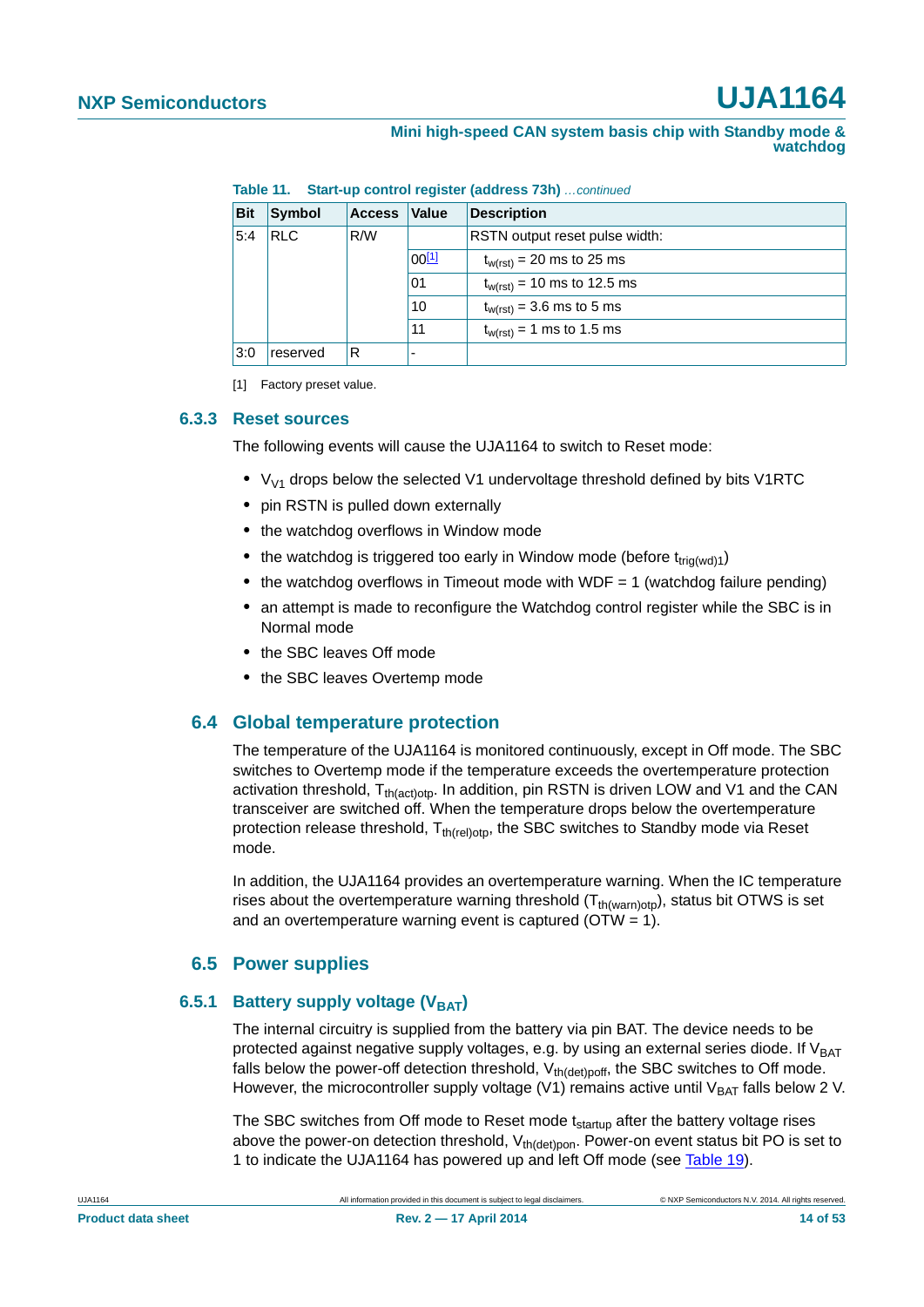#### <span id="page-14-5"></span>**6.5.2 Low-drop voltage supply for 5 V microcontroller (V1)**

V1 is intended to supply the microcontroller and the internal CAN transceiver and delivers up to 150 mA at 5 V. The output voltage on V1 is monitored. A system reset is generated if the voltage on V1 drops below the selected undervoltage threshold (60 %, 70 %, 80 % or 90 % of the nominal V1 output voltage, selected via V1RTC in the V1 control register; see [Table 12\)](#page-14-0).

The internal CAN transceiver consumes 50 mA (max) when the bus is continuously dominant, leaving 100 mA available for the external load on pin V1. In practice, the typical current consumption of the CAN transceiver is lower ( $\approx$ 25 mA), depending on the application, leaving more current available for the load.

The default value of the undervoltage threshold at power-up is determined by the value of bits V1RTSUC in the SBC configuration control register [\(Table 8\)](#page-10-0). The SBC configuration control register is in non-volatile memory, allowing the user to define the undervoltage threshold (V1RTC) at start-up.

In addition, an undervoltage warning (a  $V1U$  event; see [Section 6.8\)](#page-20-0) is generated if the voltage on V1 falls below 90 % of the nominal value (and V1U event detection is enabled, V1UE = 1; see [Table 23](#page-23-1)). This information can be used as a warning, when the 60 %, 70 % or 80 % threshold is selected, to indicate that the level on V1 is outside the nominal supply range. The status of V1, whether it is above or below the 90 % undervoltage threshold, can be read via bit V1S in the Supply voltage status register [\(Table 13\)](#page-14-1).

| <b>Bit</b> | <b>Symbol</b>        | <b>Access</b> | Value | <b>Description</b>                                       |
|------------|----------------------|---------------|-------|----------------------------------------------------------|
| 7:2        | reserved             | R             |       |                                                          |
| 1:0        | V1RTC <sup>[1]</sup> | R/W           |       | set V1 reset threshold:                                  |
|            |                      |               | 00    | reset threshold set to 90 % of V1 nominal output voltage |
|            |                      |               | 01    | reset threshold set to 80 % of V1 nominal output voltage |
|            |                      |               | 10    | reset threshold set to 70 % of V1 nominal output voltage |
|            |                      |               | 11    | reset threshold set to 60 % of V1 nominal output voltage |

#### <span id="page-14-0"></span>**Table 12. V1 control register (address 10h)**

<span id="page-14-2"></span>[1] Default value at power-up defined by setting of bits V1RTSUC (see [Table 8\)](#page-10-0).

<span id="page-14-1"></span>

| <b>Bit</b> | <b>Symbol</b> | <b>Access</b> | Value     | <b>Description</b>                                  |
|------------|---------------|---------------|-----------|-----------------------------------------------------|
| 7:1        | reserved      |               |           |                                                     |
|            | V1S           | R/W           |           | V1 status:                                          |
|            |               |               | $0^{[1]}$ | V1 output voltage above 90 % undervoltage threshold |
|            |               |               |           | V1 output voltage below 90 % undervoltage threshold |

<span id="page-14-3"></span>[1] Default value at power-up.

### <span id="page-14-4"></span>**6.6 High-speed CAN transceiver**

The integrated high-speed CAN transceiver is designed for active communication at bit rates up to 1 Mbit/s, providing differential transmit and receive capability to a CAN protocol controller. The transceiver is ISO 11898-2 and ISO 11898-5 compliant. The CAN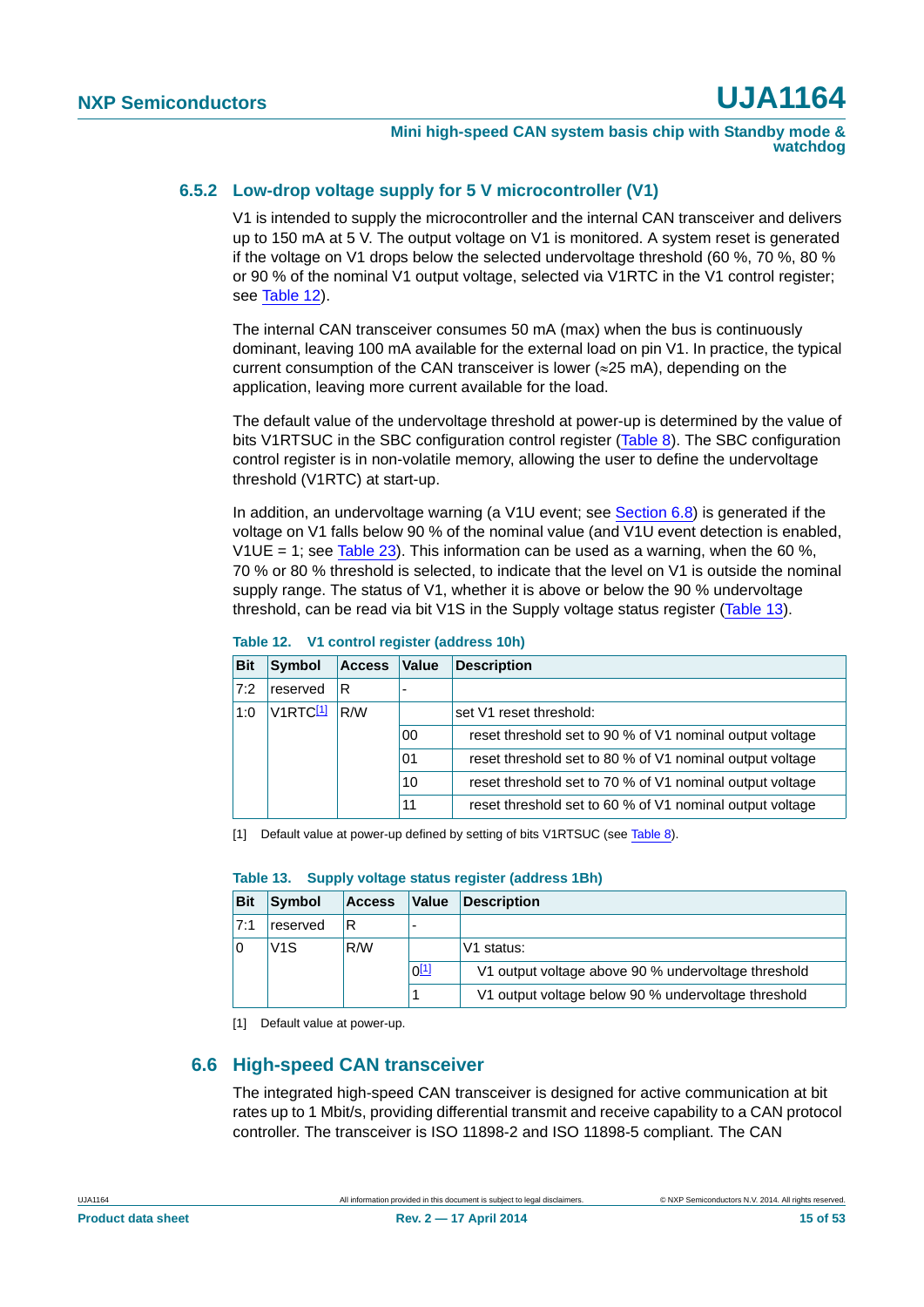transmitter is supplied from V1. The UJA1164 includes additional timing parameters on loop delay symmetry to ensure reliable communication in fast phase at data rates up to 2 Mbit/s, as used in CAN FD networks.

The CAN transceiver supports autonomous CAN biasing as defined in ISO 11898-6, which helps to minimize RF emissions. CANH and CANL are always biased to 2.5 V when the transceiver is in Active or Listen-only modes (CMC = 01/10/11).

Autonomous biasing is active in CAN Offline mode - to 2.5 V if there is activity on the bus (CAN Offline Bias mode) and to GND if there is no activity on the bus for  $t > t_{\text{to(silence)}}$ (CAN Offline mode).

This is useful when the node is disabled due to a malfunction in the microcontroller. The SBC ensures that the CAN bus is correctly biased to avoid disturbing ongoing communication between other nodes. The autonomous CAN bias voltage is derived directly from  $V<sub>BAT</sub>$ .

### <span id="page-15-0"></span>**6.6.1 CAN operating modes**

The integrated CAN transceiver supports four operating modes: Active, Listen-only, Offline and Offline Bias (see [Figure 5\)](#page-18-0). The CAN transceiver operating mode depends on the UJA1164 operating mode and on the setting of bits CMC in the CAN control register [\(Table 14](#page-19-0)).

When the UJA1164 is in Normal mode, the CAN transceiver operating mode (Active, Listen-only or Offline) can be selected via bits CMC in the CAN control register ([Table 14\)](#page-19-0). When the UJA1164 is in Standby mode, the transceiver is forced to Offline or Offline Bias mode (depending on bus activity).

#### <span id="page-15-1"></span>**6.6.1.1 CAN Active mode**

In CAN Active mode, the transceiver can transmit and receive data via CANH and CANL. The differential receiver converts the analog data on the bus lines into digital data, which is output on pin RXD. The transmitter converts digital data generated by the CAN controller (input on pin TXD) into analog signals suitable for transmission over the CANH and CANL bus lines.

CAN Active mode is selected when  $CMC = 01$  or 10. When  $CMC = 01$ , V1/CAN undervoltage detection is enabled and the transceiver will go to CAN Offline or CAN Offline Bias mode when the voltage on V1 drops below the 90 % threshold. When CMC = 10, V1/CAN undervoltage detection is disabled. The transmitter will remain active until the voltage on V1 drops below the V1 reset threshold (selected via bits V1RTC). The SBC will then switch to Reset mode and the transceiver will switch to CAN Offline or CAN Offline Bias mode.

The CAN transceiver is in Active mode when:

- **•** the UJA1164 is in Normal mode (MC = 111) and the CAN transceiver has been enabled by setting bits CMC in the CAN control register to 01 or 10 (see [Table 14](#page-19-0)) and:
	- **–** if CMC = 01, the voltage on pin V1 is above the 90 % undervoltage threshold
	- **–** if CMC = 10, the voltage on pin V1 is above the V1 reset threshold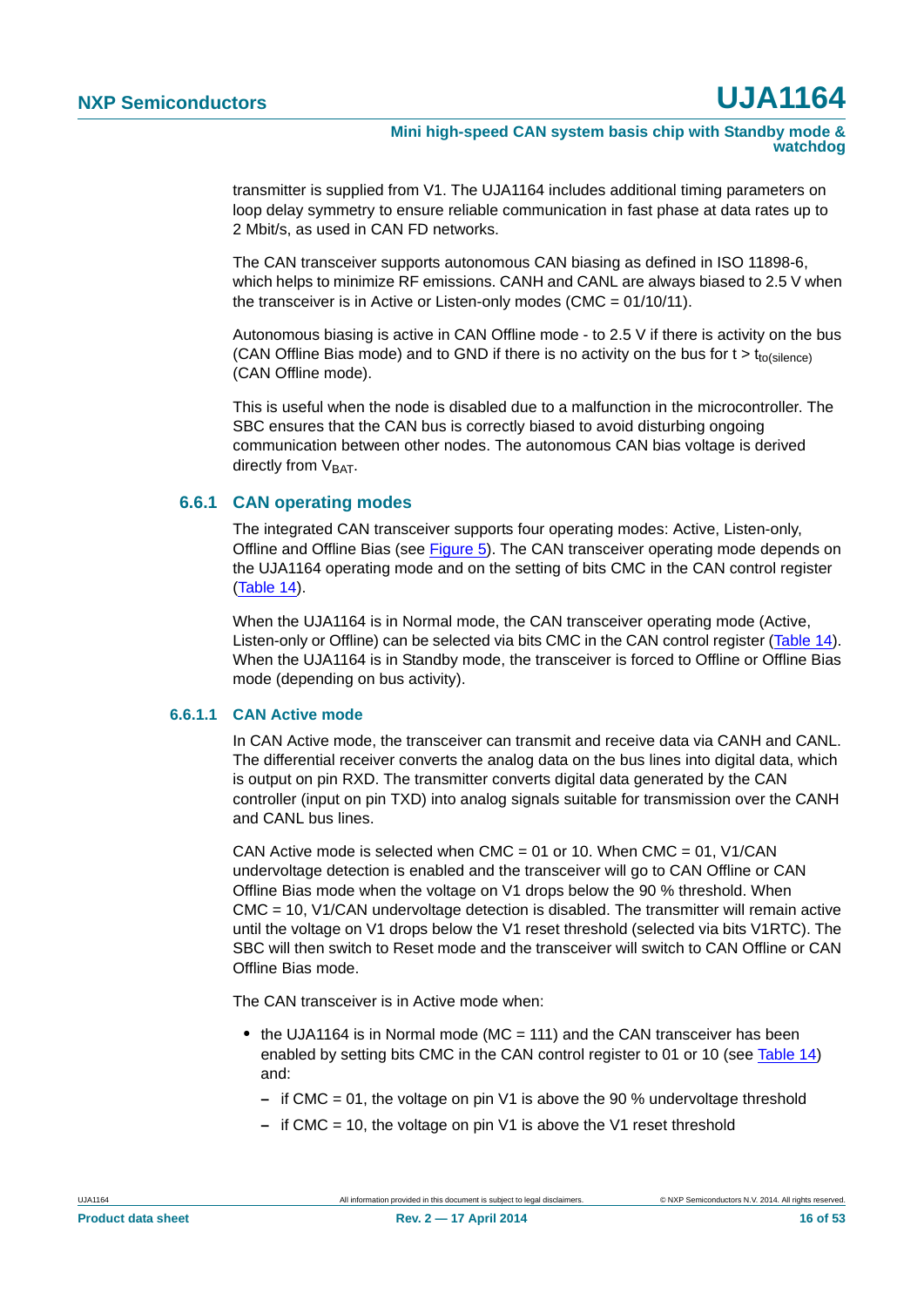**Mini high-speed CAN system basis chip with Standby mode & watchdog**

If pin TXD is held LOW (e.g. by a short-circuit to GND) when CAN Active mode is selected via bits CMC, the transceiver will not enter CAN Active mode but will switch to or remain in CAN Listen-only mode. It will remain in Listen-only mode until pin TXD goes HIGH in order to prevent a hardware and/or software application failure from driving the bus lines to an unwanted dominant state.

In CAN Active mode, the CAN bias voltage is derived from V1.

The application can determine whether the CAN transceiver is ready to transmit/receive data or is disabled by reading the CAN Transceiver Status (CTS) bit in the Transceiver Status Register ([Table 15\)](#page-19-1).

#### <span id="page-16-0"></span>**6.6.1.2 CAN Listen-only mode**

CAN Listen-only mode allows the UJA1164 to monitor bus activity while the transceiver is inactive, without influencing bus levels. This facility could be used by development tools that need to listen to the bus but do not need to transmit or receive data or for software-driven selective wake-up. Dedicated microcontrollers could be used for selective wake-up, providing an embedded low-power CAN engine designed to monitor the bus for potential wake-up events.

In Listen-only mode the CAN transmitter is disabled, reducing current consumption. The CAN receiver and CAN biasing remain active. This enables the host microcontroller to switch to a low-power mode in which an embedded CAN protocol controller remains active, waiting for a signal to wake up the microcontroller.

The CAN transceiver is in Listen-only mode when:

• the UJA1164 is in Normal mode and CMC = 11

The CAN transceiver will not leave Listen-only mode while TXD is LOW or CAN Active mode is selected with CMC = 01 while the voltage on V1 is below the 90 % undervoltage threshold.

#### <span id="page-16-1"></span>**6.6.1.3 CAN Offline and Offline Bias modes**

In CAN Offline mode, the transceiver monitors the CAN bus for a wake-up event, provided CAN wake-up detection is enabled (CWE = 1). CANH and CANL are biased to GND.

CAN Offline Bias mode is the same as CAN Offline mode, with the exception that the CAN bus is biased to 2.5 V. This mode is activated automatically when activity is detected on the CAN bus while the transceiver is in CAN Offline mode. The transceiver will return to CAN Offline mode if the CAN bus is silent (no CAN bus edges) for longer than  $t_{\text{to(silence)}}$ .

The CAN transceiver switches to CAN Offline mode from CAN Active mode or CAN Listen-only mode if:

- **•** the SBC switches to Reset or Standby mode OR
- the SBC is in Normal mode and CMC = 00

provided the CAN-bus has been inactive for at least  $t_{\text{to(silence)}}$ . If the CAN-bus has been inactive for less than  $t_{to(silence)}$ , the CAN transceiver switches first to CAN Offline Bias mode and then to CAN Offline mode once the bus has been silent for  $t_{\text{fo}(\text{silence})}$ .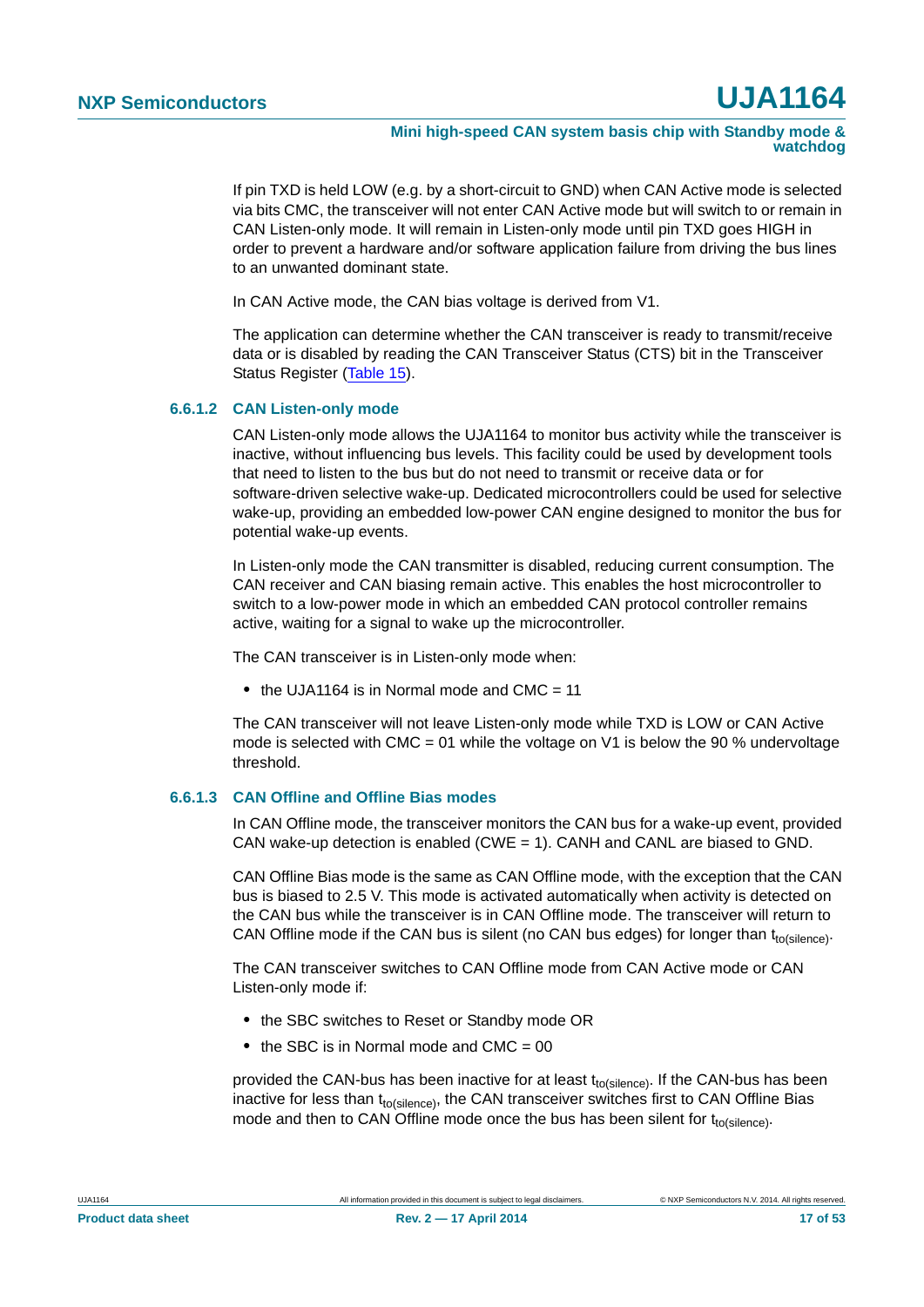The CAN transceiver switches to CAN Offline/Offline Bias mode from CAN Active mode if CMC = 01 and the voltage on V1 drops below the 90 % undervoltage threshold or CMC = 10 and the voltage on V1 drops below the V1 reset threshold.

The CAN transceiver switches to CAN Offline mode:

- **•** from CAN Offline Bias mode if no activity is detected on the bus (no CAN edges) for  $t > t_{to(silence)}$  OR
- **•** when the SBC switches from Off or Overtemp mode to Reset mode

The CAN transceiver switches from CAN Offline mode to CAN Offline Bias mode if:

- **•** a standard wake-up pattern (according to ISO11898-5) is detected on the CAN bus OR
- the SBC is in Normal mode, CMC = 01 and  $V_{V1}$  < 90 %

#### <span id="page-17-0"></span>**6.6.1.4 CAN Off mode**

The CAN transceiver is switched off completely with the bus lines floating when:

- **•** the SBC switches to Off or Overtemp mode OR
- V<sub>BAT</sub> falls below the CAN receiver undervoltage detection threshold, V<sub>uvd(CAN)</sub>

It will be switched on again on entering CAN Offline mode when  $V_{BAT}$  rises above the undervoltage recovery threshold  $(V_{UVf(CAN)})$  and the SBC is no longer in Off/Overtemp mode. CAN Off mode prevents reverse currents flowing from the bus when the battery supply to the SBC is lost.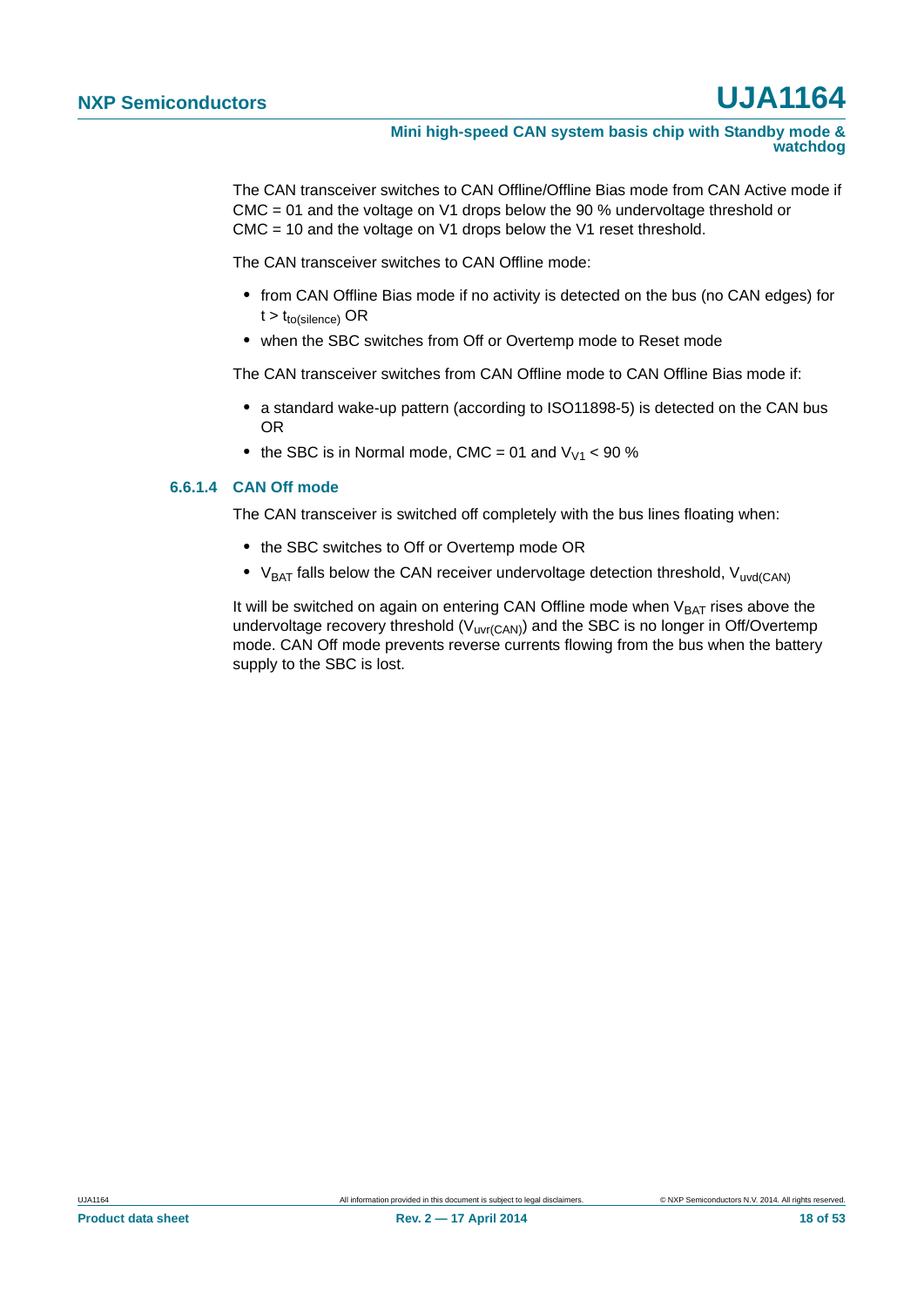#### **Mini high-speed CAN system basis chip with Standby mode & watchdog**



<span id="page-18-1"></span><span id="page-18-0"></span>**Fig 5. CAN transceiver state machine (with FNMC = 0)**

#### **6.6.2 CAN standard wake-up**

If the CAN transceiver is in Offline mode and CAN wake-up is enabled (CWE  $= 1$ ), the UJA1164 will monitor the bus for a wake-up pattern.

A filter at the receiver input prevents unwanted wake-up events occurring due to automotive transients or EMI. A dominant-recessive-dominant wake-up pattern must be transmitted on the CAN bus within the wake-up timeout time  $(t_{to(wake)})$  to pass the wake-up filter and trigger a wake-up event (see [Figure 6](#page-19-2); note that additional pulses may occur between the recessive/dominant phases). The recessive and dominant phases must last at least twake(busrec) and twake(busdom), respectively.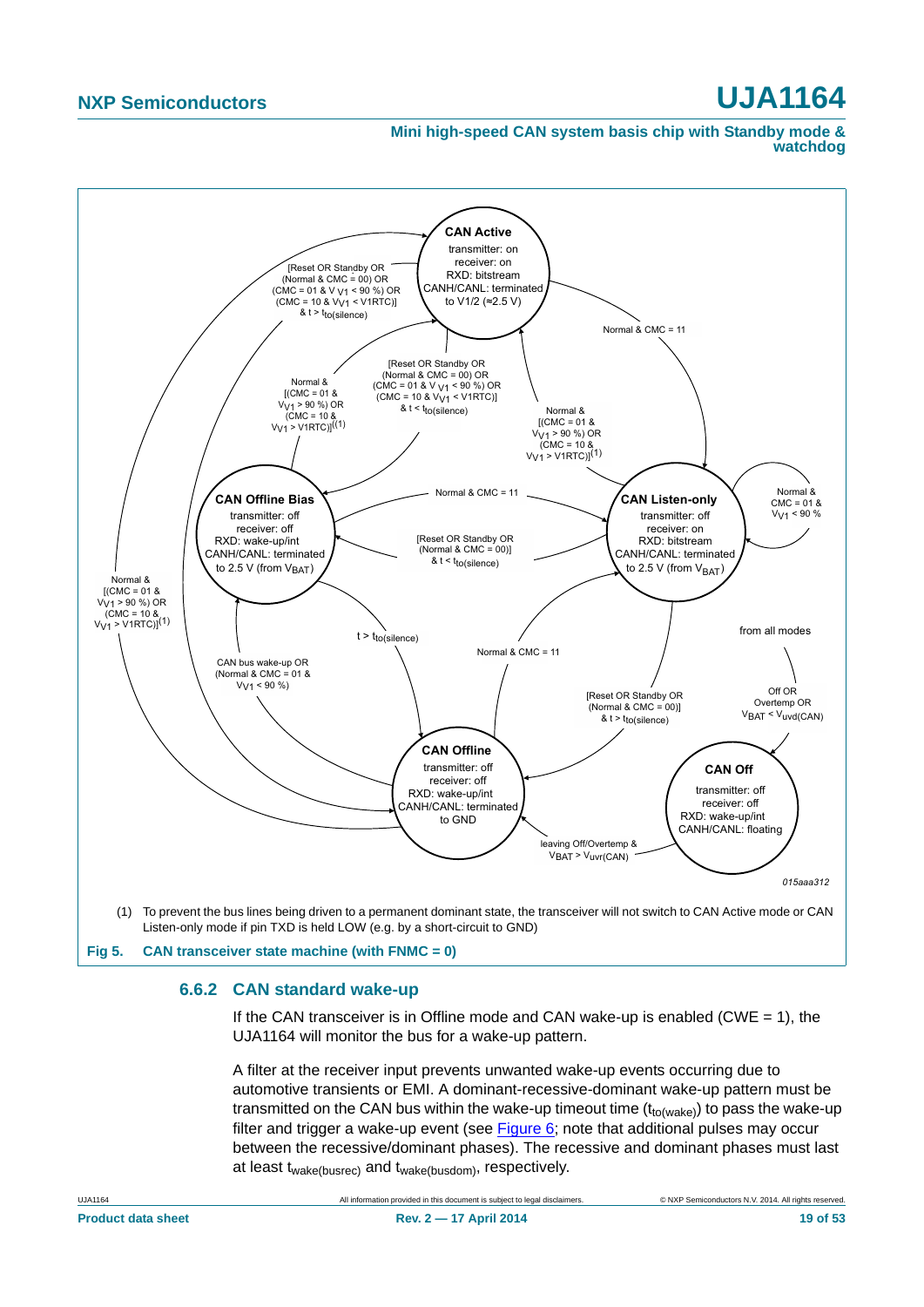**Mini high-speed CAN system basis chip with Standby mode & watchdog**



When a valid CAN wake-up pattern is detected on the bus, wake-up bit CW in the Transceiver event status register is set (see [Table 21](#page-23-2)) and pin RXD is driven LOW.

### <span id="page-19-4"></span><span id="page-19-2"></span>**6.6.3 CAN control and Transceiver status registers**

| <b>Bit</b> | Symbol     | <b>Access</b>                                                                           | Value | <b>Description</b>                                                                                  |
|------------|------------|-----------------------------------------------------------------------------------------|-------|-----------------------------------------------------------------------------------------------------|
| 7:2        | reserved   | R/W                                                                                     |       |                                                                                                     |
| 1:0        | <b>CMC</b> | R/W                                                                                     |       | CAN transceiver operating mode selection (available<br>when UJA1164 is in Normal mode; $MC = 111$ : |
|            |            |                                                                                         | 00    | Offline mode                                                                                        |
|            |            |                                                                                         | 01    | Active mode (when the SBC is in Normal mode);<br>V1/CAN undervoltage detection active               |
|            | 10         | Active mode (when the SBC is in Normal mode);<br>V1/CAN undervoltage detection disabled |       |                                                                                                     |
|            |            |                                                                                         | 11    | Listen-only mode                                                                                    |

#### <span id="page-19-0"></span>**Table 14. CAN control register (address 20h)**

#### <span id="page-19-1"></span>**Table 15. Transceiver status register (address 22h)**

| <b>Bit</b>   | <b>Symbol</b>      | <b>Access</b> | Value    | <b>Description</b>                                              |
|--------------|--------------------|---------------|----------|-----------------------------------------------------------------|
| 17           | <b>CTS</b>         | R             | 0        | CAN transceiver not in Active mode                              |
|              |                    |               |          | CAN transceiver in Active mode                                  |
| 6:4          | reserved           | R             |          |                                                                 |
| lЗ           | <b>CBSS</b><br>R   |               | 0        | CAN bus active (communication detected on bus)                  |
|              |                    |               |          | CAN bus inactive (for longer than tto(silence))                 |
| 2            | reserved           | R             |          |                                                                 |
| $\mathbf{1}$ | VCS <sub>[1]</sub> | R             | $\Omega$ | the output voltage on V1 is above the 90 % threshold            |
|              |                    |               |          | the output voltage on V1 is below the 90 % threshold            |
| 0            | <b>CFS</b>         | R             | 0        | no TXD dominant timeout event detected                          |
|              |                    |               |          | CAN transmitter disabled due to a TXD dominant<br>timeout event |

<span id="page-19-3"></span>[1] Only active when  $CMC = 01$ .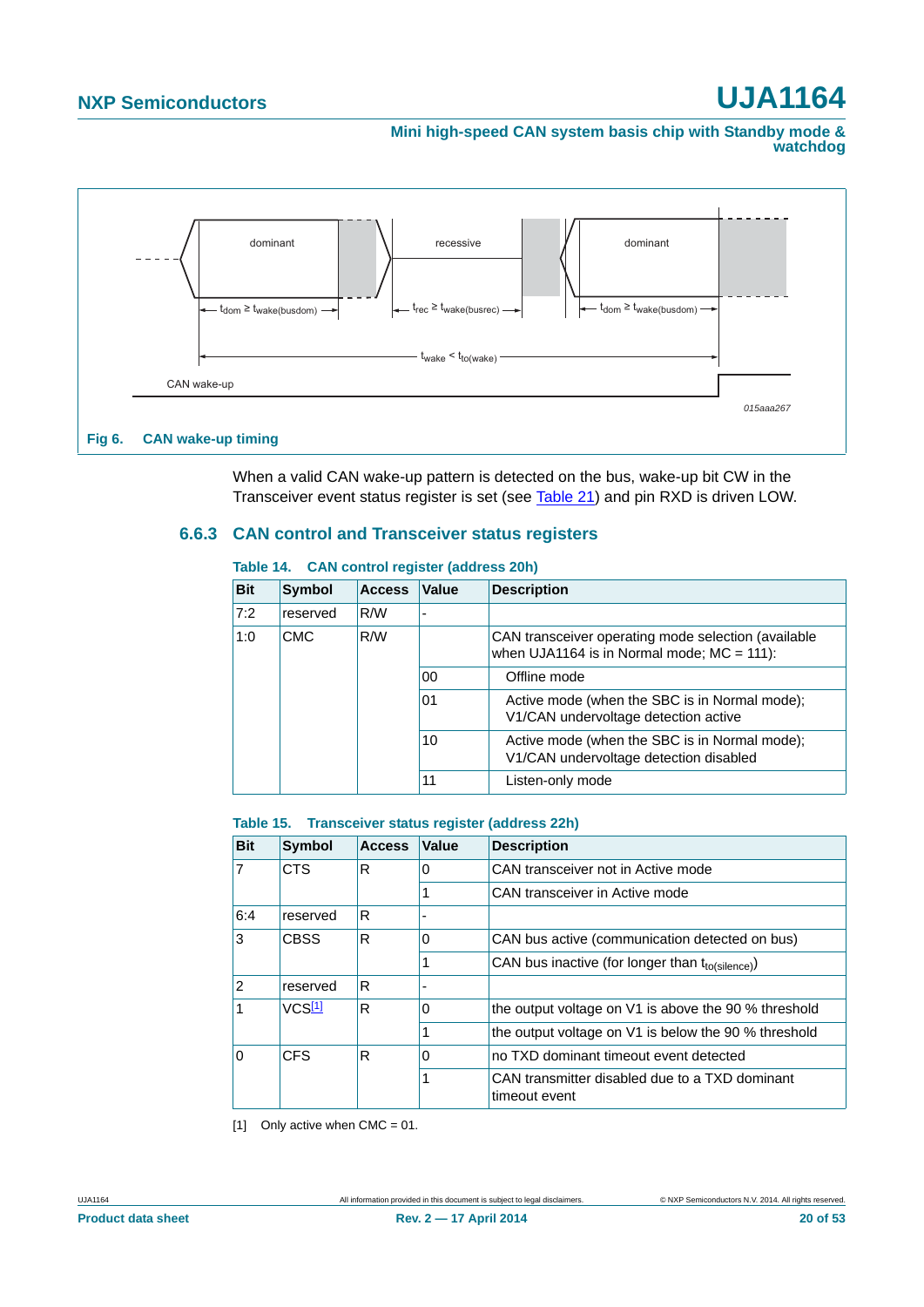### **6.7 CAN fail-safe features**

#### <span id="page-20-2"></span><span id="page-20-1"></span>**6.7.1 TXD dominant timeout**

A TXD dominant time-out timer is started when pin TXD is forced LOW while the transceiver is in CAN Active Mode. If the LOW state on pin TXD persists for longer than the TXD dominant time-out time  $(t_{\text{to}(dom)TXD})$ , the transmitter is disabled, releasing the bus lines to recessive state. This function prevents a hardware and/or software application failure from driving the bus lines to a permanent dominant state (blocking all network communications). The TXD dominant time-out timer is reset when pin TXD goes HIGH. The TXD dominant time-out time also defines the minimum possible bit rate of 15 kbit/s.

When the TXD dominant time-out time is exceeded, a CAN failure event is captured  $(CF = 1$ ; see [Table 21\)](#page-23-2), if enabled  $(CFE = 1$ ; see [Table 24](#page-23-0)). In addition, the status of the TXD dominant timeout can be read via the CFS bit in the Transceiver status register [\(Table 15](#page-19-1)) and bit CTS is cleared.

### <span id="page-20-3"></span>**6.7.2 Pull-up on TXD pin**

Pin TXD has an internal pull-up towards V1 to ensure a safe defined recessive driver state in case the pin is left floating.

#### <span id="page-20-4"></span>**6.7.3 V1 undervoltage event**

A CAN failure event is captured ( $CF = 1$ ), if enabled, when the supply to the CAN transceiver (V1) falls below 90 % of its nominal value. In addition, status bit VCS is set to 1.

#### <span id="page-20-5"></span>**6.7.4 Loss of power at pin BAT**

A loss of power at pin BAT has no influence on the bus lines or on the microcontroller. No reverse currents will flow from the bus.

### <span id="page-20-0"></span>**6.8 Wake-up and interrupt event diagnosis via pin RXD**

Wake-up and interrupt event diagnosis in the UJA1164 is intended to provide the microcontroller with information on the status of a range of features and functions. This information is stored in the event status registers [\(Table 19](#page-22-0) to [Table 21](#page-23-2)) and is signaled on pin RXD, if enabled.

A distinction is made between regular CAN wake-up events and interrupt events.

| Symbol    | Event       | Power-on | Description                                                                        |
|-----------|-------------|----------|------------------------------------------------------------------------------------|
| <b>CW</b> | CAN wake-up | disabled | a CAN wake-up event was detected while the<br>transceiver was in CAN Offline mode. |

#### **Table 16. Regular events**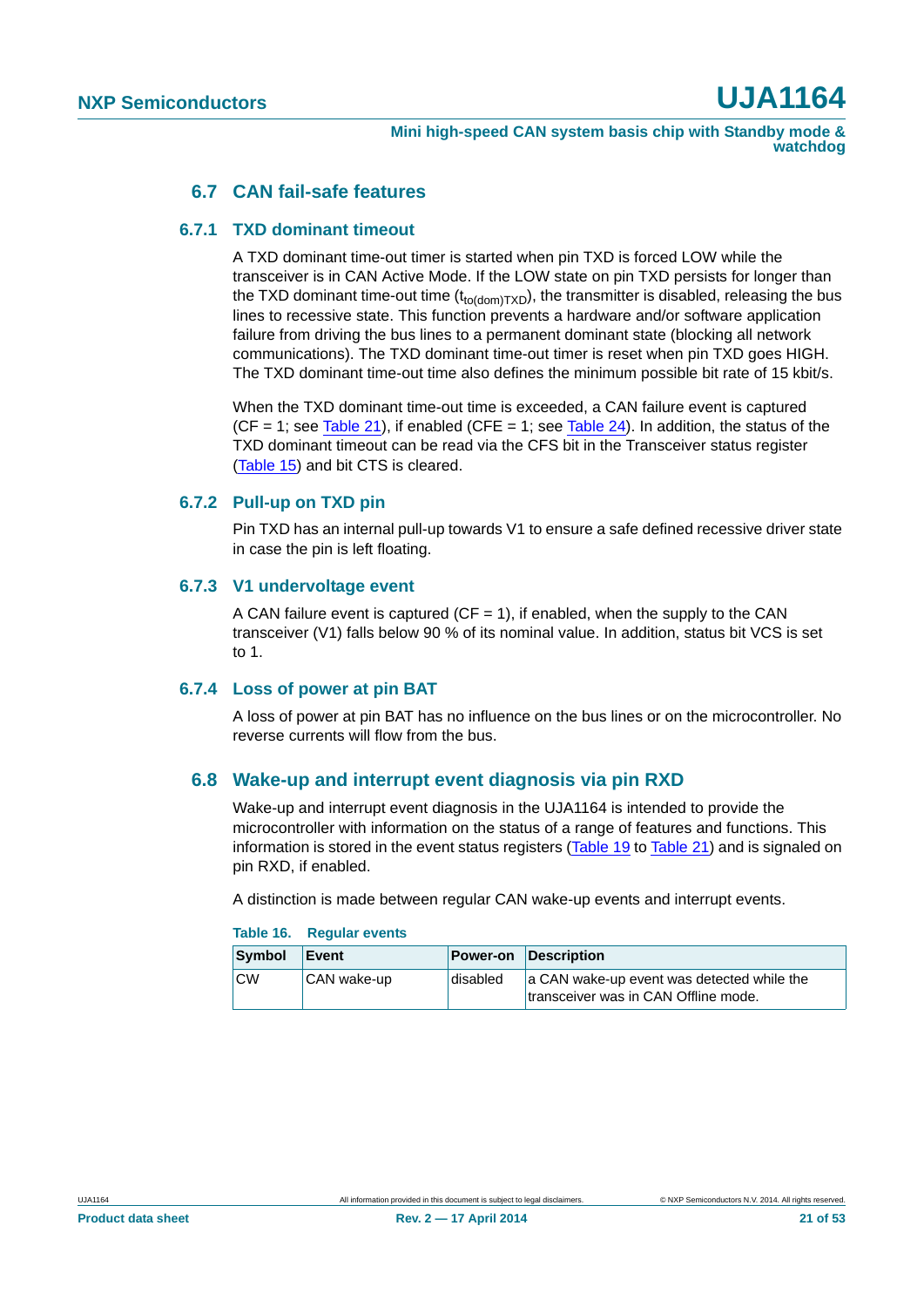| Symbol           | Event                   | Power-on          | <b>Description</b>                                                                                                                                                                                                                                                                                                    |
|------------------|-------------------------|-------------------|-----------------------------------------------------------------------------------------------------------------------------------------------------------------------------------------------------------------------------------------------------------------------------------------------------------------------|
| PO.              | power-on                | always<br>enabled | the UJA1164 has exited Off mode (after battery power has been<br>restored/connected)                                                                                                                                                                                                                                  |
| <b>OTW</b>       | overtemperature warning | disabled          | the IC temperature has exceeded the overtemperature warning<br>threshold                                                                                                                                                                                                                                              |
| <b>SPIF</b>      | <b>SPI</b> failure      | disabled          | SPI clock count error (only 16-, 24- and 32-bit commands are valid),<br>illegal WMC, NWP or MC code or attempted write access to locked<br>register                                                                                                                                                                   |
| <b>WDF</b>       | watchdog failure        | always<br>enabled | watchdog overflow in Window or Timeout mode or watchdog triggered<br>too early in Window mode; a system reset is triggered immediately in<br>response to a watchdog failure in Window mode; when the watchdog<br>overflows in Timeout mode, a system reset is only performed if a WDF<br>is already pending (WDF = 1) |
| V <sub>1</sub> U | V1 undervoltage         | disabled          | voltage on V1 has dropped below the 90 % undervoltage threshold<br>when V1 is active. V1U event capture is independent of the setting of<br>bits V1RTC.                                                                                                                                                               |
| <b>CBS</b>       | CAN bus silence         | disabled          | no activity on CAN bus for $t_{to(silence)}$ (detected only when CBSE = 1<br>while bus active)                                                                                                                                                                                                                        |
| <b>CF</b>        | <b>CAN</b> failure      | disabled          | one of the following CAN failure events detected:                                                                                                                                                                                                                                                                     |
|                  |                         |                   | - CAN transceiver deactivated due to a V1 undervoltage                                                                                                                                                                                                                                                                |
|                  |                         |                   | - CAN transceiver deactivated due to a dominant clamped TXD.                                                                                                                                                                                                                                                          |

#### **Table 17. Diagnostic/interrupt events**

PO and WDF interrupts are always captured. Wake-up and interrupt detection can be enabled/disabled for the remaining events individually via the event capture enable registers ([Table 22](#page-23-3) to [Table 24\)](#page-23-0).

If an event occurs while the associated event capture function is enabled, the relevant event status bit is set. If the transceiver is in CAN Offline mode with V1 active (SBC Normal or Standby mode), pin RXD is forced LOW to indicate that a wake-up or interrupt event has been detected.

The microcontroller can monitor events via the event status registers. An extra status register, the Global event status register ([Table 18](#page-22-1)), is provided to help speed up software polling routines. By polling the Global event status register, the microcontroller can quickly determine the type of event captured (system, supply or transceiver) and then query the relevant table [\(Table 19,](#page-22-0) [Table 20](#page-23-4) or [Table 21](#page-23-2) respectively).

After the event source has been identified, the status flag should be cleared (set to 0) by writing 1 to the relevant bit (writing 0 will have no effect). A number of status bits can be cleared in a single write operation by writing 1 to all relevant bits.

It is strongly recommended to clear only the status bits that were set to 1 when the status registers were last read. This precaution ensures that events triggered just before the write access are not lost.

#### <span id="page-21-0"></span>**6.8.1 Interrupt/wake-up delay**

If interrupt or wake-up events occur very frequently while the transceiver is in CAN Offline mode, they can have a significant impact on the software processing time (because pin RXD is repeatedly driven LOW, requiring a response from the microcontroller each time an interrupt/wake-up is generated). The UJA1164 incorporates an event delay timer to limit the disturbance to the software.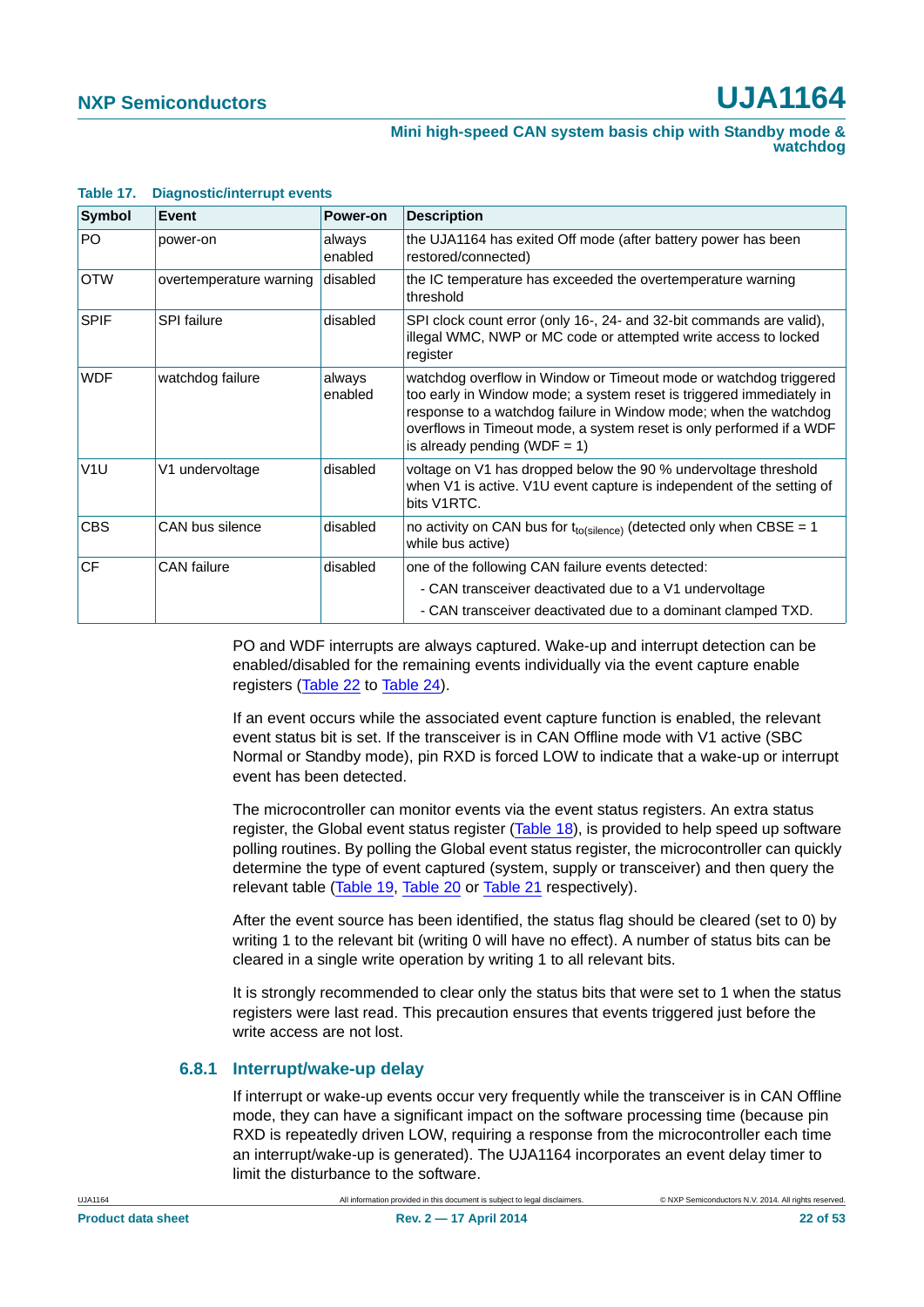**Mini high-speed CAN system basis chip with Standby mode & watchdog**

When one of the event capture status bits is cleared, pin RXD is released (HIGH) and a timer is started. If further events occur while the timer is running, the relevant status bits are set. If one or more events are pending when the timer expires after  $t_{d(event)}$ , pin RXD goes LOW again to alert the microcontroller.

In this way, the microcontroller is interrupted once to process a number of events rather than several times to process individual events.

If all events are cleared while the timer is running, RXD remains HIGH after the timer expires, since there are no pending events. The event capture registers can be read at any time.

The event capture delay timer is stopped immediately when pin RSTN goes low (triggered by a HIGH-to-LOW transition on the pin). RSTN is driven LOW when the SBC enters Reset, Overtemp and Off modes.

#### <span id="page-22-2"></span>**6.8.2 Event status and event capture registers**

**After an event source has been identified, the status flag should be cleared (set to 0) by writing 1 to the relevant status bit (writing 0 will have no effect).**

| <b>Bit</b>              | <b>Symbol</b> | <b>Access</b> | Value                                     | <b>Description</b>           |  |  |  |
|-------------------------|---------------|---------------|-------------------------------------------|------------------------------|--|--|--|
| 7:3                     | reserved      | R             |                                           |                              |  |  |  |
| $\overline{2}$          | <b>TRXE</b>   | R             |                                           | no pending transceiver event |  |  |  |
|                         |               |               | transceiver event pending at address 0x63 |                              |  |  |  |
|                         | <b>SUPE</b>   | R             |                                           | no pending supply event      |  |  |  |
|                         |               |               | supply event pending at address 0x62      |                              |  |  |  |
| <b>SYSE</b><br>$\Omega$ | R             |               | no pending system event                   |                              |  |  |  |
|                         |               |               | system event pending at address 0x61      |                              |  |  |  |

#### <span id="page-22-1"></span>**Table 18. Global event status register (address 60h)**

#### <span id="page-22-0"></span>**Table 19. System event status register (address 61h)**

| <b>Bit</b>            | <b>Symbol</b> | <b>Access</b> | Value                                        | <b>Description</b>                                                                                            |
|-----------------------|---------------|---------------|----------------------------------------------|---------------------------------------------------------------------------------------------------------------|
| 7:5                   | reserved      | R             |                                              |                                                                                                               |
| $\overline{4}$        | PO            | R/W           | 0                                            | no recent power-on                                                                                            |
|                       |               |               | the UJA1164 has left Off mode after power-on |                                                                                                               |
| 3                     | reserved      | R             |                                              |                                                                                                               |
| $\overline{2}$<br>OTW |               | R/W           | $\Omega$                                     | overtemperature not detected                                                                                  |
|                       |               |               |                                              | the global chip temperature has exceeded the<br>overtemperature warning threshold (T <sub>th(warn)otp</sub> ) |
| 1                     | <b>SPIF</b>   | R/W           | $\Omega$                                     | no SPI failure detected                                                                                       |
|                       |               |               |                                              | SPI failure detected                                                                                          |
| ۱o                    | <b>WDF</b>    | R/W           | 0                                            | no watchdog failure event captured                                                                            |
|                       |               |               |                                              | watchdog failure event captured                                                                               |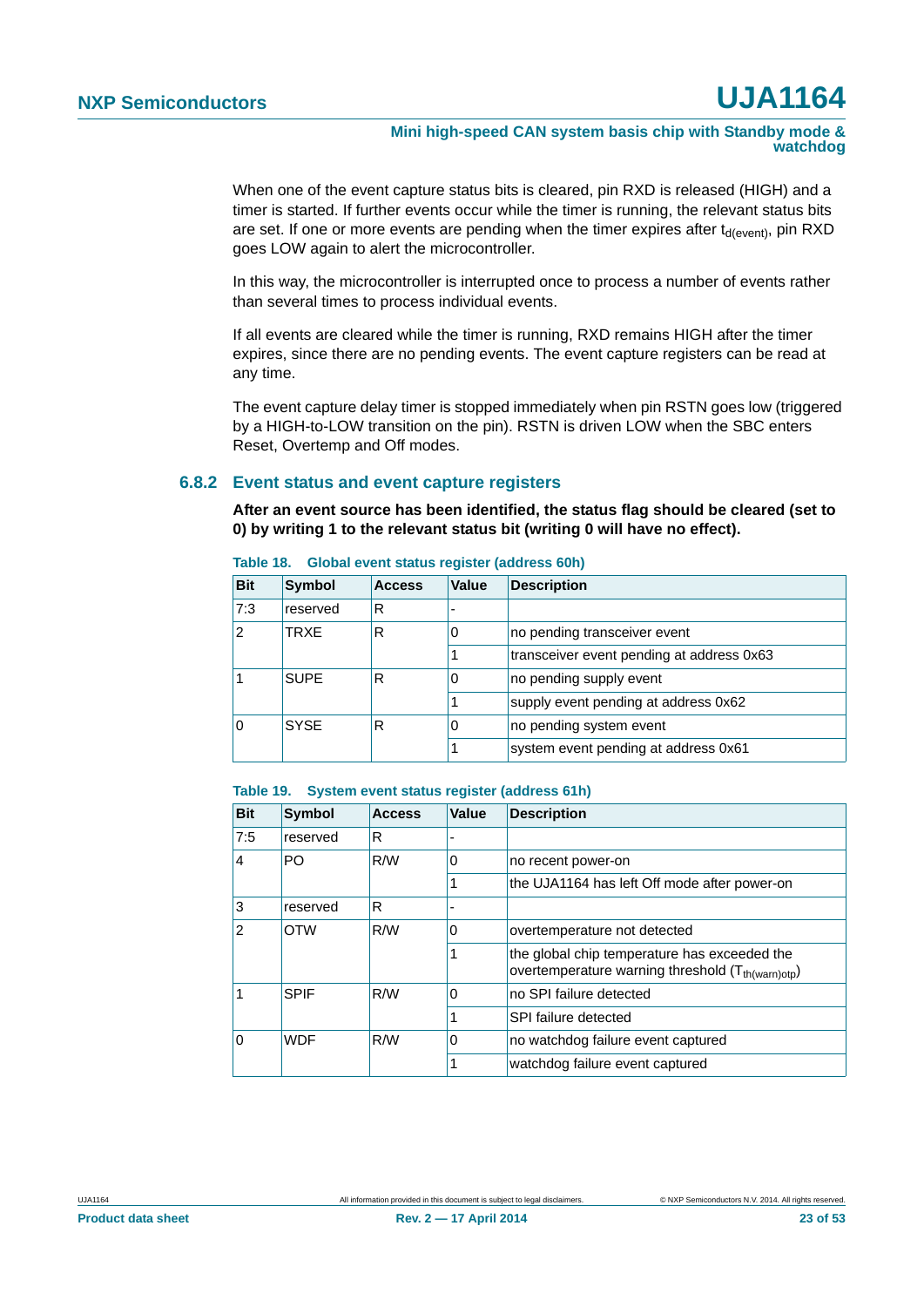#### **Mini high-speed CAN system basis chip with Standby mode & watchdog**

|            | Table Lo. Cupply Cyclic Status Fegister (audi cas dell) |               |       |                                   |  |  |  |  |
|------------|---------------------------------------------------------|---------------|-------|-----------------------------------|--|--|--|--|
| <b>Bit</b> | Symbol                                                  | <b>Access</b> | Value | <b>Description</b>                |  |  |  |  |
| 7:1        | reserved                                                |               | -     |                                   |  |  |  |  |
|            | V <sub>1</sub> U                                        | R/W           | U     | no V1 undervoltage event captured |  |  |  |  |
|            |                                                         |               |       | V1 undervoltage event captured    |  |  |  |  |

#### <span id="page-23-4"></span>**Table 20. Supply event status register (address 62h)**

#### <span id="page-23-2"></span>**Table 21. Transceiver event status register (address 63h)**

| <b>Bit</b> | <b>Symbol</b> | <b>Access</b> | Value                                               | <b>Description</b>                                                            |
|------------|---------------|---------------|-----------------------------------------------------|-------------------------------------------------------------------------------|
| 7:5        | reserved      | R             |                                                     |                                                                               |
| 4          | <b>CBS</b>    | R/W           | 0                                                   | CAN bus active                                                                |
|            |               |               | no activity on CAN bus for t <sub>to(silence)</sub> |                                                                               |
| 3:2        | reserved      | R             |                                                     |                                                                               |
|            | CF            | R/W           | 0                                                   | no CAN failure detected                                                       |
|            |               |               |                                                     | CAN transceiver deactivated due to V1 undervoltage<br>OR dominant clamped TXD |
| 0          | CW            | R/W           | 0                                                   | no CAN wake-up event detected                                                 |
|            |               |               |                                                     | CAN wake-up event detected while the transceiver is<br>in CAN Offline Mode    |

#### <span id="page-23-3"></span>**Table 22. System event capture enable register (address 04h)**

| <b>Bit</b> | Symbol             | <b>Access</b> | Value | <b>Description</b>                     |
|------------|--------------------|---------------|-------|----------------------------------------|
| 7:3        | reserved           | R             |       |                                        |
| 2          | <b>OTWE</b><br>R/W |               |       | overtemperature warning event capture: |
|            |                    |               |       | overtemperature warning disabled       |
|            |                    |               |       | overtemperature warning enabled        |
|            | <b>SPIFF</b>       | R/W           |       | SPI failure detection:                 |
|            |                    |               |       | SPI failure detection disabled         |
|            |                    |               |       | SPI failure detection enabled          |
| 0          | reserved           | R             |       |                                        |

#### <span id="page-23-1"></span>**Table 23. Supply event capture enable register (address 1Ch)**

| <b>Bit</b> | Symbol            | <b>Access</b> | Value | <b>Description</b>                 |
|------------|-------------------|---------------|-------|------------------------------------|
| 7:1        | reserved          | R             |       |                                    |
|            | V <sub>1</sub> UE | R/W           |       | V1 undervoltage detection:         |
|            |                   |               |       | V1 undervoltage detection disabled |
|            |                   |               |       | V1 undervoltage detection enabled  |

#### <span id="page-23-0"></span>**Table 24. Transceiver event capture enable register (address 23h)**

| <b>Bit</b> | Symbol      | <b>Access</b> | <b>Value</b> | <b>Description</b>                 |
|------------|-------------|---------------|--------------|------------------------------------|
| 7:5        | reserved    | R             |              |                                    |
|            | <b>CBSE</b> | R/W           |              | CAN bus silence detection:         |
|            |             |               | O            | CAN bus silence detection disabled |
|            |             |               |              | CAN bus silence detection enabled  |
| 3:2        | reserved    |               | -            |                                    |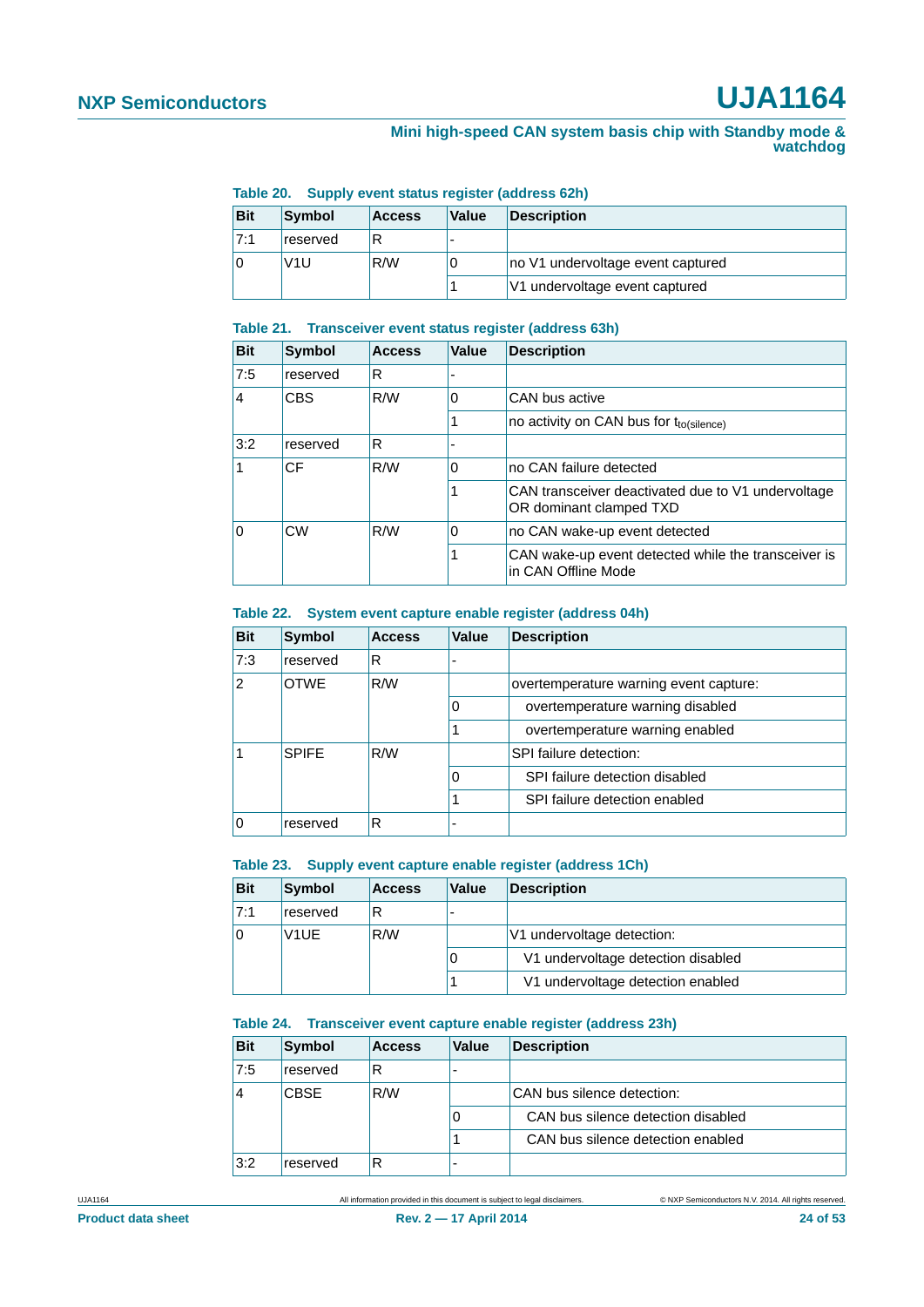**Mini high-speed CAN system basis chip with Standby mode & watchdog**

**Table 24. Transceiver event capture enable register (address 23h)**

| <b>Bit</b> | Symbol            | <b>Access</b> | Value | <b>Description</b>             |
|------------|-------------------|---------------|-------|--------------------------------|
|            | <b>CFE</b>        | R/W           |       | CAN failure detection          |
|            |                   |               | 0     | CAN failure detection disabled |
|            |                   |               |       | CAN failure detection enabled  |
| $\Omega$   | R/W<br><b>CWE</b> |               |       | CAN wake-up detection:         |
|            |                   |               | 0     | CAN wake-up detection disabled |
|            |                   |               |       | CAN wake-up detection enabled  |

### <span id="page-24-0"></span>**6.9 Non-volatile SBC configuration**

The UJA1164 contains Multiple Time Programmable Non-Volatile (MTPNV) memory cells that allow some of the default device settings to be reconfigured. The MTPNV memory address range is from 0x73 to 0x74. An overview of the MTPNV registers is given in [Table 25.](#page-24-1)

#### <span id="page-24-1"></span>**Table 25. Overview of MTPNV registers**

| Address | <b>Register Name</b>                       | Bit:     |          |            |         |          |             |          |   |  |
|---------|--------------------------------------------|----------|----------|------------|---------|----------|-------------|----------|---|--|
|         |                                            |          | 6        |            |         |          |             |          | O |  |
| 0x73    | Start-up control<br>(see Table 11)         | reserved |          | <b>RLC</b> |         | reserved |             |          |   |  |
| 0x74    | SBC configuration control<br>(see Table 8) |          | reserved |            | V1RTSUC |          | <b>SDMC</b> | reserved |   |  |

#### <span id="page-24-2"></span>**6.9.1 Programming MTPNV cells**

The UJA1164 must be in Forced Normal mode and the MTPNV cells must contain the factory preset values before the non-volatile memory can be reprogrammed. The UJA1164 will switch to Forced Normal mode after a reset event (e.g. pin RSTN LOW) when the MTPNV cells contain the factory preset values (since FNMC = 1).

The factory presets may need to be restored before reprogramming can begin (see [Section 6.9.2](#page-26-0)). When the factory presets have been restored, a system reset is generated automatically and UJA1164 switches to Forced Normal mode. This ensures that the programming cycle cannot be interrupted by the watchdog.

Programming of the non-volatile memory registers is performed in two steps. Firstly, the required values are written to addresses 0x73 and 0x74. In the second step, reprogramming is confirmed by writing the correct CRC value to the MTPNV CRC control register (see [Section 6.9.1.1](#page-25-0)). The SBC starts reprogramming the MTPNV cells as soon as the CRC value has been validated. If the CRC value is not correct, reprogramming is aborted. On completion, a system reset is generated to indicate that the MTPNV cells have been reprogrammed successfully. Note that the MTPNV cells cannot be read while they are being reprogrammed.

After an MTPNV programming cycle has been completed, the non-volatile memory is protected from being overwritten via a standard SPI write operation.

The MTPNV cells can be reprogrammed a maximum of 200 times  $(N_{\text{cv/WMTP}};$  see [Table 42\)](#page-34-0). Bit NVMPS in the MTPNV status register [\(Table 26](#page-25-1)) indicates whether or not the non-volatile cells can be reprogramed. This register also contains a write counter, WRCNTS, that is incremented each time the MTPNV cells are reprogrammed (up to a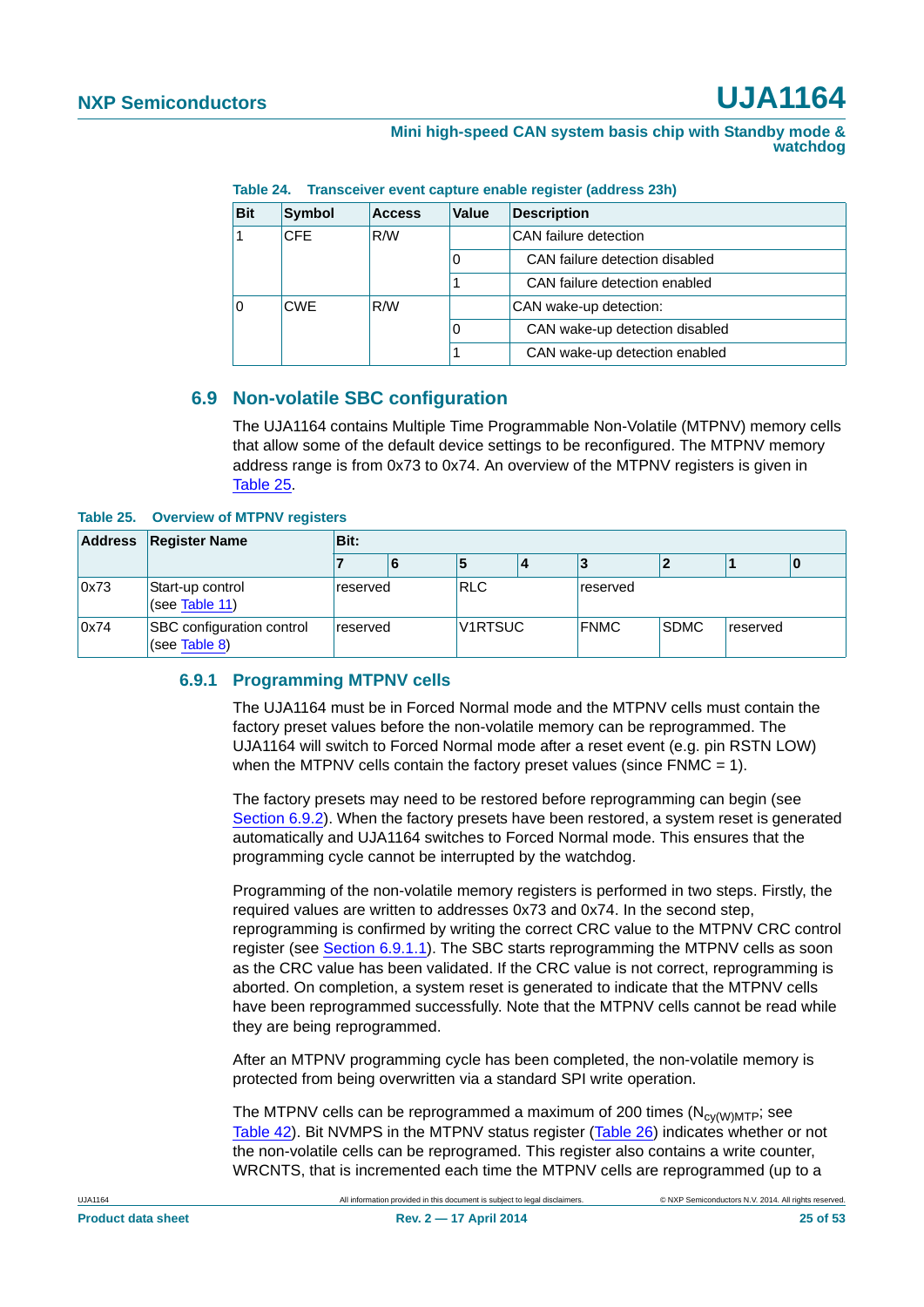#### **Mini high-speed CAN system basis chip with Standby mode & watchdog**

maximum value of 111111; there is no overflow). Note that this counter is provided for information purposes only; reprogramming will not be aborted if it reaches its maximum value. An error correction code status bit, ECCS, indicates whether reprogramming was successful.

<span id="page-25-1"></span>

| Table 26. |  |  |  | <b>MTPNV status register (address 70h)</b> |  |  |
|-----------|--|--|--|--------------------------------------------|--|--|
|-----------|--|--|--|--------------------------------------------|--|--|

| <b>Bit</b> | Symbol        | <b>Access</b> | <b>Value</b>  | <b>Description</b>                                                               |
|------------|---------------|---------------|---------------|----------------------------------------------------------------------------------|
| 7:2        | <b>WRCNTS</b> | R             | <b>XXXXXX</b> | write counter: contains the number of times the<br>MTPNV cells were reprogrammed |
|            | <b>ECCS</b>   | R             |               | no error detected during MTPNV cell programming                                  |
|            |               |               |               | an error was detected during MTPNV cell<br>programming                           |
| ١o         | <b>NVMPS</b>  | R             |               | MTPNV memory cannot be overwritten                                               |
|            |               |               | 111           | MTPNV memory is ready to be reprogrammed                                         |

<span id="page-25-2"></span>[1] Factory preset value.

#### <span id="page-25-0"></span>**6.9.1.1 Calculating the CRC value for MTP programming**

The cyclic redundancy check value stored in bits CRCC in the MTPNV CRC control register is calculated using the data written to registers 0x73 and 0x74.

#### **Table 27. MTPNV CRC control register (address 75h)**

| <b>Bit</b> | Symbol      | <b>Access</b> | <b>Value</b> | <b>Description</b> |
|------------|-------------|---------------|--------------|--------------------|
| 7:0        | <b>CRCC</b> | R/W           |              | CRC control data   |

The CRC value is calculated using the data representation shown in [Figure 7](#page-25-3) and the modulo-2 division with the generator polynomial:  $X^8 + X^5 + X^3 + X^2 + X + 1$ . The result of this operation must be bitwise inverted.



<span id="page-25-3"></span>The following parameters can be used to calculate the CRC value (e.g. via the Autosar method):

#### **Table 28. Parameters for CRC coding**

| Parameter               | Value  |
|-------------------------|--------|
| <b>CRC</b> result width | 8 bits |
| Polynomial              | 0x2F   |
| Initial value           | 0xFF   |
| Input data reflected    | no     |
| Result data reflected   | no     |
| <b>XOR</b> value        | 0xFF   |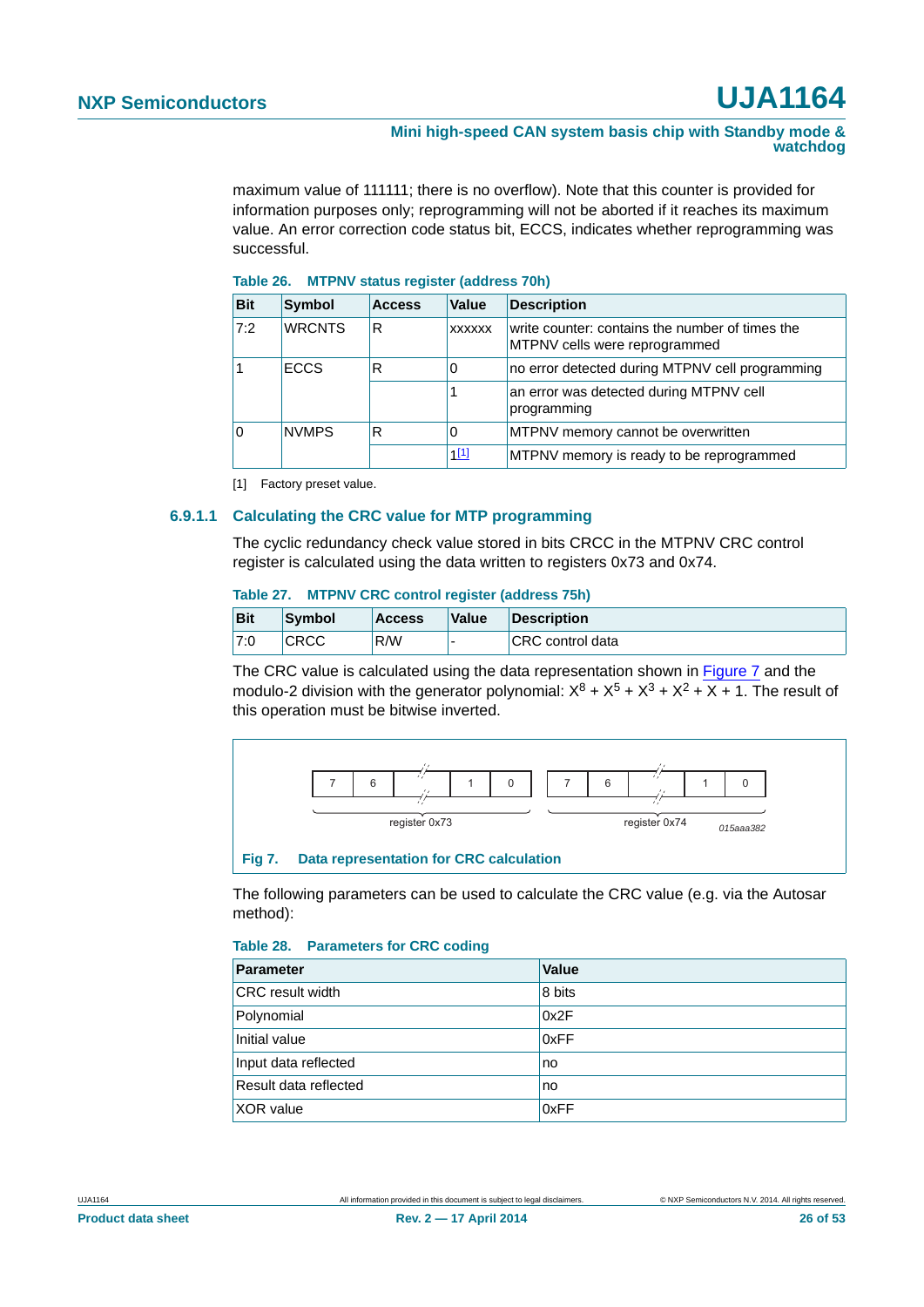**Mini high-speed CAN system basis chip with Standby mode & watchdog**

Alternatively, the following algorithm can be used:

```
data = 0 // unsigned byte
crc = 0xFF
for i = 0 to 1data = content of address(0x73 + i) EXOR crc
     for j = 0 to 7if data \geq 128data = data * 2 // shift left by 1
                data = data EXOR 0x2F
          else
                data = data * 2 // shift left by 1
     next j
     crc = data
next i
crc = crc EXOR 0xFF
```
#### <span id="page-26-0"></span>**6.9.2 Restoring factory preset values**

Factory preset values are restored if the following conditions apply for at least  $t_{\text{d(MTPNV)}}$ during power-up:

- **•** pin RSTN is held LOW
- CANH is pulled up to V<sub>BAT</sub>
- **•** CANL is pulled down to GND

After the factory preset values have been restored, the SBC performs a system reset and enters Forced normal Mode. Since the CAN bus is clamped dominant, pin RXDC is forced LOW. During the factory preset restore process, this pin is forced HIGH; a falling edge on this pin caused by bit PO being set after power-on then clearly indicates that the process has been completed.

Note that the write counter, WRCNTS, in the MTPNV status register is incremented every time the factory presets are restored.

#### <span id="page-26-1"></span>**6.10 Device ID**

A byte is reserved at address 0x7E for a UJA1164 identification code.

| Table 29. Thenthication register (address / En) |                 |               |       |                            |  |  |
|-------------------------------------------------|-----------------|---------------|-------|----------------------------|--|--|
| <b>Bit</b>                                      | Symbol          | <b>Access</b> | Value | Description                |  |  |
| 7:0                                             | <b>IDSI7:01</b> |               | 80h   | device identification code |  |  |

### **Table 29. Identification register (address 7Eh)**

#### <span id="page-26-2"></span>**6.11 Lock control register**

Sections of the register address area can be write-protected to protect against unintended modifications. Note that this facility only protects locked bits from being modified via the SPI and will not prevent the UJA1164 updating status registers etc.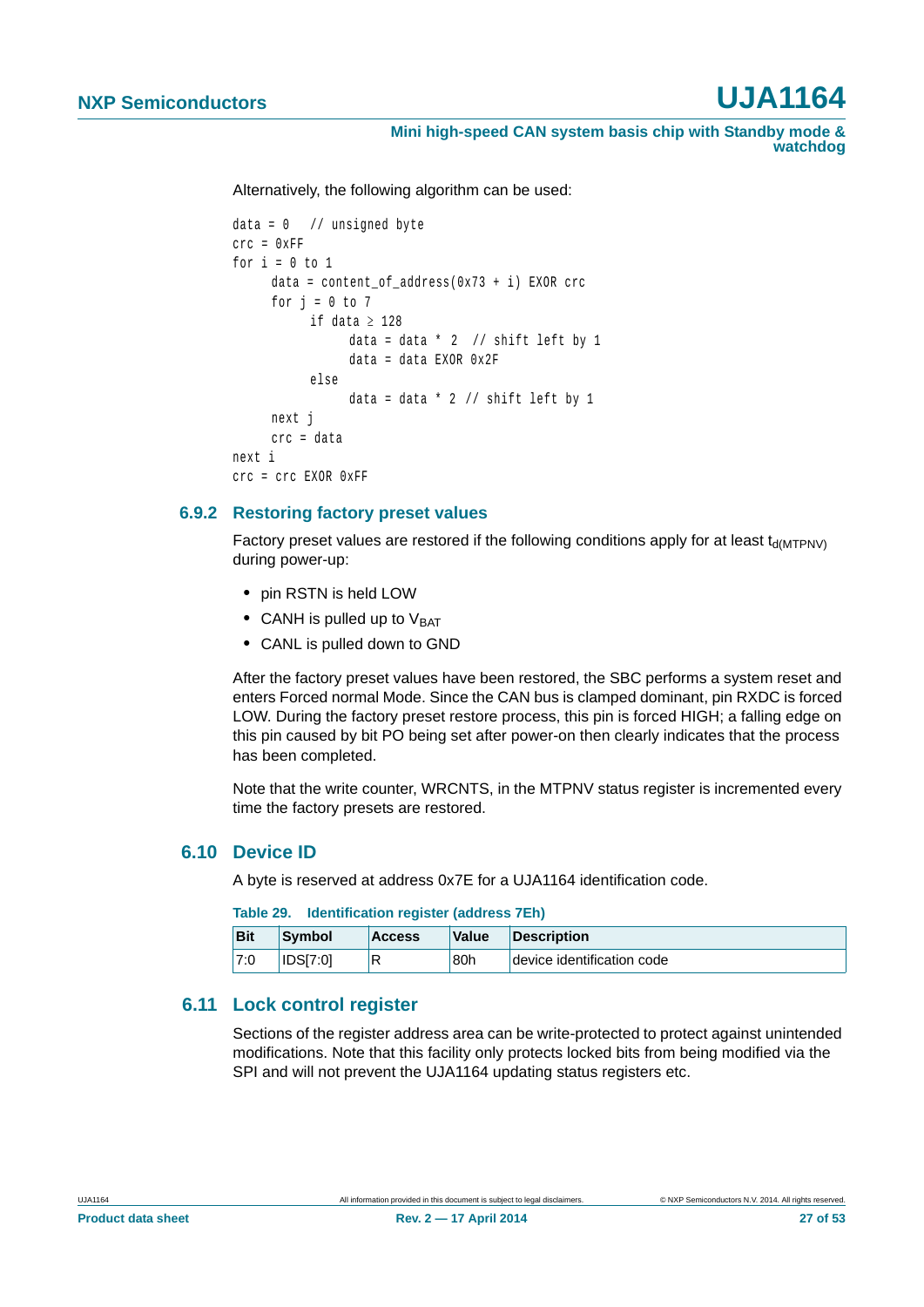#### **Mini high-speed CAN system basis chip with Standby mode & watchdog**

| <b>Bit</b>     | <b>Symbol</b>     | <b>Access</b> | <b>Value</b> | <b>Description</b>                                                    |
|----------------|-------------------|---------------|--------------|-----------------------------------------------------------------------|
| $\overline{7}$ | reserved          | R             |              | cleared for future use                                                |
| 6              | LK6C              | R/W           |              | lock control 6: address area 0x68 to 0x6F                             |
|                |                   |               | 0            | SPI write-access enabled                                              |
|                |                   |               | 1            | SPI write-access disabled                                             |
| 5              | LK5C              | R/W           |              | lock control 5: address area 0x50 to 0x5F                             |
|                |                   |               | 0            | SPI write-access enabled                                              |
|                |                   |               | 1            | SPI write-access disabled                                             |
| 4              | LK4C              | R/W           |              | lock control 4: address area 0x40 to 0x4F                             |
|                |                   |               | $\Omega$     | SPI write-access enabled                                              |
|                |                   |               | 1            | SPI write-access disabled                                             |
| 3              | LK3C              | R/W           |              | lock control 3: address area 0x30 to 0x3F                             |
|                |                   |               | 0            | SPI write-access enabled                                              |
|                |                   |               | 1            | SPI write-access disabled                                             |
| $\overline{2}$ | LK <sub>2</sub> C | R/W           |              | lock control 2: address area 0x20 to 0x2F - transceiver control       |
|                |                   |               | 0            | SPI write-access enabled                                              |
|                |                   |               | 1            | SPI write-access disabled                                             |
| 1              | LK <sub>1</sub> C | R/W           |              | lock control 1: address area 0x10 to 0x1F - regulator control         |
|                |                   |               | 0            | SPI write-access enabled                                              |
|                |                   |               | 1            | SPI write-access disabled                                             |
| 0              | LK <sub>0</sub> C | R/W           |              | lock control 0: address area 0x06 to 0x09 - general purpose<br>memory |
|                |                   |               | 0            | SPI write-access enabled                                              |
|                |                   |               | 1            | SPI write-access disabled                                             |

**Table 30. Lock control register (address 0Ah)**

#### <span id="page-27-2"></span>**6.12 General purpose memory**

UJA1164 allocates 4 bytes of RAM as general purpose registers for storing user information. The general purpose registers can be accessed via the SPI at address 0x06 to 0x09 (see [Table 31\)](#page-30-0).

### **6.13 SPI**

#### <span id="page-27-1"></span><span id="page-27-0"></span>**6.13.1 Introduction**

The Serial Peripheral Interface (SPI) provides the communication link with the microcontroller, supporting multi-slave operations. The SPI is configured for full duplex data transfer, so status information is returned when new control data is shifted in. The interface also offers a read-only access option, allowing registers to be read back by the application without changing the register content.

The SPI uses four interface signals for synchronization and data transfer:

- **•** SCSN: SPI chip select; active LOW
- **•** SCK: SPI clock; default level is LOW due to low-power concept (pull-down)
- **•** SDI: SPI data input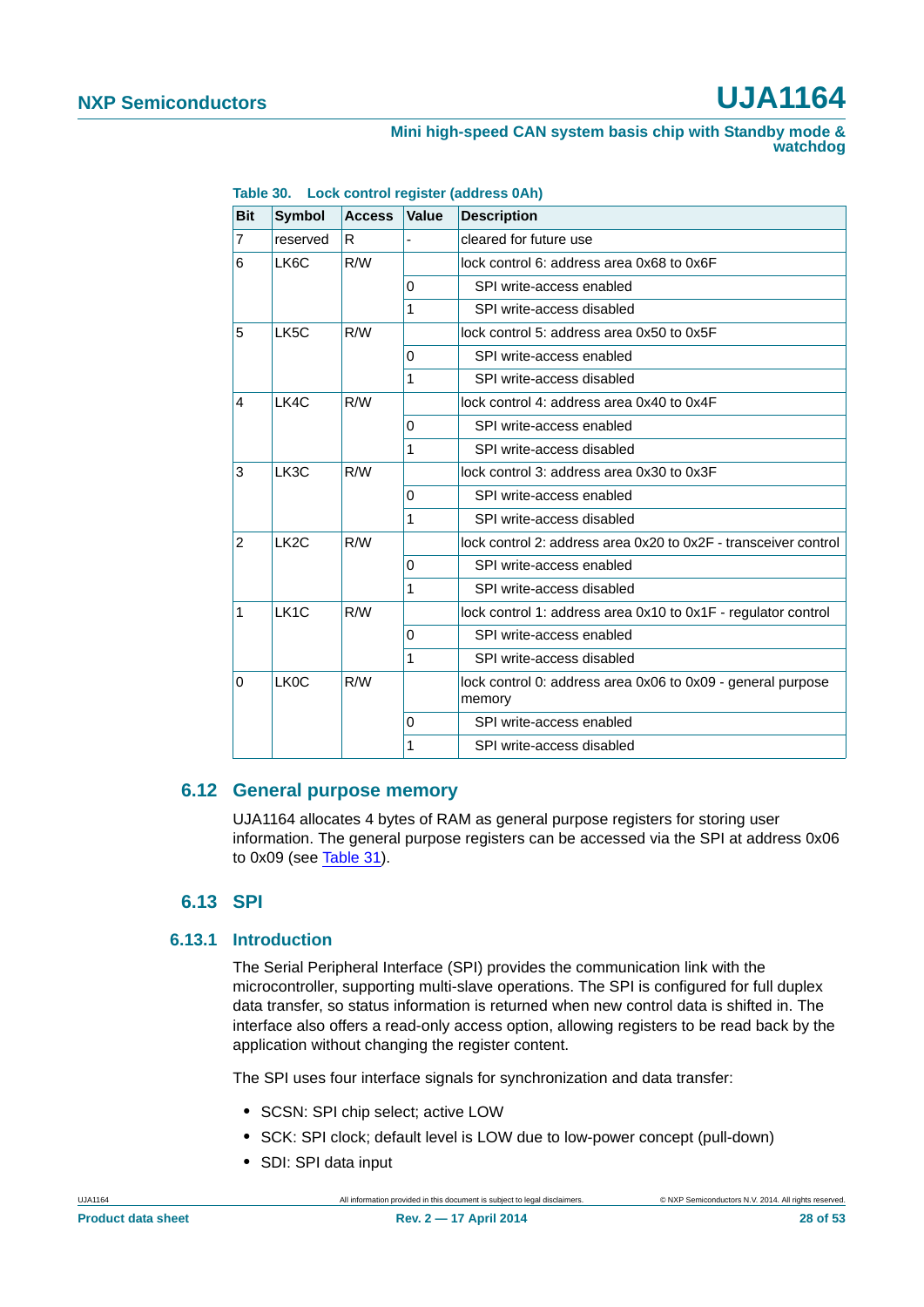#### **Mini high-speed CAN system basis chip with Standby mode & watchdog**

**•** SDO: SPI data output; floating when pin SCSN is HIGH

Bit sampling is performed on the falling edge of the clock and data is shifted in/out on the rising edge, as illustrated in [Figure 8.](#page-28-0)



<span id="page-28-0"></span>The SPI data in the UJA1164 is stored in a number of dedicated 8-bit registers. Each register is assigned a unique 7-bit address. Two bytes must be transmitted to the SBC for a single register write operation. The first byte contains the 7-bit address along with a 'read-only' bit (the LSB). The read-only bit must be 0 to indicate a write operation (if this bit is 1, a read operation is assumed and any data on the SDI pin is ignored). The second byte contains the data to be written to the register.

24- and 32-bit read and write operations are also supported. The register address is automatically incremented, once for a 24-bit operation and twice for a 32-bit operation, as illustrated in [Figure 9.](#page-29-0)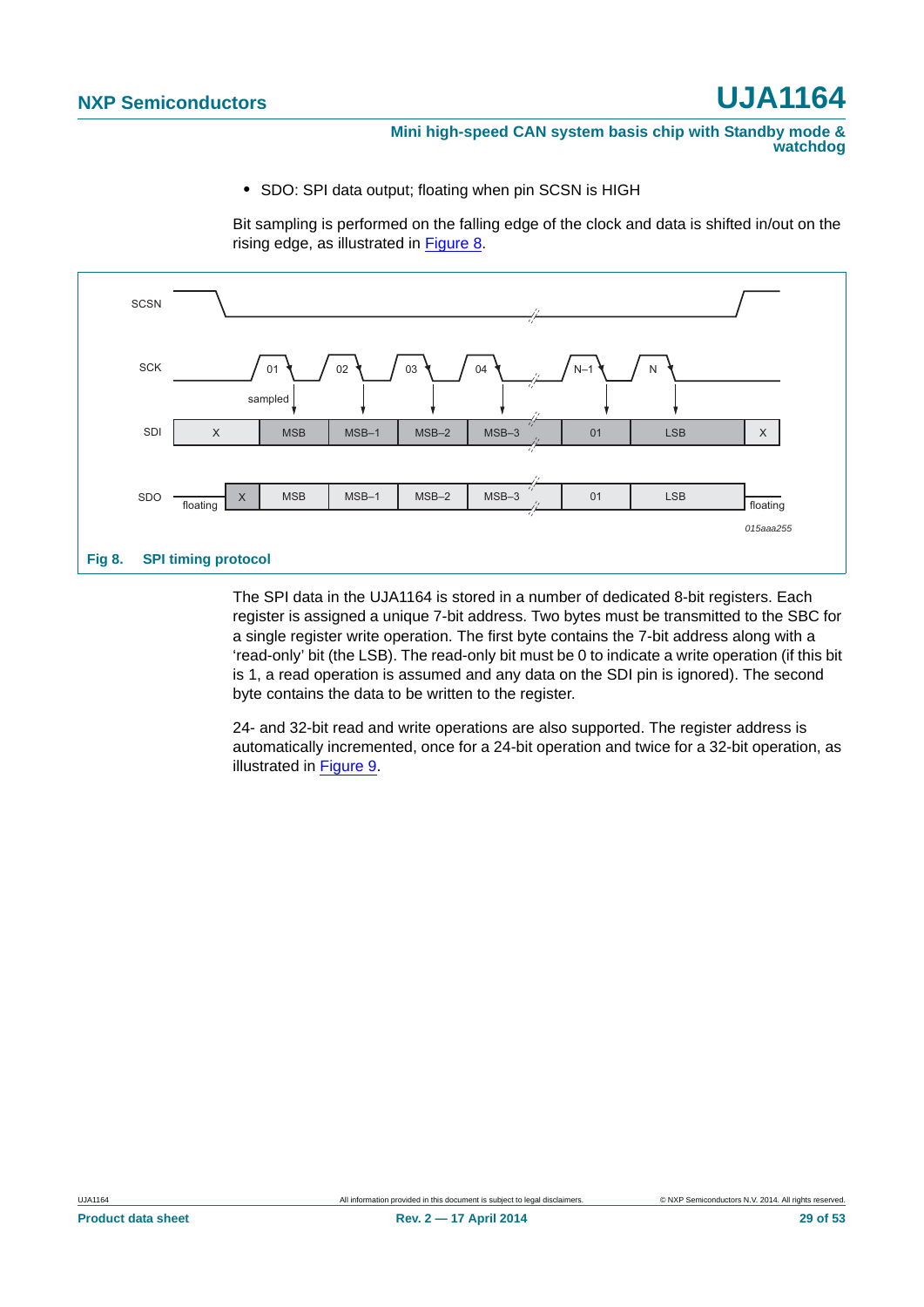**Mini high-speed CAN system basis chip with Standby mode & watchdog**



<span id="page-29-0"></span>During an SPI data read or write operation, the contents of the addressed register(s) is returned via pin SDO.

The UJA1164 tolerates attempts to write to registers that don't exist. If the available address space is exceeded during a write operation, the data above the valid address range is ignored (without generating an SPI failure event).

During a write operation, the UJA1164 monitors the number of SPI bits transmitted. If the number recorded is not 16, 24 or 32, then the write operation is aborted and an SPI failure event is captured (SPIF  $= 1$ ).

If more than 32 bits are clocked in on pin SDI during a read operation, the data stream on SDI is reflected on SDO from bit 33 onwards.

After the UJA1164 exits Reset mode (positive edge on RSTN), an SPI read/write access must not be attempted for at least  $t_{to(SPI)}$ . Any earlier access may be ignored (without generating an SPI failure event).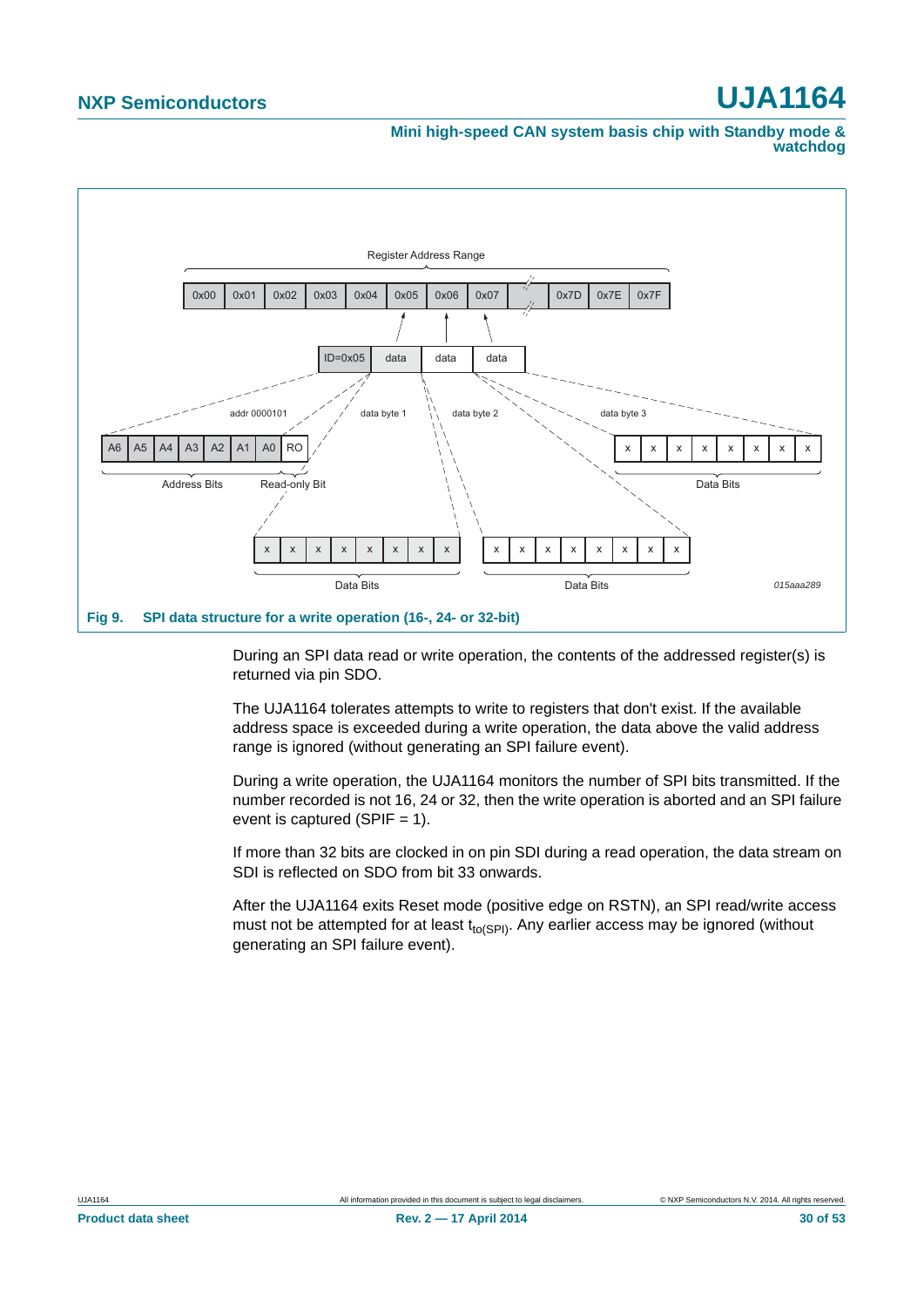#### <span id="page-30-1"></span>**6.13.2 Register map**

The addressable register space contains 128 registers with addresses from 0x00 to 0x7F. An overview of the register mapping is provided in [Table 31](#page-30-0) to [Table 38](#page-31-0). The functionality of individual bits is discussed in more detail in relevant sections of the data sheet.

<span id="page-30-0"></span>**Table 31. Overview of primary control registers**

| <b>Address</b> | <b>Register Name</b> | Bit:       |             |                   |            |             |                   |                   |                   |  |  |  |  |
|----------------|----------------------|------------|-------------|-------------------|------------|-------------|-------------------|-------------------|-------------------|--|--|--|--|
|                |                      | 7          | 6           | 5                 | 4          | 3           | $\mathbf{2}$      | 1                 | $\bf{0}$          |  |  |  |  |
| 0x00           | Watchdog control     | <b>WMC</b> |             |                   | reserved   | <b>NWP</b>  |                   |                   |                   |  |  |  |  |
| 0x01           | Mode control         | reserved   |             |                   |            |             | <b>MC</b>         |                   |                   |  |  |  |  |
| 0x03           | Main status          | reserved   | <b>OTWS</b> | <b>NMS</b>        | <b>RSS</b> |             |                   |                   |                   |  |  |  |  |
| 0x04           | System event enable  | reserved   |             |                   |            |             | <b>OTWE</b>       | <b>SPIFE</b>      | reserved          |  |  |  |  |
| 0x05           | Watchdog status      | reserved   |             |                   |            | <b>FNMS</b> | <b>SDMS</b>       | <b>WDS</b>        |                   |  |  |  |  |
| 0x06           | Memory 0             | GPM[7:0]   |             |                   |            |             |                   |                   |                   |  |  |  |  |
| 0x07           | Memory 1             | GPM[15:8]  |             |                   |            |             |                   |                   |                   |  |  |  |  |
| 0x08           | Memory 2             | GPM[23:16] |             |                   |            |             |                   |                   |                   |  |  |  |  |
| 0x09           | Memory 3             |            | GPM[31:24]  |                   |            |             |                   |                   |                   |  |  |  |  |
| 0x0A           | Lock control         | reserved   | LK6C        | LK <sub>5</sub> C | LK4C       | LK3C        | LK <sub>2</sub> C | LK <sub>1</sub> C | LK <sub>0</sub> C |  |  |  |  |

#### **Table 32. Overview of V1 and transceiver control registers**

| <b>Address</b> | <b>Register Name</b>     | Bit:       |          |   |             |             |                |                    |                   |  |  |  |  |
|----------------|--------------------------|------------|----------|---|-------------|-------------|----------------|--------------------|-------------------|--|--|--|--|
|                |                          |            | 6        | 5 | 14          | 3           | $\overline{2}$ |                    | 10                |  |  |  |  |
| 0x10           | V <sub>1</sub> control   | reserved   |          |   |             |             |                | V <sub>1</sub> RTC |                   |  |  |  |  |
| 0x1B           | Supply status            | reserved   |          |   |             |             |                |                    |                   |  |  |  |  |
| 0x1C           | Supply event enable      | reserved   |          |   |             |             |                |                    | V <sub>1</sub> UE |  |  |  |  |
| 0x20           | CAN control              | reserved   |          |   |             |             |                | <b>CMC</b>         |                   |  |  |  |  |
| 0x22           | Transceiver status       | <b>CTS</b> | reserved |   |             | <b>CBSS</b> | reserved       | <b>VCS</b>         | <b>CFS</b>        |  |  |  |  |
| 0x23           | Transceiver event enable | reserved   |          |   | <b>CBSE</b> | reserved    |                | <b>CFE</b>         | <b>CWE</b>        |  |  |  |  |

#### **Table 33. Overview of event capture registers**

| <b>Address</b> | <b>Register Name</b>     | Bit:     |                                                  |   |    |          |             |             |             |  |  |  |
|----------------|--------------------------|----------|--------------------------------------------------|---|----|----------|-------------|-------------|-------------|--|--|--|
|                |                          |          | O                                                | э |    |          |             |             | U           |  |  |  |
| 0x60           | Global event status      | reserved |                                                  |   |    |          | <b>TRXE</b> | <b>SUPE</b> | <b>SYSE</b> |  |  |  |
| 0x61           | System event status      | reserved |                                                  |   | PO | reserved | <b>OTW</b>  | <b>SPIF</b> | <b>WDF</b>  |  |  |  |
| 0x62           | Supply event status      | reserved | V1U                                              |   |    |          |             |             |             |  |  |  |
| 0x63           | Transceiver event status | reserved | <b>CF</b><br><b>CBS</b><br><b>CW</b><br>reserved |   |    |          |             |             |             |  |  |  |

#### **Table 34. Overview of MTPNV status register**

| <b>Address</b> | <b>Register Name</b> | Bit:          |             |  |  |  |  |  |  |  |  |
|----------------|----------------------|---------------|-------------|--|--|--|--|--|--|--|--|
|                |                      |               |             |  |  |  |  |  |  |  |  |
| 0x70           | <b>MTPNV</b> status  | <b>WRCNTS</b> | <b>ECCS</b> |  |  |  |  |  |  |  |  |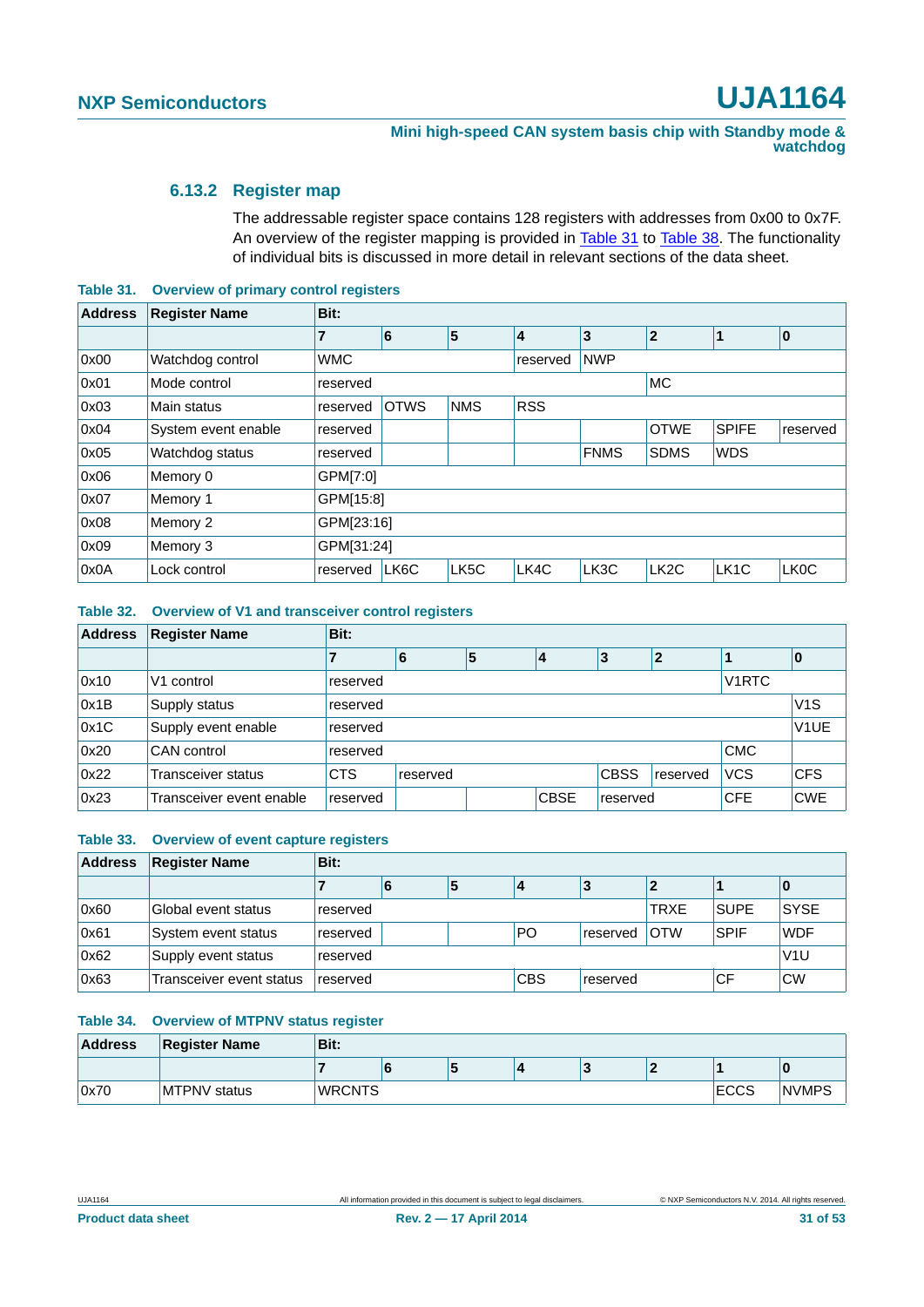#### **Mini high-speed CAN system basis chip with Standby mode & watchdog**

#### **Table 35. Overview of Startup control register**

| <b>Address</b> | <b>Register Name</b> | Bit:     |         |          |  |   |
|----------------|----------------------|----------|---------|----------|--|---|
|                |                      |          | $\cdot$ |          |  | Ю |
| 0x73           | Startup control      | reserved | ∣RLC    | reserved |  |   |

#### **Table 36. Overview of SBC configuration control register**

| <b>Address</b> | <b>Register Name</b>      | Bit:     |                |             |             |          |  |
|----------------|---------------------------|----------|----------------|-------------|-------------|----------|--|
|                |                           |          |                |             |             |          |  |
| 0x74           | SBC configuration control | reserved | <b>V1RTSUC</b> | <b>FNMC</b> | <b>SDMC</b> | reserved |  |

#### **Table 37. Overview of CRC control register**

| <b>Address</b> | <b>Register Name</b> | Bit:      |  |  |  |  |  |  |  |  |  |  |
|----------------|----------------------|-----------|--|--|--|--|--|--|--|--|--|--|
|                |                      |           |  |  |  |  |  |  |  |  |  |  |
| 0x75           | MTPNV CRC control    | CRCC[7:0] |  |  |  |  |  |  |  |  |  |  |

#### <span id="page-31-0"></span>**Table 38. Overview of Identification register**

<span id="page-31-2"></span>

| <b>Address</b> | <b>Register Name</b> | Bit:     |   |   |  |  |  |
|----------------|----------------------|----------|---|---|--|--|--|
|                |                      |          | o | ю |  |  |  |
| 0x7E           | Identification       | IDS[7:0] |   |   |  |  |  |

#### **6.13.3 Register configuration in UJA1164 operating modes**

A number of register bits may change state automatically when the UJA1164 switches from one operating mode to another. This is particularly evident when the UJA1164 switches to Off mode. These changes are summarized in [Table 39.](#page-31-1) If an SPI transmission is in progress when the UJA1164 changes state, the transmission is ignored (automatic state changes have priority).

#### <span id="page-31-1"></span>**Table 39. Register bit settings in UJA1164 operating modes**

| <b>Symbol</b> | Off (power-on<br>default) | <b>Standby</b> | <b>Normal</b> | Overtemp     | <b>Reset</b> |
|---------------|---------------------------|----------------|---------------|--------------|--------------|
| <b>CBS</b>    | 0                         | no change      | no change     | no change    | no change    |
| <b>CBSE</b>   | 0                         | no change      | no change     | no change    | no change    |
| CBSS          | 1                         | actual state   | actual state  | actual state | actual state |
| CF            | 0                         | no change      | no change     | no change    | no change    |
| <b>CFE</b>    | 0                         | no change      | no change     | no change    | no change    |
| <b>CFS</b>    | 0                         | actual state   | actual state  | actual state | actual state |
| <b>CMC</b>    | 00                        | no change      | no change     | no change    | no change    |
| CRCC          | 00000000                  | no change      | no change     | no change    | no change    |
| CTS           | 0                         | 0              | actual state  | $\Omega$     | 0            |
| <b>CW</b>     | 0                         | no change      | no change     | no change    | no change    |
| <b>CWE</b>    | 0                         | no change      | no change     | no change    | no change    |
| <b>ECCS</b>   | actual state              | actual state   | actual state  | actual state | actual state |
| <b>FNMC</b>   | <b>MTPNV</b>              | <b>MTPNV</b>   | <b>MTPNV</b>  | <b>MTPNV</b> | <b>MTPNV</b> |
| <b>FNMS</b>   | $\Omega$                  | actual state   | actual state  | actual state | actual state |
| GPMn          | 00000000                  | no change      | no change     | no change    | no change    |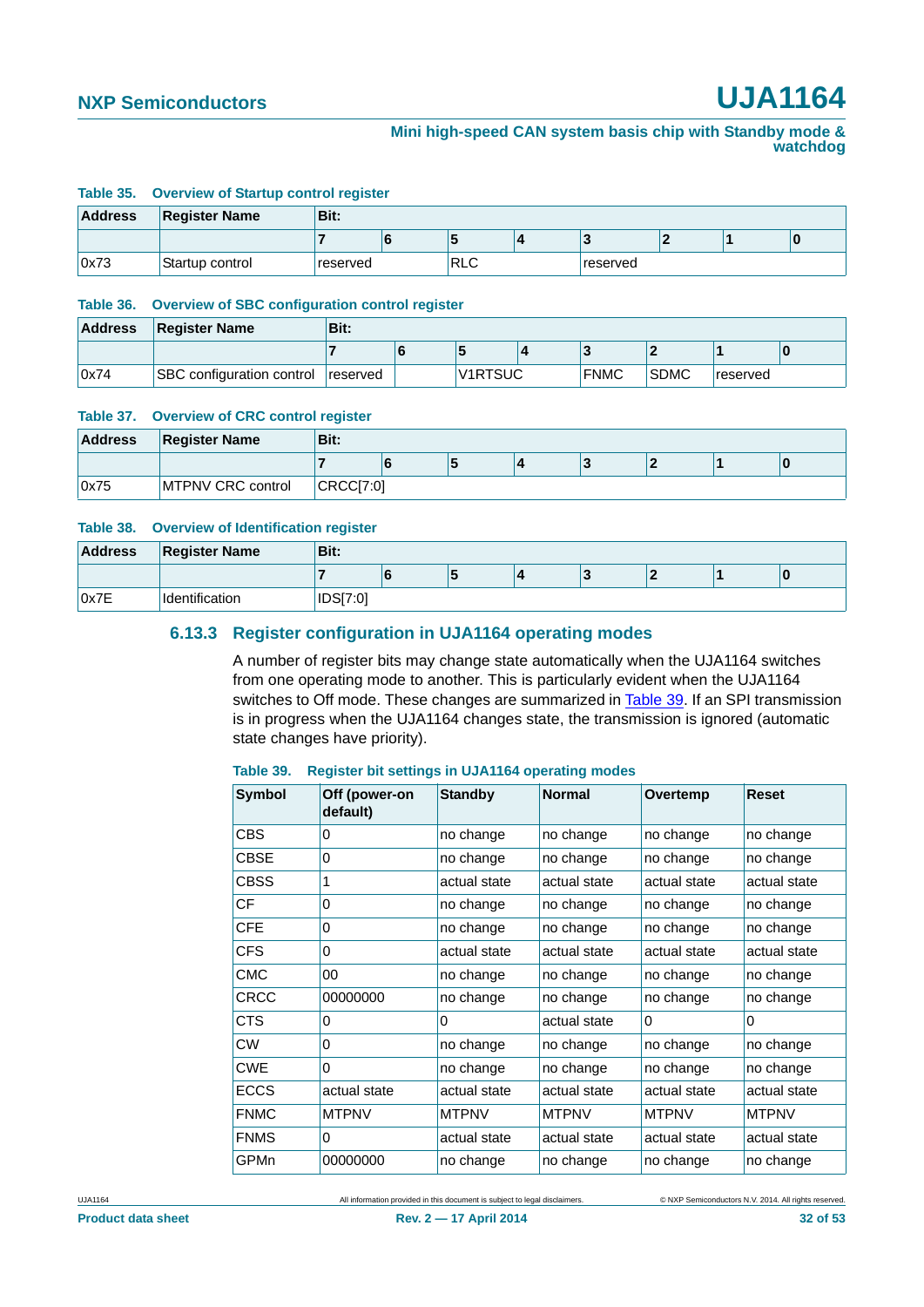#### **Mini high-speed CAN system basis chip with Standby mode & watchdog**

| <b>Symbol</b>    | Off (power-on<br>default)    | <b>Standby</b> | <b>Normal</b> | Overtemp     | Reset        |
|------------------|------------------------------|----------------|---------------|--------------|--------------|
| IDS              | 1000 0000                    | no change      | no change     | no change    | no change    |
| LKnC             | 0                            | no change      | no change     | no change    | no change    |
| <b>MC</b>        | 100                          | 100            | 111           | don't care   | 100          |
| <b>NMS</b>       | 1                            | no change      | 0             | no change    | no change    |
| <b>NVMPS</b>     | actual state                 | actual state   | actual state  | actual state | actual state |
| <b>NWP</b>       | 0100                         | no change      | no change     | 0100         | 0100         |
| OTW              | 0                            | no change      | no change     | no change    | no change    |
| <b>OTWE</b>      | 0                            | no change      | no change     | no change    | no change    |
| OTWS             | 0                            | actual state   | actual state  | actual state | actual state |
| PO               | 1                            | no change      | no change     | no change    | no change    |
| <b>RLC</b>       | <b>MTPNV</b>                 | <b>MTPNV</b>   | <b>MTPNV</b>  | <b>MTPNV</b> | <b>MTPNV</b> |
| <b>RSS</b>       | 00000                        | no change      | no change     | 10010        | reset source |
| <b>SDMC</b>      | <b>MTPNV</b>                 | <b>MTPNV</b>   | <b>MTPNV</b>  | <b>MTPNV</b> | <b>MTPNV</b> |
| <b>SDMS</b>      | 0                            | actual state   | actual state  | actual state | actual state |
| <b>SPIF</b>      | 0                            | no change      | no change     | no change    | no change    |
| <b>SPIFE</b>     | 0                            | no change      | no change     | no change    | no change    |
| <b>SUPE</b>      | 0                            | no change      | no change     | no change    | no change    |
| <b>SYSE</b>      | 1                            | no change      | no change     | no change    | no change    |
| <b>TRXE</b>      | 0                            | no change      | no change     | no change    | no change    |
| V1RTC            | defined by<br><b>V1RTSUC</b> | no change      | no change     | no change    | no change    |
| <b>V1RTSUC</b>   | <b>MTPNV</b>                 | <b>MTPNV</b>   | <b>MTPNV</b>  | <b>MTPNV</b> | <b>MTPNV</b> |
| V <sub>1</sub> S | 0                            | actual state   | actual state  | actual state | actual state |
| V1UE             | 0                            | no change      | no change     | no change    | no change    |
| V1U              | 0                            | no change      | no change     | no change    | no change    |
| <b>VCS</b>       | 0                            | actual state   | actual state  | actual state | actual state |
| WDF              | 0                            | no change      | no change     | no change    | no change    |
| WDS              | 0                            | actual state   | actual state  | actual state | actual state |
| WMC              | $[1]$                        | no change      | no change     | no change    | $[1]$        |
| WRCNTS           | actual state                 | actual state   | actual state  | actual state | actual state |

**Table 39. Register bit settings in UJA1164 operating modes** *…continued*

<span id="page-32-0"></span> $[1]$  001 if SDMC = 1; otherwise 010.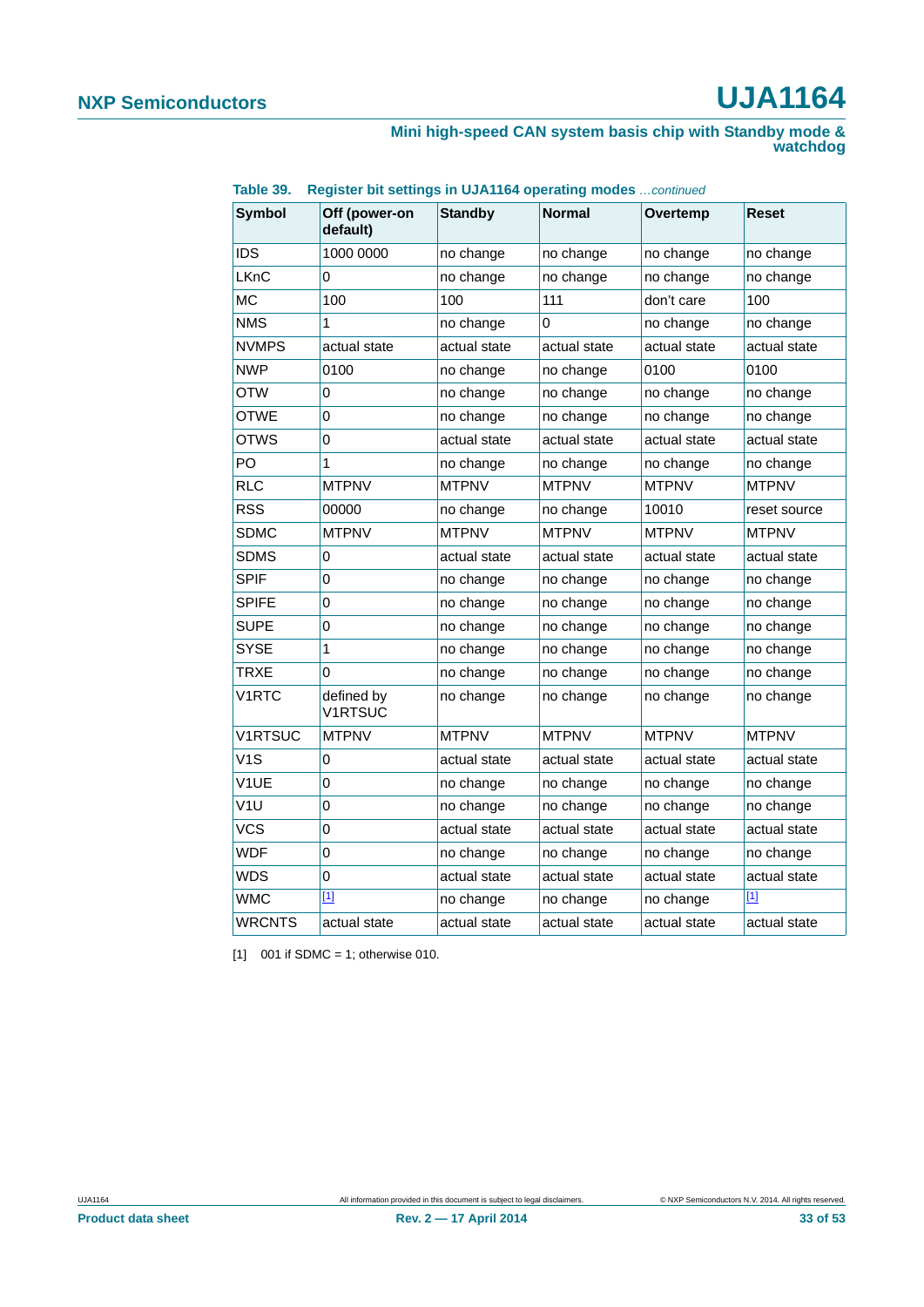# <span id="page-33-8"></span>**7. Limiting values**

#### **Table 40. Limiting values**

*In accordance with the Absolute Maximum Rating System (IEC 60134).*

| Symbol                   | <b>Parameter</b>                         | <b>Conditions</b>                                          |       | Min    | <b>Max</b>     | Unit                   |
|--------------------------|------------------------------------------|------------------------------------------------------------|-------|--------|----------------|------------------------|
| $V_{x}$                  | voltage on pin x                         | DC value                                                   |       |        |                |                        |
|                          |                                          | pin V1                                                     | $[1]$ | $-0.2$ | $+6$           | $\vee$                 |
|                          |                                          | pins TXD, RXD, SDI, SDO, SCK, SCSN, RSTN                   |       | $-0.2$ | $V_{V1}$ + 0.2 | V                      |
|                          |                                          | pin BAT                                                    |       | $-0.2$ | $+40$          | V                      |
|                          |                                          | pins CANH and CANL with respect to any other pin           |       | $-58$  | $+58$          | V                      |
| V <sub>(CANH-CANL)</sub> | voltage between pin<br>CANH and pin CANL |                                                            |       | $-40$  | $+40$          | V                      |
| $V_{\text{trt}}$         | transient voltage                        | on pins                                                    | [2]   | $-150$ | $+100$         | $\vee$                 |
|                          |                                          | BAT: via reverse polarity diode and capacitor to<br>ground |       |        |                |                        |
|                          |                                          | CANL, CANH: coupling via 1 nF capacitors                   |       |        |                |                        |
| V <sub>ESD</sub>         | electrostatic                            | IEC 61000-4-2                                              | $[3]$ |        |                |                        |
|                          | discharge voltage                        | on pins CANH and CANL; pin BAT with capacitor              |       | $-6$   | $+6$           | kV                     |
|                          |                                          | <b>HBM</b>                                                 | $[4]$ |        |                |                        |
|                          |                                          | on pins CANH, CANL                                         | [5]   | $-8$   | $+8$           | $\mathsf{k}\mathsf{V}$ |
|                          |                                          | on pins BAT                                                |       | $-4$   | $+4$           | kV                     |
|                          |                                          | on any other pin                                           |       | $-2$   | $+2$           | kV                     |
|                          |                                          | МM                                                         | [6]   |        |                |                        |
|                          |                                          | on any pin                                                 |       | $-100$ | $+100$         | V                      |
|                          |                                          | <b>CDM</b>                                                 | $[7]$ |        |                |                        |
|                          |                                          | on corner pins                                             |       | $-750$ | $+750$         | V                      |
|                          |                                          | on any other pin                                           |       | $-500$ | $+500$         | V                      |
| $T_{\mathsf{vj}}$        | virtual junction<br>temperature          |                                                            | [8]   | $-40$  | $+150$         | $^{\circ}C$            |
| $T_{\text{stg}}$         | storage temperature                      |                                                            |       | $-55$  | $+150$         | $^{\circ}C$            |

<span id="page-33-0"></span>[1] When the device is not powered up,  $I_{V1}$  (max) = 25 mA.

<span id="page-33-1"></span>[2] Verified by an external test house to ensure pins can withstand ISO 7637 part 2 automotive transient test pulses 1, 2a, 3a and 3b.

<span id="page-33-2"></span>[3] ESD performance according to IEC 61000-4-2 (150 pF, 330  $\Omega$ ) has been verified by an external test house; the result was equal to or better than  $\pm 6$  kV.

- <span id="page-33-3"></span>[4] Human Body Model (HBM): according to AEC-Q100-002 (100 pF, 1.5 k $\Omega$ ).
- <span id="page-33-4"></span>[5] V1 and BAT connected to GND, emulating the application circuit.
- <span id="page-33-5"></span>[6] Machine Model (MM): according to AEC-Q100-003 (200 pF, 0.75  $\mu$ H, 10  $\Omega$ ).
- <span id="page-33-6"></span>[7] Charged Device Model (CDM): according to AEC-Q100-011 (field Induced charge; 4 pF).
- <span id="page-33-7"></span>[8] In accordance with IEC 60747-1. An alternative definition of virtual junction temperature is:  $T_{vj} = T_{amb} + P \times R_{th(j-a)}$ , where  $R_{th(j-a)}$  is a fixed value used in the calculation of  $T_{vi}$ . The rating for  $T_{vi}$  limits the allowable combinations of power dissipation (P) and ambient temperature (Tamb).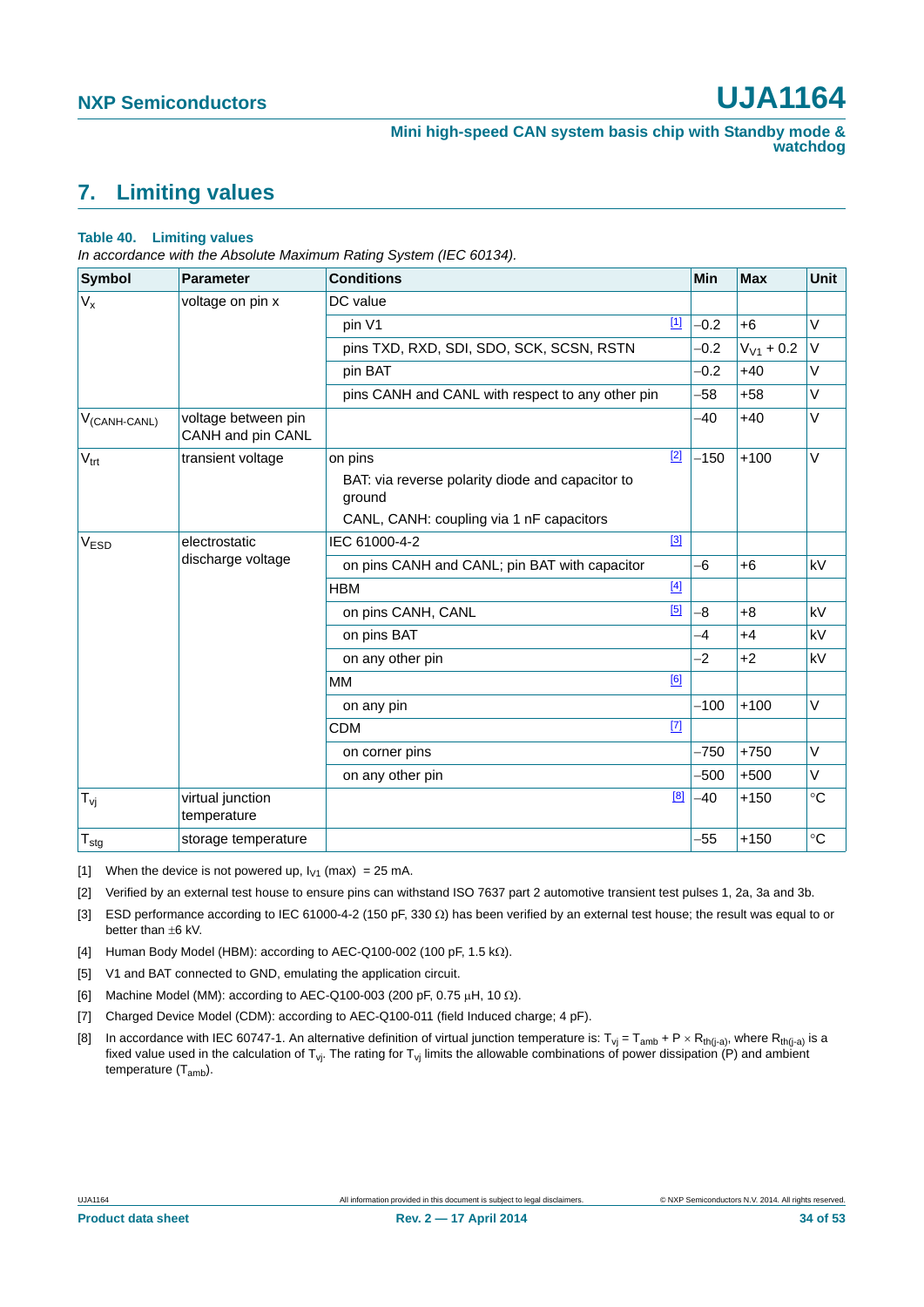# <span id="page-34-2"></span>**8. Thermal characteristics**

#### **Table 41. Thermal characteristics**

| Symbol         | Parameter                                           | <b>Conditions</b> | <b>Tyn</b> | Unit |
|----------------|-----------------------------------------------------|-------------------|------------|------|
| $R_{th(vj-a)}$ | thermal resistance from virtual junction to ambient |                   | 60         | K/W  |

<span id="page-34-1"></span>[1] According to JEDEC JESD51-2, JESD51-5 and JESD51-7 at natural convection on 2s2p board. Board with two inner copper layers (thickness: 35  $\mu$ m) and thermal via array under the exposed pad connected to the first inner copper layer (thickness: 70  $\mu$ m).

## <span id="page-34-3"></span>**9. Static characteristics**

#### <span id="page-34-0"></span>**Table 42. Static characteristics**

 $T_{Vj}$  = -40 °C to +150 °C;  $V_{BAT}$  = 3 V to 28 V; R<sub>(CANH-CANL)</sub> = 60  $\Omega$ ; all voltages are defined with respect to ground; positive *currents flow into the IC; typical values are given at V<sub>BAT</sub> = 13 V; unless otherwise specified.* 

| <b>Symbol</b>                 | <b>Parameter</b>                         | <b>Conditions</b>                                                                                                                   | Min      | <b>Typ</b>     | <b>Max</b> | Unit   |
|-------------------------------|------------------------------------------|-------------------------------------------------------------------------------------------------------------------------------------|----------|----------------|------------|--------|
| <b>Supply; pin BAT</b>        |                                          |                                                                                                                                     |          |                |            |        |
| $V_{th(det)pon}$              | power-on detection threshold<br>voltage  | $VBAT$ rising                                                                                                                       | 4.2      |                | 4.55       | V      |
| $V_{th(det)pdf}$              | power-off detection threshold<br>voltage | V <sub>BAT</sub> falling                                                                                                            | 2.8      |                | 3          | $\vee$ |
| $V_{uvr(CAN)}$                | CAN undervoltage recovery<br>voltage     | V <sub>BAT</sub> rising                                                                                                             | 4.5      | L.             | 5          | V      |
| $V_{uvd(CAN)}$                | CAN undervoltage detection<br>voltage    | $VBAT$ falling                                                                                                                      | 4.2      | ä,             | 4.55       | V      |
| $I_{BAT}$                     | battery supply current                   | Standby mode; MC = 100;<br>CWE = 1; CAN Offline mode;<br>$I_{V1} = 0 \mu A$ ; $V_{BAT} = 7 V$ to 18 V;<br>$-40 °C < T_{vi} < 85 °C$ | 60<br>85 | μA             |            |        |
|                               |                                          | additional current in CAN<br>Offline Bias mode;<br>$-40 °C < Tvi < 85 °C$                                                           |          | 46             | 63         | μA     |
|                               |                                          | Normal mode; MC = 111;<br>CAN Active mode; CAN<br>recessive; $V_{TXD} = V_{V1}$                                                     |          | $\overline{4}$ | 7.5        | mA     |
|                               |                                          | Normal mode; MC = 111;<br>CAN Active mode; CAN<br>dominant; $V_{TXD} = 0 V$                                                         |          | 46             | 67         | mA     |
| <b>Voltage source: pin V1</b> |                                          |                                                                                                                                     |          |                |            |        |
| $V_{\rm O}$                   | output voltage                           | $V_{BAT} = 5.5 V$ to 18 V;<br>$I_{V1} = -120$ mA to 0 mA;<br>$VTXD = VV1$                                                           | 4.9      | 5              | 5.1        | $\vee$ |
|                               |                                          | $V_{BAT} = 5.65 V$ to 18 V;<br>$I_{V1} = -150$ mA to 0 mA;<br>$VTXD = VV1$                                                          | 4.9      | 5              | 5.1        | V      |
|                               |                                          | $V_{BAT} = 5.65 V$ to 18 V;<br>$I_{V1} = -100$ mA to 0 mA;<br>$VTXD = 0 V; VCANH = 0 V$                                             | 4.9      | 5              | 5.1        | V      |
| $\Delta V_{ret(RAM)}$         | RAM retention voltage difference         | $V_{BAT} = 2 V$ to 3 V; $I_{V1} = -2 mA$                                                                                            |          | L.             | 100        | mV     |
|                               |                                          | $V_{BAT} = 2 V$ to 3 V;<br>$I_{V1} = -200 \mu A$                                                                                    |          |                | 10         | mV     |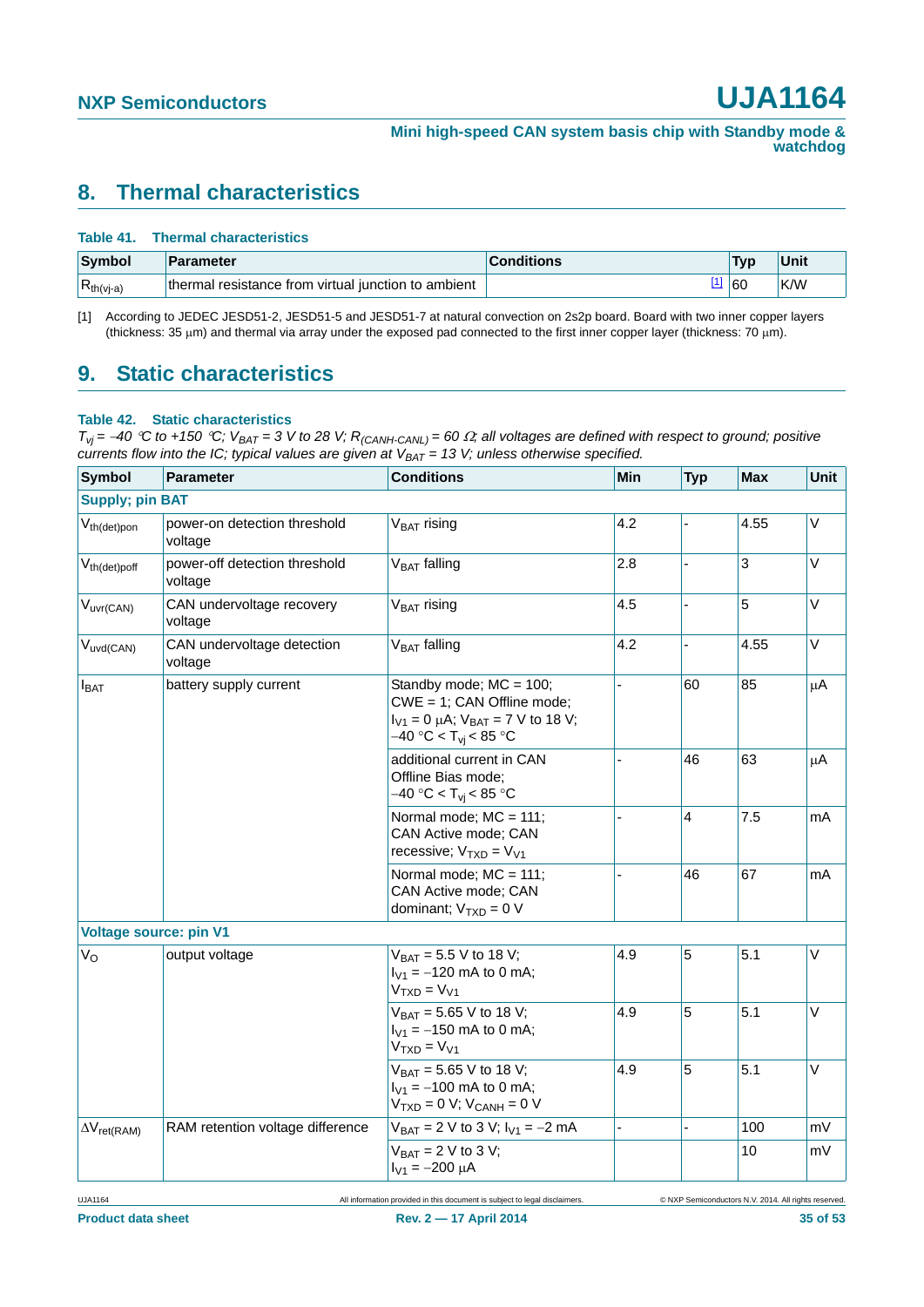#### **Table 42. Static characteristics** *…continued*

 $T_{vj}$  = -40 °C to +150 °C;  $V_{BAT}$  = 3 V to 28 V;  $R_{(CAMH-CANL)}$  = 60  $\Omega$ ; all voltages are defined with respect to ground; positive *currents flow into the IC; typical values are given at*  $V_{BAT} = 13$  *V; unless otherwise specified.* 

| Symbol                   | <b>Parameter</b>                                           | <b>Conditions</b>                                                                                                              | Min                 | <b>Typ</b> | <b>Max</b>          | Unit      |
|--------------------------|------------------------------------------------------------|--------------------------------------------------------------------------------------------------------------------------------|---------------------|------------|---------------------|-----------|
| $R_{(BAT-V1)}$           | resistance between pin BAT and<br>pin V1                   | $V_{BAT} = 4 V$ to 6 V;<br>$I_{V1} = -120$ mA; $T_{Vi}$ < 150 °C                                                               |                     |            | 5                   | $\Omega$  |
|                          |                                                            | $V_{BAT} = 3 V$ to 4 V; $I_{V1} = -40$ mA                                                                                      |                     | 2.625      |                     | $\Omega$  |
| $V_{uvd}$                | undervoltage detection voltage                             | $V_{uvd(nom)} = 90 \%$                                                                                                         | 4.5                 |            | 4.75                | V         |
|                          |                                                            | $V_{uvd(nom)} = 80 \%$                                                                                                         | 4                   |            | 4.25                | V         |
|                          |                                                            | $V_{uvd(nom)} = 70%$                                                                                                           | 3.5                 |            | 3.75                | V         |
|                          |                                                            | $V_{uvd(nom)} = 60 \%$                                                                                                         | 3                   |            | 3.25                | V         |
| V <sub>uvr</sub>         | undervoltage recovery voltage                              |                                                                                                                                | 4.5                 |            | 4.75                | V         |
| I <sub>O</sub> (sc)      | short-circuit output current                               |                                                                                                                                | -300                |            | -150                | mA        |
|                          | Serial peripheral interface inputs; pins SDI, SCK and SCSN |                                                                                                                                |                     |            |                     |           |
| $V_{th(sw)}$             | switching threshold voltage                                |                                                                                                                                | 0.25V <sub>V1</sub> |            | 0.75V <sub>V1</sub> | V         |
| $R_{pd(SCK)}$            | pull-down resistance on pin SCK                            |                                                                                                                                | 40                  | 60         | 80                  | kΩ        |
| $R_{pu(SCSN)}$           | pull-up resistance on pin SCSN                             |                                                                                                                                | 40                  | 60         | 80                  | kΩ        |
| I <sub>LI(SDI)</sub>     | input leakage current on pin SDI                           |                                                                                                                                | -5                  |            | $+5$                | $\mu$ A   |
|                          | Serial peripheral interface data output; pin SDO           |                                                                                                                                |                     |            |                     |           |
| <b>V<sub>OH</sub></b>    | HIGH-level output voltage                                  | $I_{OH} = -4$ mA                                                                                                               | $V_{V1} - 0.4$      |            | ÷.                  | V         |
| $V_{OL}$                 | LOW-level output voltage                                   | $I_{OL} = 4 mA$                                                                                                                |                     |            | 0.4                 | V         |
| $I_{LO(off)}$            | off-state output leakage current                           | $V_{SCSN} = V_{V1}$ ; $V_{O} = 0$ V to $V_{V1}$                                                                                | -5                  |            | $+5$                | μA        |
|                          | <b>CAN transmit data input; pin TXD</b>                    |                                                                                                                                |                     |            |                     |           |
| $V_{th(sw)}$             | switching threshold voltage                                |                                                                                                                                | 0.25V <sub>V1</sub> |            | 0.75V <sub>V1</sub> | V         |
| $R_{\text{pu}}$          | pull-up resistance                                         |                                                                                                                                | 40                  | 60         | 80                  | $k\Omega$ |
|                          | <b>CAN receive data output; pin RXD</b>                    |                                                                                                                                |                     |            |                     |           |
| <b>V<sub>OH</sub></b>    | HIGH-level output voltage                                  | $I_{OH} = -4$ mA                                                                                                               | $V_{V1} - 0.4$      |            | ÷.                  | V         |
| V <sub>OL</sub>          | LOW-level output voltage                                   | $I_{OL} = 4 mA$                                                                                                                |                     |            | 0.4                 | V         |
| $R_{\text{pu}}$          | pull-up resistance                                         | <b>CAN Offline mode</b>                                                                                                        | 40                  | 60         | 80                  | $k\Omega$ |
|                          | High-speed CAN bus lines; pins CANH and CANL               |                                                                                                                                |                     |            |                     |           |
| $V_{O(dom)}$             | dominant output voltage                                    | CAN Active mode; $V_{TXD} = 0 V$                                                                                               |                     |            |                     |           |
|                          |                                                            | pin CANH                                                                                                                       | 2.75                | 3.5        | 4.5                 | V         |
|                          |                                                            | pin CANL                                                                                                                       | 0.5                 | 1.5        | 2.25                | V         |
| V <sub>dom</sub> (TX)sym | transmitter dominant voltage<br>symmetry                   | $V_{\text{dom}(TX)sym} =$<br>$V_{V1} - V_{CANH} - V_{CANL}$ ; $V_{V1} = 5 V$                                                   | $-400$              |            | $+400$              | mV        |
| V <sub>TXsym</sub>       | transmitter voltage symmetry                               | $\boxed{1}$<br>$V_{TXsvm} = V_{CANH} + V_{CANL}$<br>$[2]$<br>$f_{\text{TXD}} = 250$ kHz;<br>$C_{SPLIT} = 4.7$ nF               | 0.9V <sub>V1</sub>  |            | 1.1V <sub>V1</sub>  | V         |
| $V_{O(dif)bus}$          | bus differential output voltage                            | CAN Active mode (dominant);<br>$VTXD = 0 V;$<br>$V_{V1}$ = 4.75 V to 5.5 V;<br>$R_{(CANH-CANL)} = 45 \Omega$ to 65 $\Omega$    | 1.5                 |            | 3.0                 | V         |
|                          |                                                            | CAN Active mode (recessive);<br>CAN Listen-only mode;<br>CAN Offline mode; $V_{TXD} = V_{V1}$ ;<br>$R_{(CANH-CANL)}$ = no load | -50                 |            | $+50$               | mV        |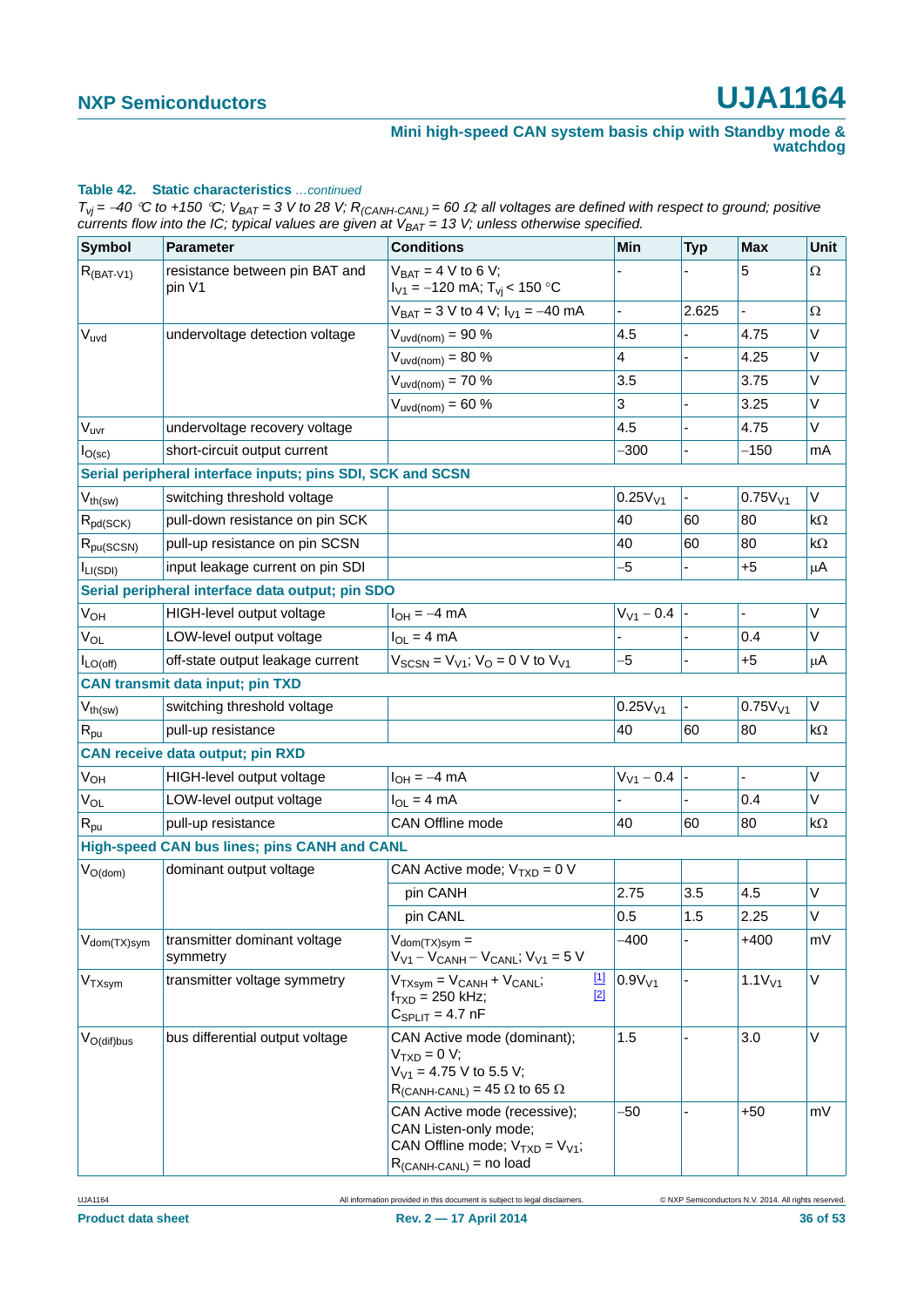#### **Table 42. Static characteristics** *…continued*

 $T_{vj}$  = -40 °C to +150 °C;  $V_{BAT}$  = 3 V to 28 V;  $R_{(CAMH-CANL)}$  = 60  $\Omega$ ; all voltages are defined with respect to ground; positive *currents flow into the IC; typical values are given at*  $V_{BAT} = 13$  *V; unless otherwise specified.* 

| <b>Symbol</b>                  | <b>Parameter</b>                                               | <b>Conditions</b>                                                                                                                        | Min            | <b>Typ</b>  | <b>Max</b>  | Unit        |
|--------------------------------|----------------------------------------------------------------|------------------------------------------------------------------------------------------------------------------------------------------|----------------|-------------|-------------|-------------|
| $V_{O(rec)}$                   | recessive output voltage                                       | CAN Active mode; $V_{TXD} = V_{V1}$<br>$R_{(CANH-CANL)}$ = no load                                                                       | $\overline{c}$ | $0.5V_{V1}$ | 3           | V           |
|                                |                                                                | CAN Offline mode;<br>$R_{(CANH-CANL)}$ = no load                                                                                         | $-0.1$         |             | $+0.1$      | V           |
|                                |                                                                | CAN Offline Bias/Listen-only<br>modes; $R_{(CANH-CANL)}$ = no load;<br>$V_{V1} = 0 V$                                                    | $\overline{c}$ | 2.5         | 3           | V           |
| $I_{O(dom)}$                   | dominant output current                                        | CAN Active mode:<br>$VTXD = 0 V; VV1 = 5 V$                                                                                              |                |             |             |             |
|                                |                                                                | pin CANH; $V_{CANH} = 0 V$                                                                                                               | $-50$          |             |             | mA          |
|                                |                                                                | pin CANL; $V_{CANL} = 5 V$                                                                                                               |                |             | 52          | mA          |
| $I_{O(rec)}$                   | recessive output current                                       | $V_{CANL}$ = $V_{CANH}$ = $-27$ V to<br>+32 V; $V_{TXD} = V_{V1}$                                                                        | -3             |             | $+3$        | mA          |
| $V_{th(RX)dif}$                | differential receiver threshold<br>voltage                     | CAN Active/Listen-only modes;<br>$V_{CANL}$ = $V_{CANH}$ = -12 V to<br>$+12V$                                                            | 0.5            | 0.7         | 0.9         | V           |
|                                |                                                                | CAN Offline mode;<br>$V_{CANL} = V_{CANH} = -12 V$ to<br>+12 V                                                                           | 0.4            | 0.7         | 1.15        | V           |
| $V_{\text{hys}(RX)$ dif        | differential receiver hysteresis<br>voltage                    | CAN Active/Listen-only modes;<br>$V_{CANL}$ = $V_{CANH}$ = -12 V to<br>$+12V$                                                            | 50             | 200         | 400         | mV          |
| $R_{i(cm)}$                    | common-mode input resistance                                   |                                                                                                                                          | 9              | 15          | 28          | $k\Omega$   |
| $\Delta R_i$                   | input resistance deviation                                     |                                                                                                                                          | $-1$           |             | $+1$        | %           |
| $R_{i(\text{dif})}$            | differential input resistance                                  | $V_{CANL}$ = $V_{CANH}$ = -12 V to<br>+12 V                                                                                              | 19             | 30          | 52          | kΩ          |
| $C_{i(cm)}$                    | common-mode input capacitance                                  | $[1]$                                                                                                                                    |                | ÷.          | 20          | рF          |
| $C_{i\left(\text{dif}\right)}$ | differential input capacitance                                 | $[1]$                                                                                                                                    |                |             | 10          | pF          |
| ĪЦ                             | input leakage current                                          | $V_{BAT} = V_{V1} = 0 V$ or<br>$V_{BAT} = V_{V1}$ = shorted to ground<br>via 47 k $\Omega$ ; V <sub>CANH</sub> = V <sub>CANL</sub> = 5 V | -5             |             | $+5$        | μA          |
| <b>Temperature protection</b>  |                                                                |                                                                                                                                          |                |             |             |             |
| $T_{th (act)otp}$              | overtemperature protection<br>activation threshold temperature |                                                                                                                                          | 167            | 177         | 187         | $^{\circ}C$ |
| $T_{th (rel)otp}$              | overtemperature protection<br>release threshold temperature    |                                                                                                                                          | 127            | 137         | 147         | $^{\circ}C$ |
| $T_{th(warn)otp}$              | overtemperature protection<br>warning threshold temperature    |                                                                                                                                          | 127            | 137         | 147         | $\circ$ C   |
| <b>Reset output; pin RSTN</b>  |                                                                |                                                                                                                                          |                |             |             |             |
| $V_{OL}$                       | LOW-level output voltage                                       | $V_{V1}$ = 1.0 V to 5.5 V; pull-up<br>resistor to $V_{V1} \ge 900 \Omega$                                                                | 0              |             | $0.2V_{V1}$ | V           |
| $R_{\text{pu}}$                | pull-up resistance                                             |                                                                                                                                          | 40             | 60          | 80          | $k\Omega$   |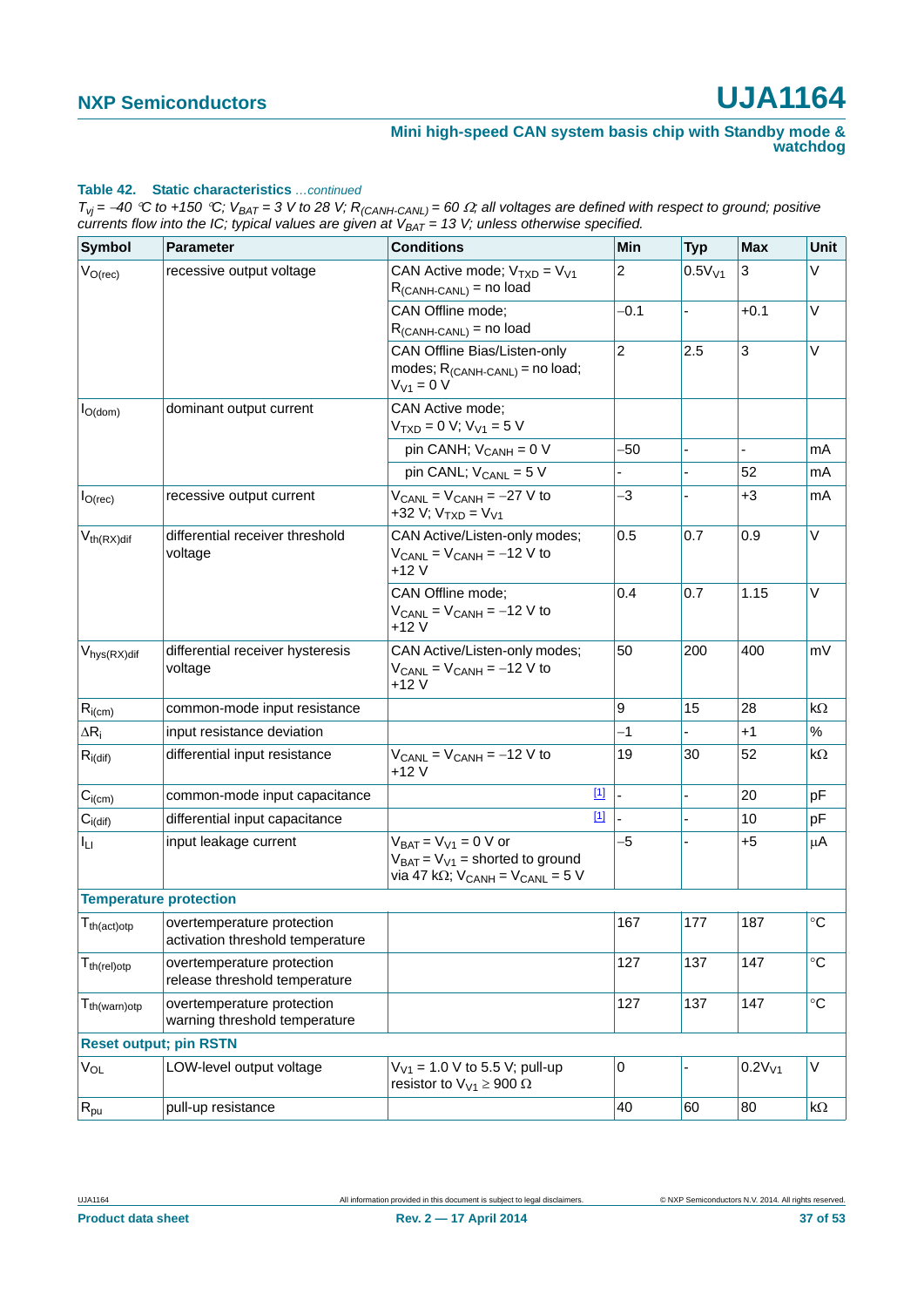#### **Table 42. Static characteristics** *…continued*

 $T_{Vj}$  = -40 °C to +150 °C;  $V_{BAT}$  = 3 V to 28 V;  $R_{(CAMH-CANL)}$  = 60  $\Omega$ ; all voltages are defined with respect to ground; positive *currents flow into the IC; typical values are given at*  $V_{BAT} = 13$  *V; unless otherwise specified.* 

| Symbol                         | <b>Parameter</b>            | <b>Conditions</b> | Min          | <b>Typ</b> | Max                 | Unit |  |
|--------------------------------|-----------------------------|-------------------|--------------|------------|---------------------|------|--|
| $V_{th(sw)}$                   | switching threshold voltage |                   | $0.25V_{14}$ |            | 0.75V <sub>V1</sub> |      |  |
| <b>MTP non-volatile memory</b> |                             |                   |              |            |                     |      |  |
| $N_{cy(W)MTP}$                 | number of MTP write cycles  |                   |              |            | 200                 |      |  |

<span id="page-37-0"></span>[1] Not tested in production; guaranteed by design.

<span id="page-37-1"></span>[2] The test circuit used to measure the bus output voltage symmetry (which includes  $C_{\text{SPI IT}}$ ) is shown in [Figure 15](#page-43-0).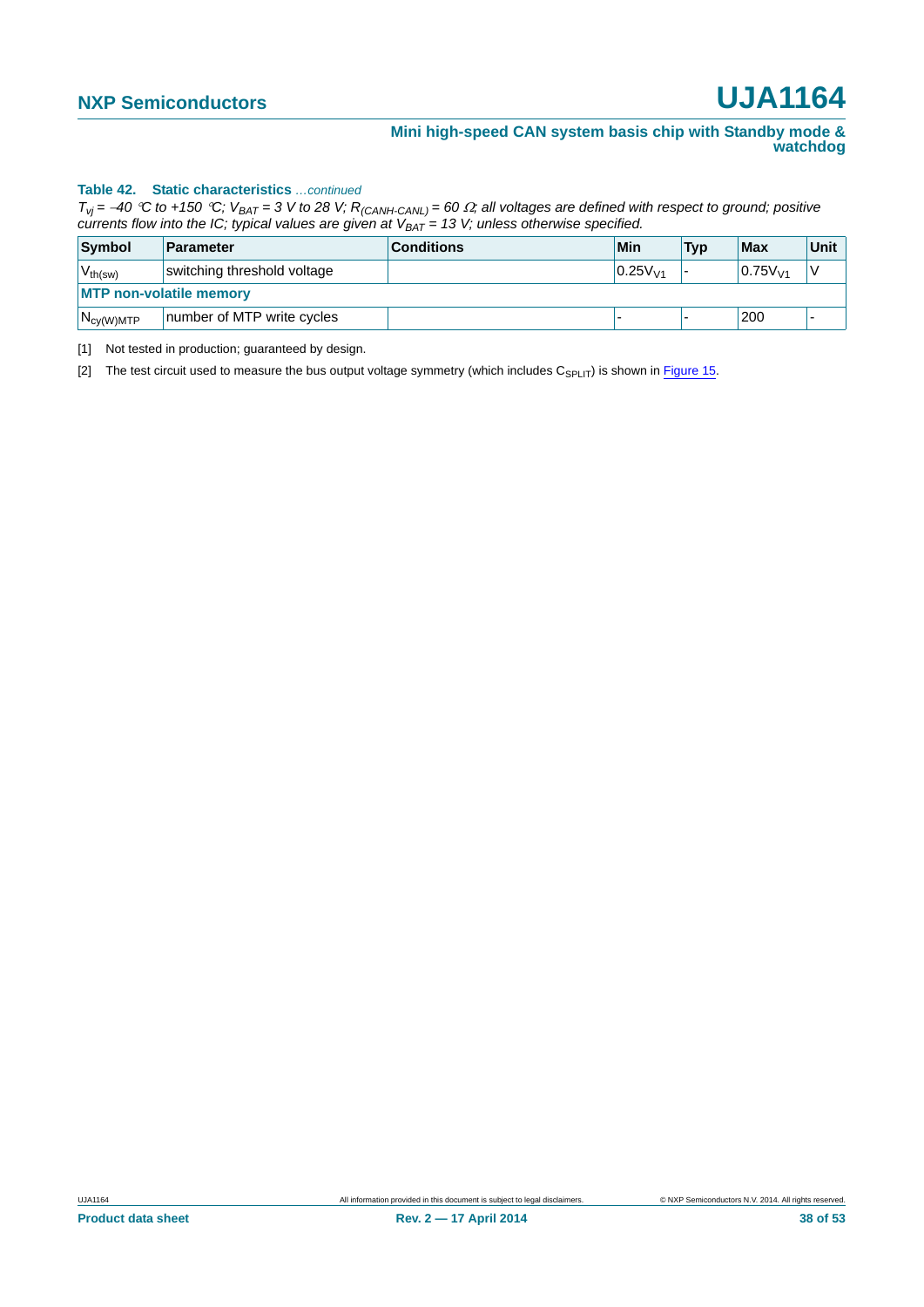# <span id="page-38-1"></span>**10. Dynamic characteristics**

#### <span id="page-38-0"></span>**Table 43. Dynamic characteristics**

 $T_{Vj}$  = -40 °C to +150 °C;  $V_{BAT}$  = 3 V to 28 V; R<sub>(CANH-CANL)</sub> = 60  $\Omega$ ; all voltages are defined with respect to ground; positive *currents flow into the IC; typical values are given at VBAT = 13 V; unless otherwise specified.*

| <b>Symbol</b>                 | <b>Parameter</b>                                                | <b>Conditions</b>                                                                                                                                                         | <b>Min</b> | <b>Typ</b> | <b>Max</b> | Unit |
|-------------------------------|-----------------------------------------------------------------|---------------------------------------------------------------------------------------------------------------------------------------------------------------------------|------------|------------|------------|------|
| <b>Voltage source; pin V1</b> |                                                                 |                                                                                                                                                                           |            |            |            |      |
| t <sub>startup</sub>          | start-up time                                                   | from V <sub>BAT</sub> exceeding the<br>power-on detection threshold<br>until $V_{V1}$ exceeds the 90 %<br>undervoltage threshold;<br>$C_{V1} = 4.7 \mu F$                 |            | 2.8        | 4.7        | ms   |
| $t_{d(uvd)}$                  | undervoltage detection delay time                               |                                                                                                                                                                           | 6          |            | 54         | μS   |
| $t_{d(uvd-RSTNL)}$            | delay time from undervoltage<br>detection to RSTN LOW           | undervoltage on V1                                                                                                                                                        |            |            | 63         | μS   |
| $t_{d(buswake-VOH)}$          | delay time from bus wake-up to<br>HIGH-level output voltage     | $HIGH = 0.8VO(V1);$<br>$I_{V1} \le 100$ mA                                                                                                                                |            |            | 5          | ms   |
|                               | Serial peripheral interface timing; pins SCSN, SCK, SDI and SDO |                                                                                                                                                                           |            |            |            |      |
| $t_{cy(clk)}$                 | clock cycle time                                                |                                                                                                                                                                           | 250        | L,         |            | ns   |
| <b>t</b> SPILEAD              | SPI enable lead time                                            |                                                                                                                                                                           | 50         |            |            | ns   |
| t <sub>SPILAG</sub>           | SPI enable lag time                                             |                                                                                                                                                                           | 50         |            |            | ns   |
| $t_{\text{clk(H)}}$           | clock HIGH time                                                 |                                                                                                                                                                           | 125        |            |            | ns   |
| $t_{\text{clk}(L)}$           | clock LOW time                                                  |                                                                                                                                                                           | 125        |            |            | ns   |
| $t_{\text{su}(D)}$            | data input set-up time                                          |                                                                                                                                                                           | 50         |            |            | ns   |
| $t_{h(D)}$                    | data input hold time                                            |                                                                                                                                                                           | 50         |            |            | ns   |
| $t_{\nu(Q)}$                  | data output valid time                                          | pin SDO; $C_L$ = 20 pF                                                                                                                                                    |            |            | 50         | ns   |
| $t_{WH(S)}$                   | chip select pulse width HIGH                                    | pin SCSN                                                                                                                                                                  | 250        |            |            | ns   |
| $t_{\text{to(SPI)}}$          | SPI time-out time                                               | after leaving Reset mode                                                                                                                                                  |            |            | 40         | μS   |
|                               | CAN transceiver timing; pins CANH, CANL, TXD and RXD            |                                                                                                                                                                           |            |            |            |      |
| $t_{d(TXD-RXD)}$              | delay time from TXD to RXD                                      | $R_L = 60 \Omega$ ; C <sub>L</sub> = 100 pF;                                                                                                                              |            |            | 255        | ns   |
|                               |                                                                 | 50 % $V_{TXD}$ to 50 % $V_{RXD}$ ;<br>$C_{\text{RXD}} = 15 \text{ pF}$ ;<br>$f_{TXD}$ = 250 kHz                                                                           |            |            |            |      |
|                               |                                                                 | $[1]$<br>$R_L$ = 120 $\Omega$ ; C <sub>L</sub> = 200 pF;<br>50 % V <sub>TXD</sub> to 50 % V <sub>RXD</sub> ;<br>$C_{\text{RXD}} = 15 \text{ pF}$ ;<br>$f_{TXD} = 250$ kHz |            |            | 350        | ns   |
| t <sub>d</sub> (TXD-busdom)   | delay time from TXD to bus<br>dominant                          |                                                                                                                                                                           |            | 80         |            | ns   |
| $t_{d(TXD-busrec)}$           | delay time from TXD to bus<br>recessive                         |                                                                                                                                                                           |            | 80         |            | ns   |
| $t_{d(busdom-RXD)}$           | delay time from bus dominant to<br><b>RXD</b>                   | $C_{\text{RXD}} = 15$ pF                                                                                                                                                  |            | 105        |            | ns   |
| $t_{d(busrec-RXD)}$           | delay time from bus recessive to<br><b>RXD</b>                  | $C_{\text{RXD}} = 15$ pF                                                                                                                                                  |            | 120        | L,         | ns   |
| $t_{\text{bit(RXD)}}$         | bit time on pin RXD                                             | $[2]$<br>$t_{\text{bit(TXD)}} = 500$ ns                                                                                                                                   | 400        |            | 550        | ns   |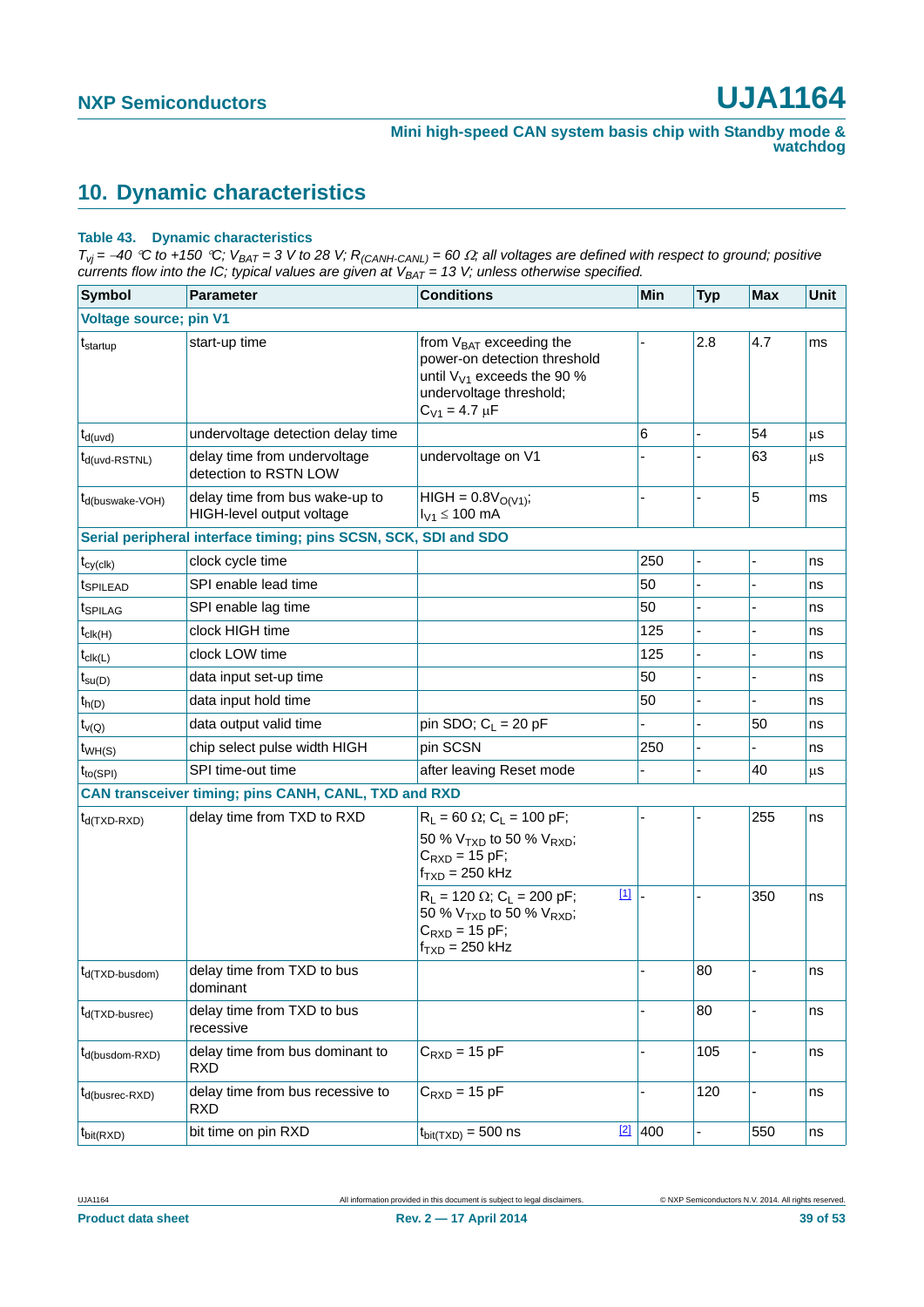#### **Table 43. Dynamic characteristics** *…continued*

 $T_{Vj}$  = -40 °C to +150 °C;  $V_{BAT}$  = 3 V to 28 V;  $R_{(CAMH-CANL)}$  = 60  $\Omega$ ; all voltages are defined with respect to ground; positive *currents flow into the IC; typical values are given at*  $V_{BAT} = 13$  *V; unless otherwise specified.* 

| <b>Symbol</b>                  | <b>Parameter</b>                                               | <b>Conditions</b>                                                                                | Min                                 | <b>Typ</b> | <b>Max</b>                          | <b>Unit</b> |
|--------------------------------|----------------------------------------------------------------|--------------------------------------------------------------------------------------------------|-------------------------------------|------------|-------------------------------------|-------------|
| t <sub>wake(busdom)</sub>      | bus dominant wake-up time                                      | first pulse (after first<br>recessive) for wake-up on<br>pins CANH and CANL;<br>CAN Offline mode | 0.5                                 |            | 3.0                                 | μS          |
|                                |                                                                | second pulse for wake-up on<br>pins CANH and CANL                                                | 0.5                                 |            | 3.0                                 | μS          |
| t <sub>wake</sub> (busrec)     | bus recessive wake-up time                                     | first pulse for wake-up on pins<br>CANH and CANL;<br>CAN Offline mode                            | 0.5                                 |            | 3.0                                 | μS          |
|                                |                                                                | second pulse (after first<br>0.5<br>dominant) for wake-up on<br>pins CANH and CANL               | 3.0                                 | μS         |                                     |             |
| $t_{to(wake)}$                 | wake-up time-out time                                          | between first and second<br>dominant pulses; CAN Offline<br>mode                                 | 570                                 |            | 1200                                | μS          |
| $t_{to (dom)TXD}$              | TXD dominant time-out time                                     | CAN Active mode:<br>$VTXD = 0 V$                                                                 | 2.7                                 |            | 3.3                                 | ms          |
| $t_{to(silence)}$              | bus silence time-out time                                      | recessive time measurement<br>started in all CAN modes;<br>$R_L$ = 120 $\Omega$                  | 0.95                                |            | 1.17                                | s           |
| t <sub>d</sub> (busact-bias)   | delay time from bus active to bias                             |                                                                                                  |                                     |            | 200                                 | μS          |
| $t_{\text{startup}(CAN)}$      | CAN start-up time                                              | when switching to Active<br>mode $(CTS = 1)$                                                     |                                     |            | 220                                 | μS          |
|                                | Pin RXD: event capture timing (valid in CAN Offline mode only) |                                                                                                  |                                     |            |                                     |             |
| $t_{d(event)}$                 | event capture delay time                                       | CAN Offline mode                                                                                 | 0.9                                 |            | 1.1                                 | ms          |
| t <sub>blank</sub>             | blanking time                                                  | when switching from Offline to<br>Active/Listen-only mode                                        |                                     |            | 25                                  | μS          |
| <b>Watchdog</b>                |                                                                |                                                                                                  |                                     |            |                                     |             |
| $t_{\text{trig(wd)}1}$         | watchdog trigger time 1                                        | $^{[3]}$<br>Normal mode; watchdog<br>Window mode only                                            | $0.45 \times$<br>NWP <sup>[4]</sup> |            | $0.55 \times$<br>NWP <sup>[4]</sup> | ms          |
| $t_{\text{trig(wd)}2}$         | watchdog trigger time 2                                        | [5]<br>Normal/Standby mode                                                                       | $0.9 \times$<br>NWP <sup>[4]</sup>  |            | $1.11 \times$<br>NWP <sup>[4]</sup> | ms          |
| Pin RSTN: reset pulse width    |                                                                |                                                                                                  |                                     |            |                                     |             |
| $t_{w(rst)}$                   | reset pulse width                                              | output pulse width                                                                               |                                     |            |                                     |             |
|                                |                                                                | $RLC = 00$                                                                                       | 20                                  |            | 25                                  | ms          |
|                                |                                                                | $RLC = 01$                                                                                       | 10                                  |            | 12.5                                | ms          |
|                                |                                                                | $RLC = 10$                                                                                       | 3.6                                 |            | 5                                   | ms          |
|                                |                                                                | $RLC = 11$                                                                                       | 1                                   |            | 1.5                                 | ms          |
|                                |                                                                | input pulse width                                                                                | 18                                  |            |                                     | μs          |
| <b>MTP non-volatile memory</b> |                                                                |                                                                                                  |                                     |            |                                     |             |
| $t_{\text{d(MTPNV)}}$          | MTPNV delay time                                               | before factory presets are<br>restored                                                           | 0.9                                 |            | 1.1                                 | ms          |

<span id="page-39-0"></span>[1] Guaranteed by design.

<span id="page-39-1"></span>[2] See [Figure 11.](#page-40-3)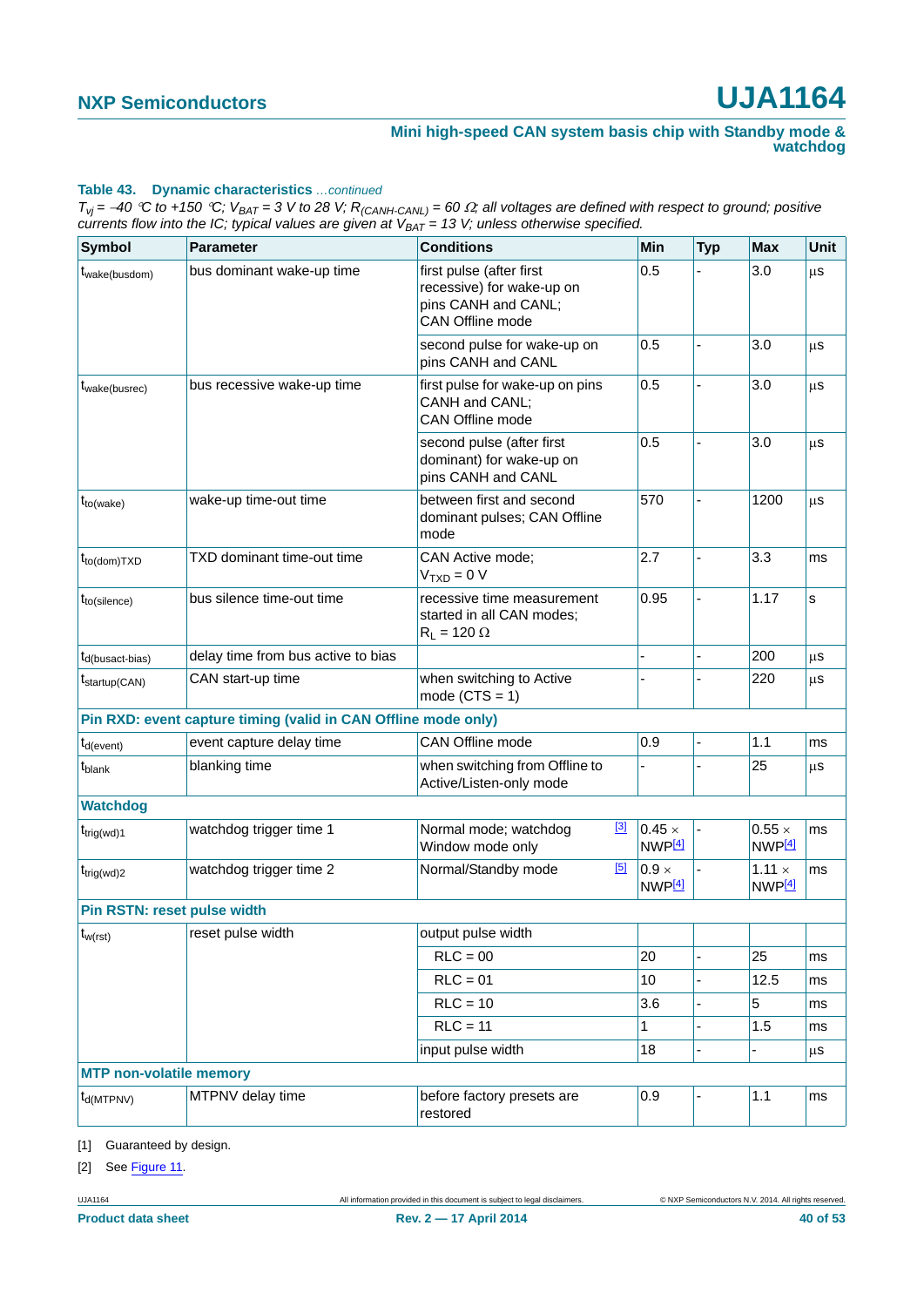**Mini high-speed CAN system basis chip with Standby mode & watchdog**

- <span id="page-40-0"></span>[3] A system reset will be performed if the watchdog is in Window mode and is triggered less than  $t_{\text{tri}}(wd)1$  after the start of the watchdog period (or in the first half of the watchdog period).
- <span id="page-40-1"></span>[4] The nominal watchdog period is programmed via the NWP control bits.
- <span id="page-40-2"></span>[5] The watchdog will be reset if it is in window mode and is triggered at least t<sub>trig(wd)1</sub>, but not more than t<sub>trig(wd)2</sub>, after the start of the watchdog period (or in the second half of the watchdog period). A system reset will be performed if the watchdog is triggered more than  $t_{\text{triq(wd)}2}$  after the start of the watchdog period (watchdog overflows).





<span id="page-40-3"></span>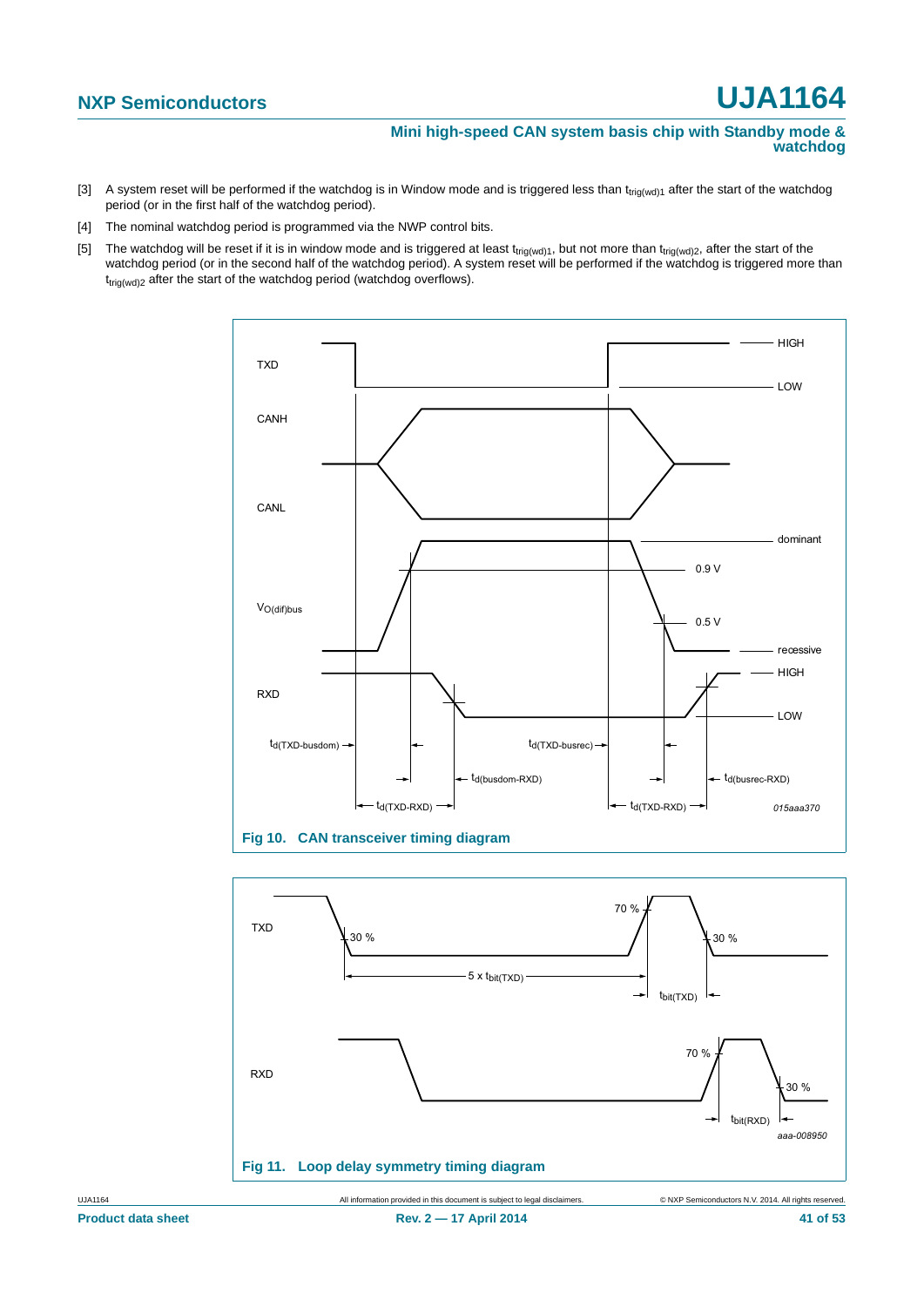**Mini high-speed CAN system basis chip with Standby mode & watchdog**



# <span id="page-41-0"></span>**11. Application information**

### **11.1 Application diagram**

<span id="page-41-1"></span>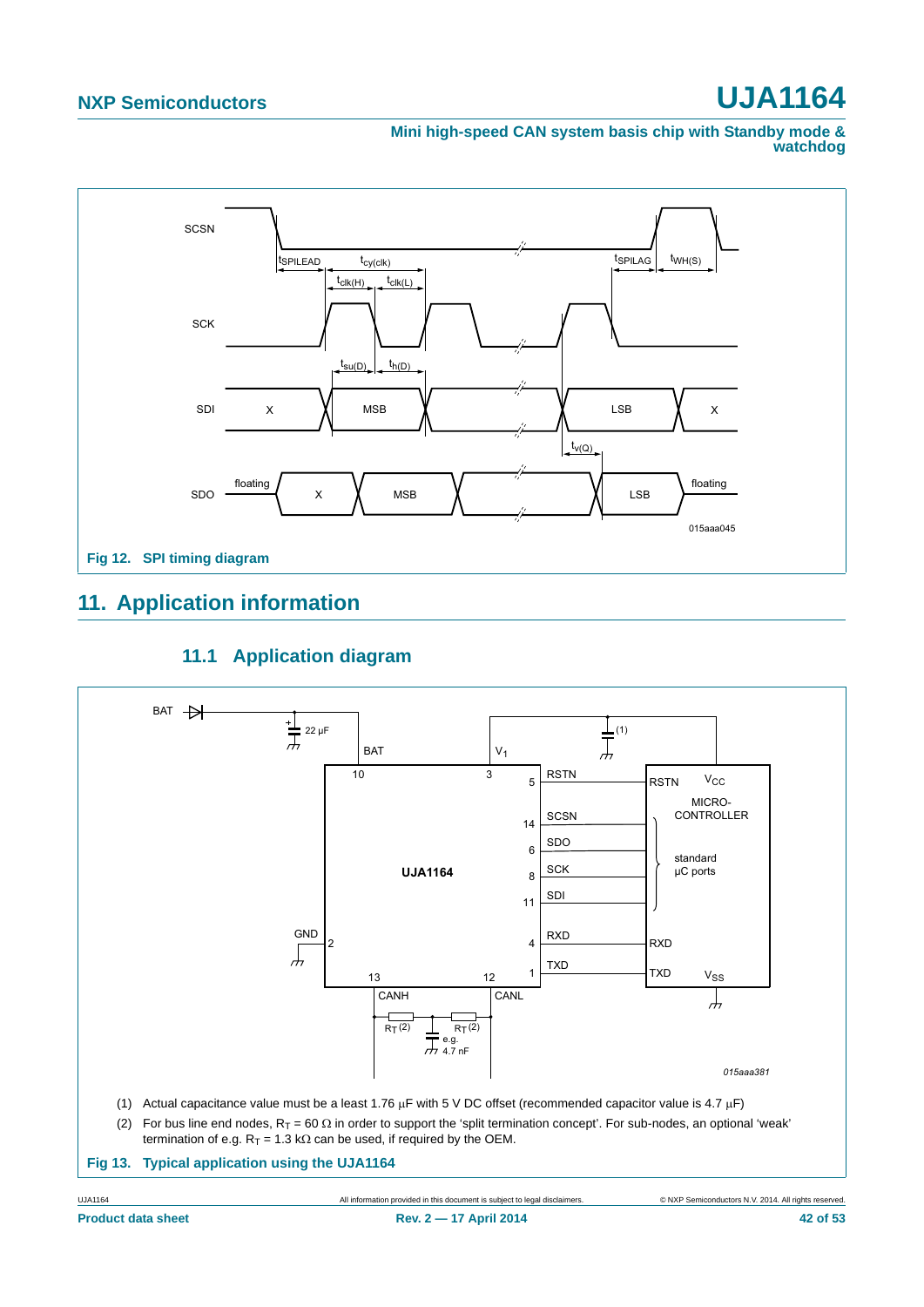### <span id="page-42-0"></span>**11.2 Application hints**

Further information on the application of the UJA1164 can be found in the NXP application hints document *AH1306 Application Hints - Mini high speed CAN system basis chips UJA1163 / UJA1164 / UJA1167 / UJA1168.*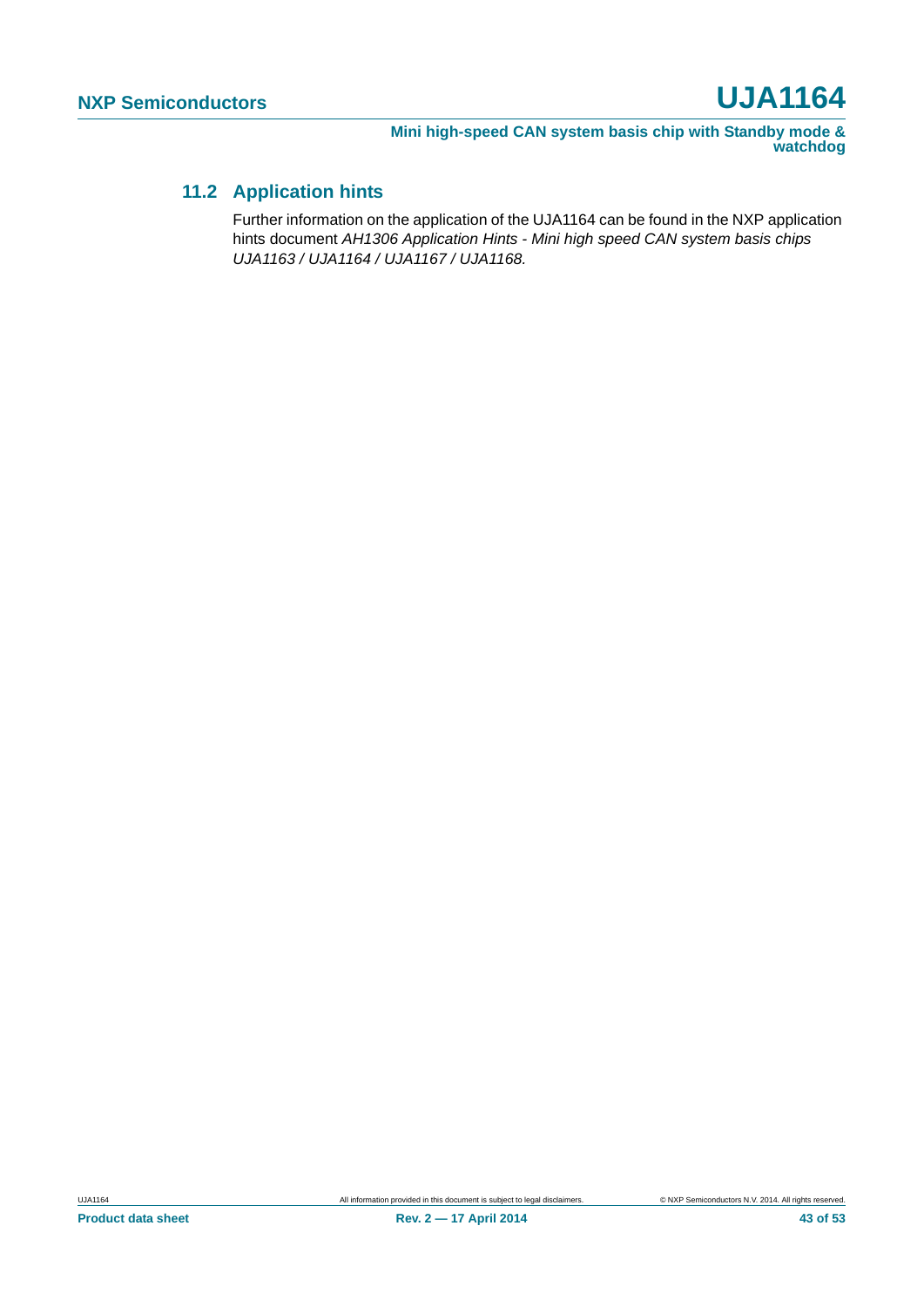**Mini high-speed CAN system basis chip with Standby mode & watchdog**

# <span id="page-43-2"></span>**12. Test information**



### <span id="page-43-1"></span><span id="page-43-0"></span>**12.1 Quality information**

This product has been qualified in accordance with the Automotive Electronics Council (AEC) standard *Q100 Rev-G - Failure mechanism based stress test qualification for integrated circuits*, and is suitable for use in automotive applications.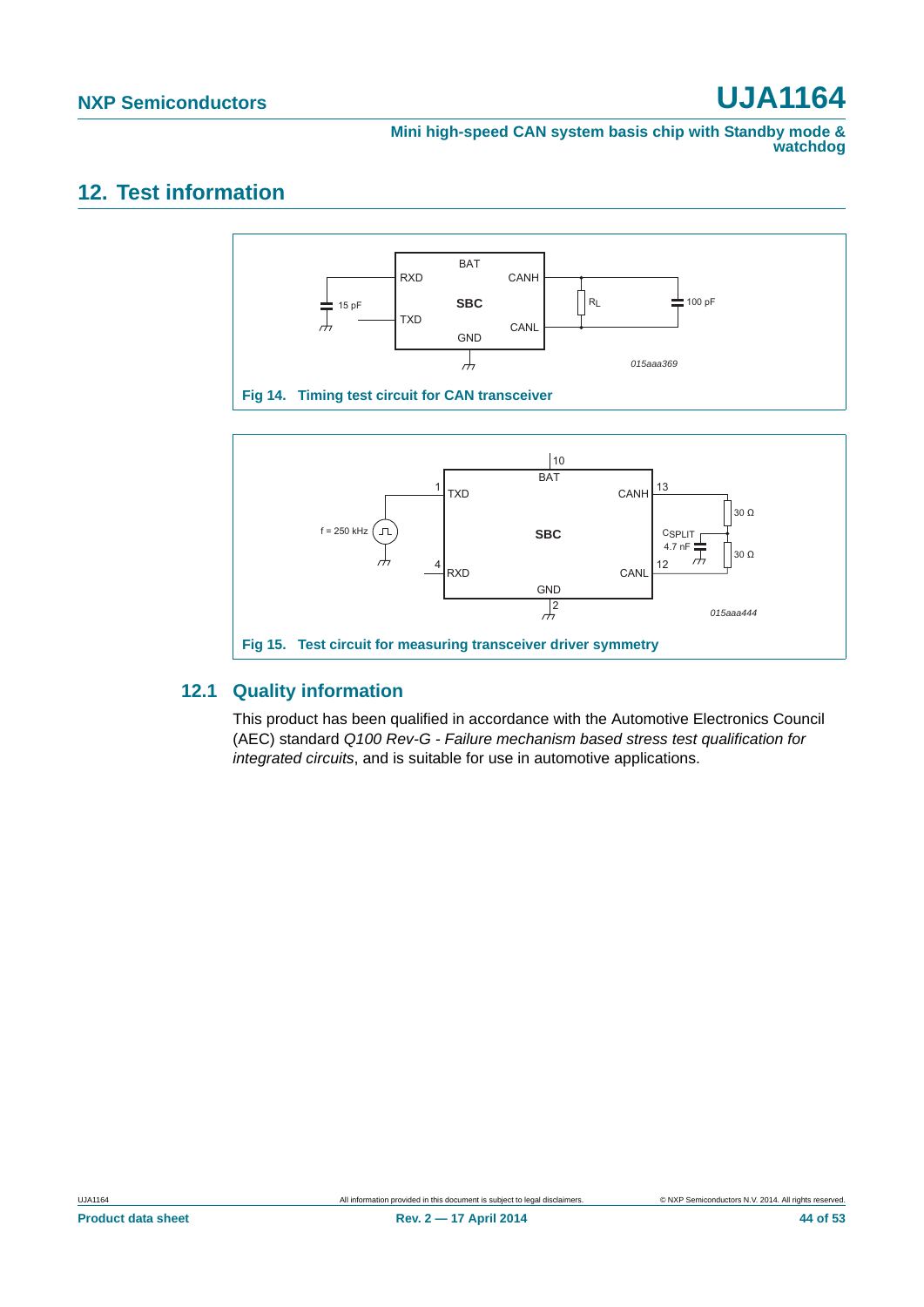**Mini high-speed CAN system basis chip with Standby mode & watchdog**

# <span id="page-44-0"></span>**13. Package outline**



**Fig 16. Package outline SOT1086-2 (HVSON14)**

UJA1164 All information provided in this document is subject to legal disclaimers. © NXP Semiconductors N.V. 2014. All rights reserved.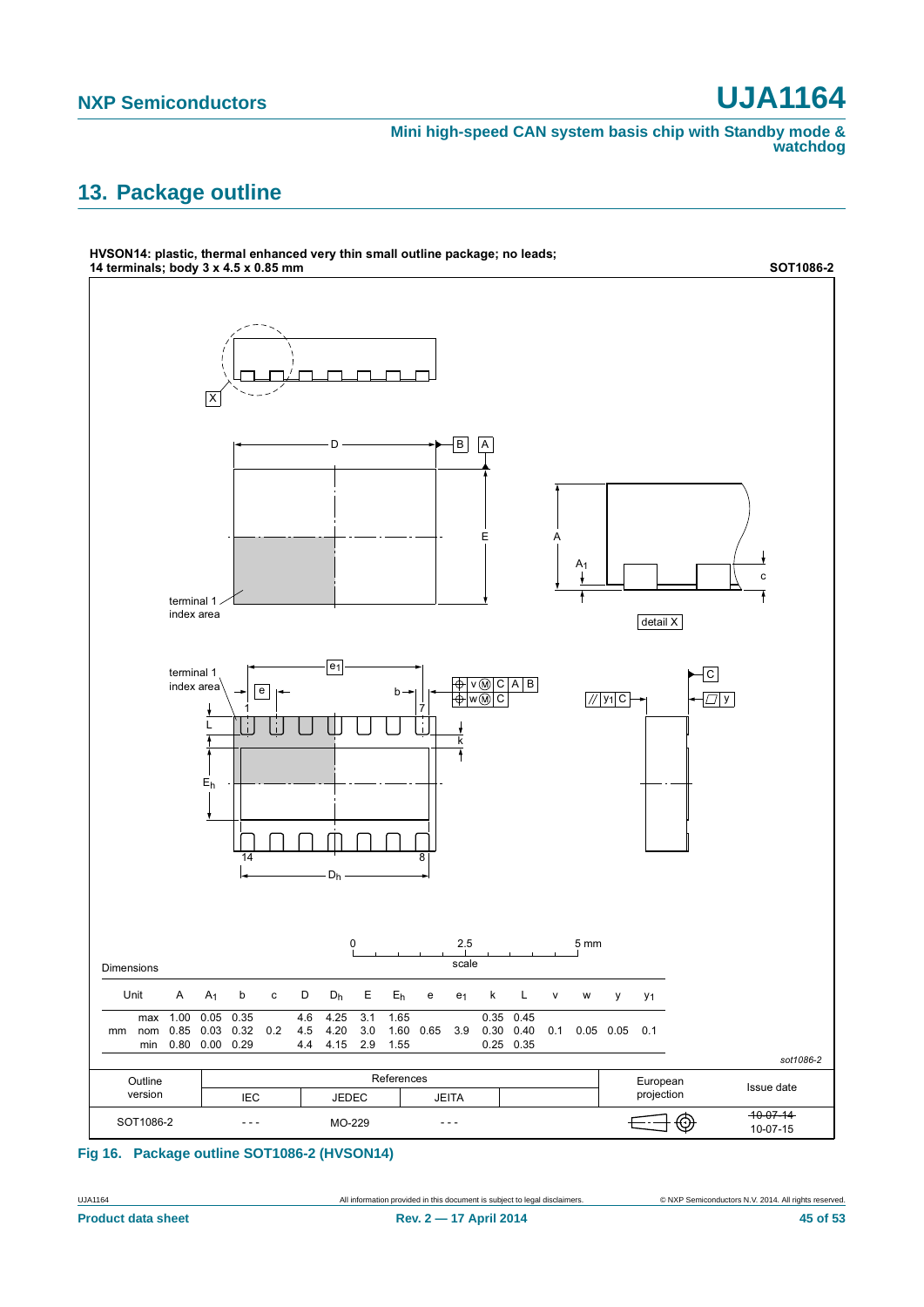### <span id="page-45-1"></span>**14. Handling information**

All input and output pins are protected against ElectroStatic Discharge (ESD) under normal handling. When handling ensure that the appropriate precautions are taken as described in *JESD625-A* or equivalent standards.

## <span id="page-45-0"></span>**15. Soldering of SMD packages**

This text provides a very brief insight into a complex technology. A more in-depth account of soldering ICs can be found in Application Note *AN10365 "Surface mount reflow soldering description"*.

### <span id="page-45-2"></span>**15.1 Introduction to soldering**

Soldering is one of the most common methods through which packages are attached to Printed Circuit Boards (PCBs), to form electrical circuits. The soldered joint provides both the mechanical and the electrical connection. There is no single soldering method that is ideal for all IC packages. Wave soldering is often preferred when through-hole and Surface Mount Devices (SMDs) are mixed on one printed wiring board; however, it is not suitable for fine pitch SMDs. Reflow soldering is ideal for the small pitches and high densities that come with increased miniaturization.

### <span id="page-45-3"></span>**15.2 Wave and reflow soldering**

Wave soldering is a joining technology in which the joints are made by solder coming from a standing wave of liquid solder. The wave soldering process is suitable for the following:

- **•** Through-hole components
- **•** Leaded or leadless SMDs, which are glued to the surface of the printed circuit board

Not all SMDs can be wave soldered. Packages with solder balls, and some leadless packages which have solder lands underneath the body, cannot be wave soldered. Also, leaded SMDs with leads having a pitch smaller than ~0.6 mm cannot be wave soldered, due to an increased probability of bridging.

The reflow soldering process involves applying solder paste to a board, followed by component placement and exposure to a temperature profile. Leaded packages, packages with solder balls, and leadless packages are all reflow solderable.

Key characteristics in both wave and reflow soldering are:

- **•** Board specifications, including the board finish, solder masks and vias
- **•** Package footprints, including solder thieves and orientation
- **•** The moisture sensitivity level of the packages
- **•** Package placement
- **•** Inspection and repair
- **•** Lead-free soldering versus SnPb soldering

### <span id="page-45-4"></span>**15.3 Wave soldering**

Key characteristics in wave soldering are: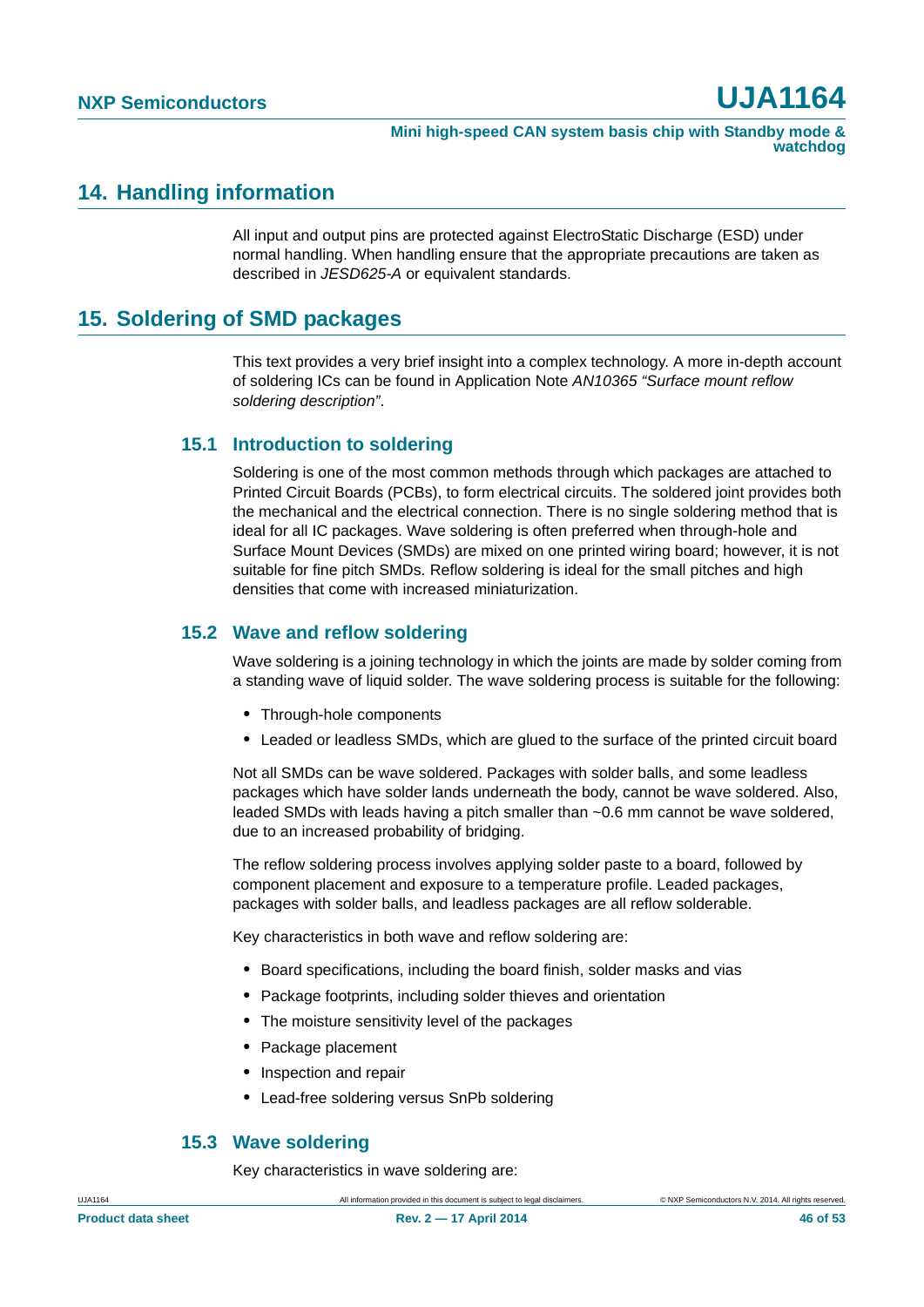- **•** Process issues, such as application of adhesive and flux, clinching of leads, board transport, the solder wave parameters, and the time during which components are exposed to the wave
- **•** Solder bath specifications, including temperature and impurities

### <span id="page-46-2"></span>**15.4 Reflow soldering**

Key characteristics in reflow soldering are:

- **•** Lead-free versus SnPb soldering; note that a lead-free reflow process usually leads to higher minimum peak temperatures (see [Figure 17\)](#page-47-0) than a SnPb process, thus reducing the process window
- **•** Solder paste printing issues including smearing, release, and adjusting the process window for a mix of large and small components on one board
- **•** Reflow temperature profile; this profile includes preheat, reflow (in which the board is heated to the peak temperature) and cooling down. It is imperative that the peak temperature is high enough for the solder to make reliable solder joints (a solder paste characteristic). In addition, the peak temperature must be low enough that the packages and/or boards are not damaged. The peak temperature of the package depends on package thickness and volume and is classified in accordance with [Table 44](#page-46-0) and [45](#page-46-1)

#### <span id="page-46-0"></span>**Table 44. SnPb eutectic process (from J-STD-020D)**

| Package thickness (mm) | Package reflow temperature (°C)<br>Volume (mm <sup>3</sup> ) |            |  |
|------------------------|--------------------------------------------------------------|------------|--|
|                        |                                                              |            |  |
|                        | $\leq 350$                                                   | $\geq 350$ |  |
| < 2.5                  | 235                                                          | 220        |  |
| $\geq 2.5$             | 220                                                          | 220        |  |

#### <span id="page-46-1"></span>**Table 45. Lead-free process (from J-STD-020D)**

| Package thickness (mm) | Package reflow temperature (°C) |             |        |  |
|------------------------|---------------------------------|-------------|--------|--|
|                        | Volume (mm <sup>3</sup> )       |             |        |  |
|                        | $ <$ 350                        | 350 to 2000 | > 2000 |  |
| < 1.6                  | 260                             | 260         | 260    |  |
| 1.6 to 2.5             | 260                             | 250         | 245    |  |
| > 2.5                  | 250                             | 245         | 245    |  |

Moisture sensitivity precautions, as indicated on the packing, must be respected at all times.

Studies have shown that small packages reach higher temperatures during reflow soldering, see [Figure 17](#page-47-0).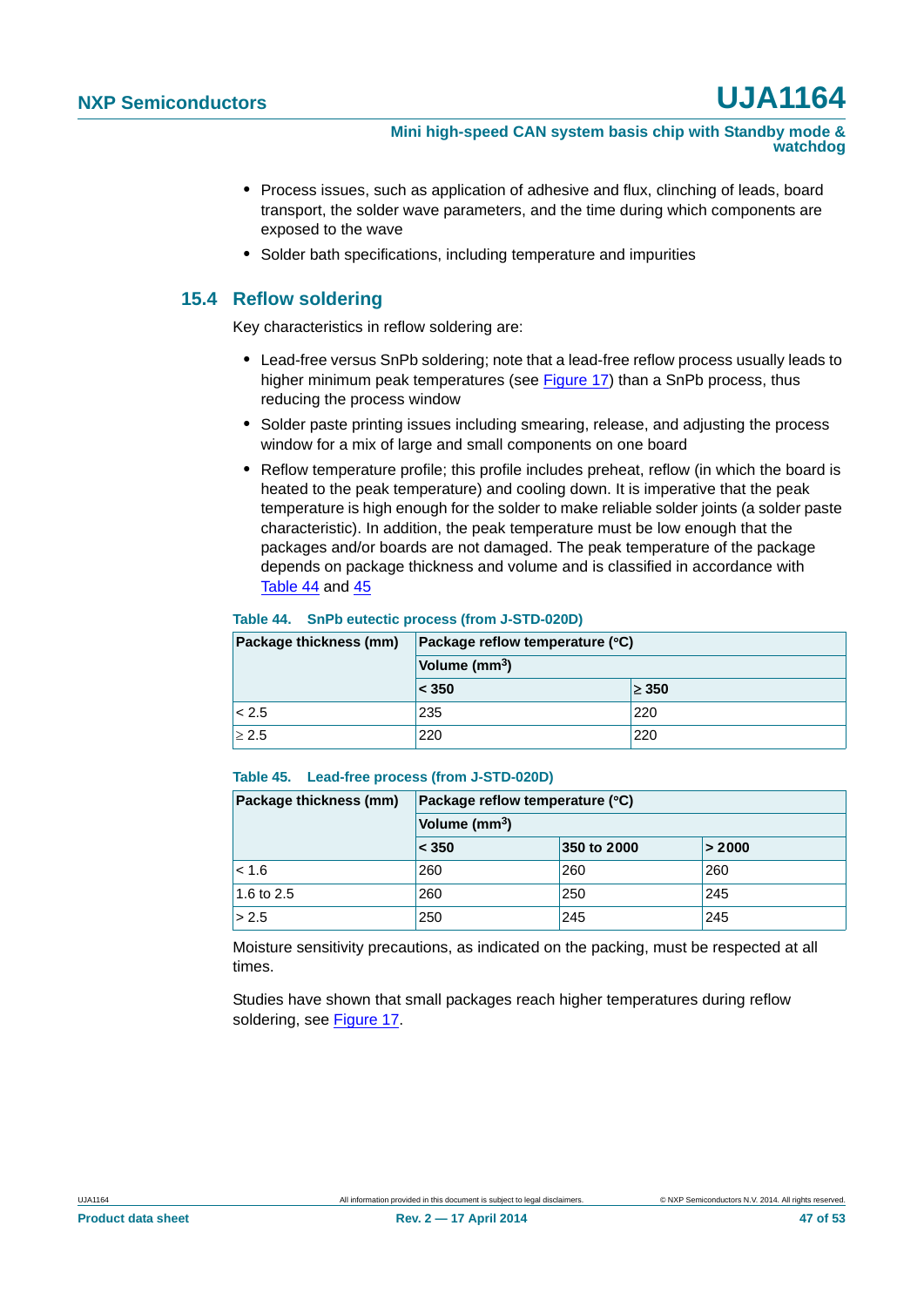**Mini high-speed CAN system basis chip with Standby mode & watchdog**



<span id="page-47-0"></span>For further information on temperature profiles, refer to Application Note *AN10365 "Surface mount reflow soldering description"*.

# <span id="page-47-1"></span>**16. Soldering of HVSON packages**

[Section 15](#page-45-0) contains a brief introduction to the techniques most commonly used to solder Surface Mounted Devices (SMD). A more detailed discussion on soldering HVSON leadless package ICs can found in the following application notes:

- **•** *AN10365 'Surface mount reflow soldering description"*
- **•** *AN10366 "HVQFN application information"*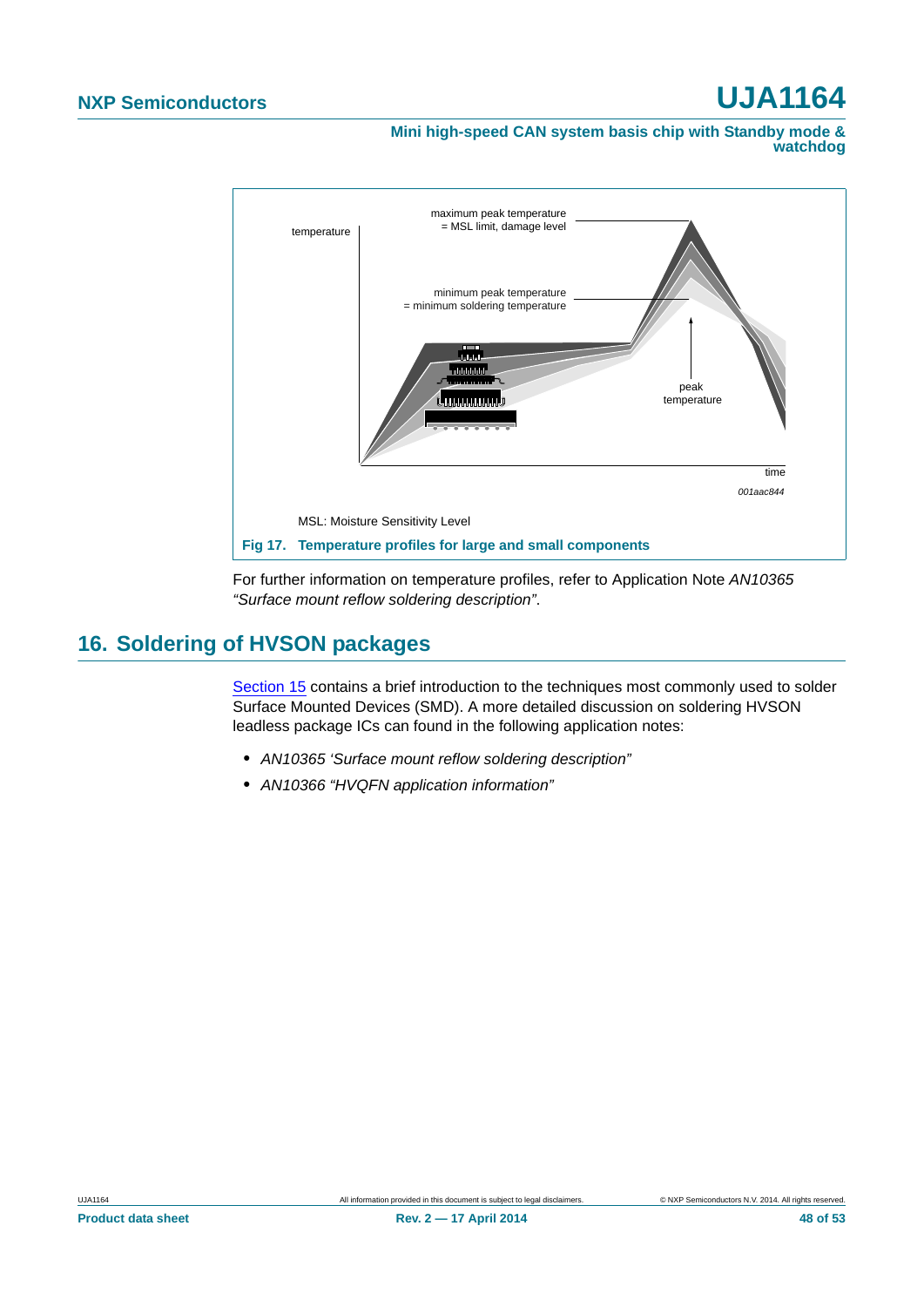# <span id="page-48-0"></span>**17. Revision history**

| <b>Document ID</b> | Release date                                                        | Data sheet status                                                                                                         | <b>Change notice</b> | <b>Supersedes</b> |  |  |
|--------------------|---------------------------------------------------------------------|---------------------------------------------------------------------------------------------------------------------------|----------------------|-------------------|--|--|
| UJA1164 v.2        | 20140417                                                            | Product data sheet                                                                                                        |                      | UJA1164 v.1       |  |  |
| Modifications:     | Section 1: text revised (2nd paragraph added)                       |                                                                                                                           |                      |                   |  |  |
|                    | Section 2.1: feature added (loop delay symmetry)                    |                                                                                                                           |                      |                   |  |  |
|                    | Table 2: table note amended                                         |                                                                                                                           |                      |                   |  |  |
|                    | Section 6.1.1.3: last paragraph added                               |                                                                                                                           |                      |                   |  |  |
|                    | Section 6.1.1.5: text revised (3rd paragraph)                       |                                                                                                                           |                      |                   |  |  |
|                    | Section 6.1.1.6: text revised (4th paragraph)                       |                                                                                                                           |                      |                   |  |  |
|                    | Table 3: row CAN revised                                            |                                                                                                                           |                      |                   |  |  |
|                    | Section 6.2.2: text revised                                         |                                                                                                                           |                      |                   |  |  |
|                    | Section 6.3.1: text revised                                         |                                                                                                                           |                      |                   |  |  |
|                    | Section 6.3.2: text revised                                         |                                                                                                                           |                      |                   |  |  |
|                    | Section 6.6: text and state diagram revised                         |                                                                                                                           |                      |                   |  |  |
|                    | Table 14: description for bits CMC revised                          |                                                                                                                           |                      |                   |  |  |
|                    | Table 15: description for bit CTS revised                           |                                                                                                                           |                      |                   |  |  |
|                    | Section 6.8.2: note added at beginning of section                   |                                                                                                                           |                      |                   |  |  |
|                    |                                                                     | Section 6.13.1: text revised (4rd last paragraph); last paragraph added                                                   |                      |                   |  |  |
|                    |                                                                     | Table 43: conditions revised for symbol $t_{startup}$ ; parameter values changed: $t_{d(uvd)}$ and $t_{d(uvd-RSTNL)}$ for |                      |                   |  |  |
|                    |                                                                     | pin V1; parameters $t_{to(SPI)}$ and $t_{bit(RXD)}$ added; additional measurement for parameter $t_{d(TXD-RXD)}$ ;        |                      |                   |  |  |
|                    | parameter $t_{fllr(rst)}$ renamed to $t_{w(rst)}$ and value changed |                                                                                                                           |                      |                   |  |  |
|                    | Figure 11: added<br>Section 11.2: added                             |                                                                                                                           |                      |                   |  |  |
|                    |                                                                     |                                                                                                                           |                      |                   |  |  |
|                    | Section 12.1: text updated                                          |                                                                                                                           |                      |                   |  |  |
| UJA1164 v.1        | 20130805                                                            | Product data sheet                                                                                                        |                      |                   |  |  |

#### **Table 46. Revision history**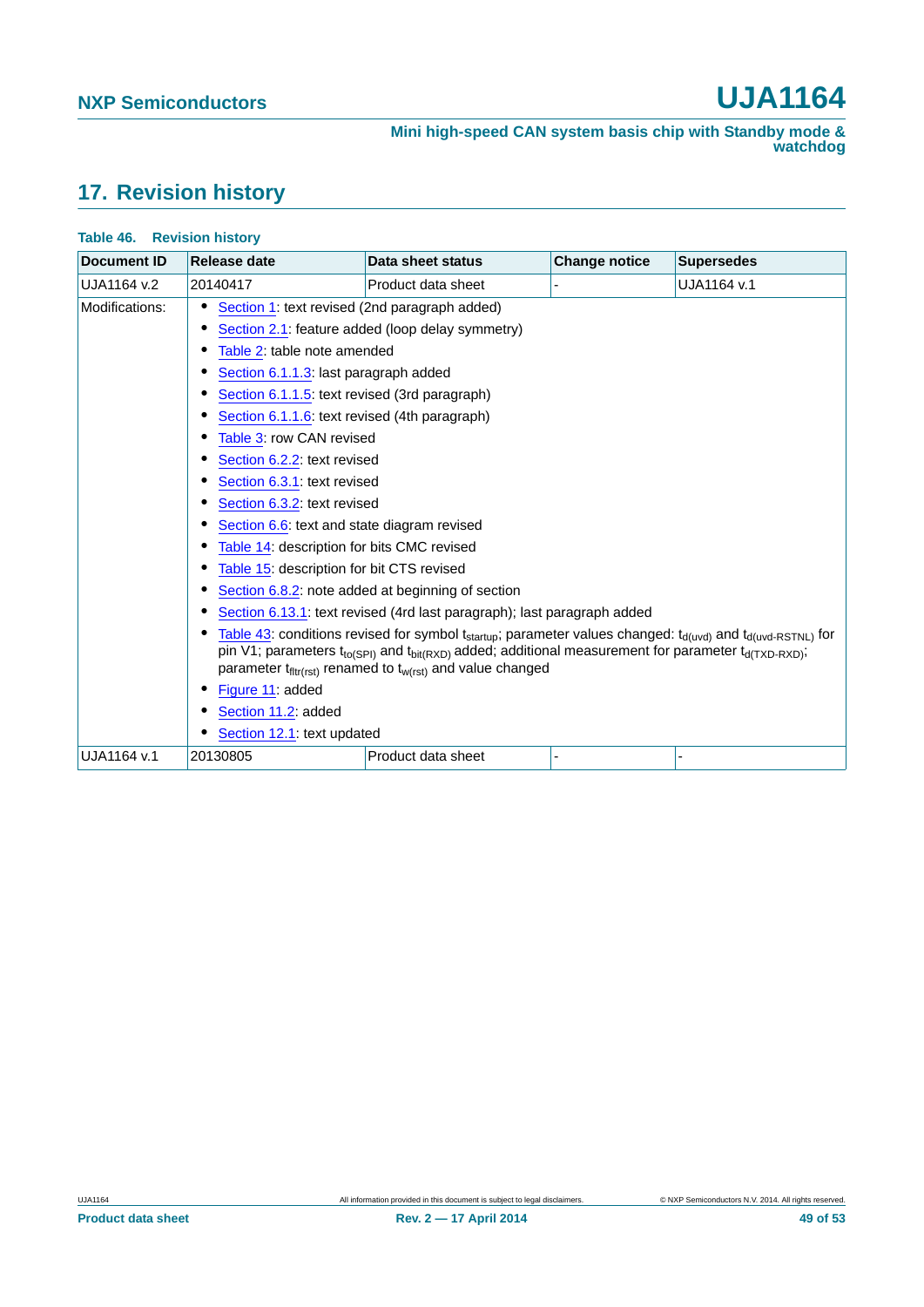## <span id="page-49-3"></span>**18. Legal information**

### <span id="page-49-4"></span>**18.1 Data sheet status**

| Document status[1][2]          | <b>Product status</b> <sup>[3]</sup> | <b>Definition</b>                                                                     |
|--------------------------------|--------------------------------------|---------------------------------------------------------------------------------------|
| Objective [short] data sheet   | Development                          | This document contains data from the objective specification for product development. |
| Preliminary [short] data sheet | Qualification                        | This document contains data from the preliminary specification.                       |
| Product [short] data sheet     | Production                           | This document contains the product specification.                                     |

<span id="page-49-0"></span>[1] Please consult the most recently issued document before initiating or completing a design.

<span id="page-49-1"></span>[2] The term 'short data sheet' is explained in section "Definitions".

<span id="page-49-2"></span>[3] The product status of device(s) described in this document may have changed since this document was published and may differ in case of multiple devices. The latest product status<br>information is available on the Intern

### <span id="page-49-5"></span>**18.2 Definitions**

**Draft —** The document is a draft version only. The content is still under internal review and subject to formal approval, which may result in modifications or additions. NXP Semiconductors does not give any representations or warranties as to the accuracy or completeness of information included herein and shall have no liability for the consequences of use of such information.

**Short data sheet —** A short data sheet is an extract from a full data sheet with the same product type number(s) and title. A short data sheet is intended for quick reference only and should not be relied upon to contain detailed and full information. For detailed and full information see the relevant full data sheet, which is available on request via the local NXP Semiconductors sales office. In case of any inconsistency or conflict with the short data sheet, the full data sheet shall prevail.

**Product specification —** The information and data provided in a Product data sheet shall define the specification of the product as agreed between NXP Semiconductors and its customer, unless NXP Semiconductors and customer have explicitly agreed otherwise in writing. In no event however, shall an agreement be valid in which the NXP Semiconductors product is deemed to offer functions and qualities beyond those described in the Product data sheet.

### <span id="page-49-6"></span>**18.3 Disclaimers**

**Limited warranty and liability —** Information in this document is believed to be accurate and reliable. However, NXP Semiconductors does not give any representations or warranties, expressed or implied, as to the accuracy or completeness of such information and shall have no liability for the consequences of use of such information. NXP Semiconductors takes no responsibility for the content in this document if provided by an information source outside of NXP Semiconductors.

In no event shall NXP Semiconductors be liable for any indirect, incidental, punitive, special or consequential damages (including - without limitation - lost profits, lost savings, business interruption, costs related to the removal or replacement of any products or rework charges) whether or not such damages are based on tort (including negligence), warranty, breach of contract or any other legal theory.

Notwithstanding any damages that customer might incur for any reason whatsoever, NXP Semiconductors' aggregate and cumulative liability towards customer for the products described herein shall be limited in accordance with the *Terms and conditions of commercial sale* of NXP Semiconductors.

**Right to make changes —** NXP Semiconductors reserves the right to make changes to information published in this document, including without limitation specifications and product descriptions, at any time and without notice. This document supersedes and replaces all information supplied prior to the publication hereof.

#### **Suitability for use in automotive applications —** This NXP

Semiconductors product has been qualified for use in automotive applications. Unless otherwise agreed in writing, the product is not designed, authorized or warranted to be suitable for use in life support, life-critical or safety-critical systems or equipment, nor in applications where failure or malfunction of an NXP Semiconductors product can reasonably be expected to result in personal injury, death or severe property or environmental damage. NXP Semiconductors and its suppliers accept no liability for inclusion and/or use of NXP Semiconductors products in such equipment or applications and therefore such inclusion and/or use is at the customer's own risk.

**Applications —** Applications that are described herein for any of these products are for illustrative purposes only. NXP Semiconductors makes no representation or warranty that such applications will be suitable for the specified use without further testing or modification.

Customers are responsible for the design and operation of their applications and products using NXP Semiconductors products, and NXP Semiconductors accepts no liability for any assistance with applications or customer product design. It is customer's sole responsibility to determine whether the NXP Semiconductors product is suitable and fit for the customer's applications and products planned, as well as for the planned application and use of customer's third party customer(s). Customers should provide appropriate design and operating safeguards to minimize the risks associated with their applications and products.

NXP Semiconductors does not accept any liability related to any default, damage, costs or problem which is based on any weakness or default in the customer's applications or products, or the application or use by customer's third party customer(s). Customer is responsible for doing all necessary testing for the customer's applications and products using NXP Semiconductors products in order to avoid a default of the applications and the products or of the application or use by customer's third party customer(s). NXP does not accept any liability in this respect.

**Limiting values —** Stress above one or more limiting values (as defined in the Absolute Maximum Ratings System of IEC 60134) will cause permanent damage to the device. Limiting values are stress ratings only and (proper) operation of the device at these or any other conditions above those given in the Recommended operating conditions section (if present) or the Characteristics sections of this document is not warranted. Constant or repeated exposure to limiting values will permanently and irreversibly affect the quality and reliability of the device.

**Terms and conditions of commercial sale —** NXP Semiconductors products are sold subject to the general terms and conditions of commercial sale, as published at<http://www.nxp.com/profile/terms>, unless otherwise agreed in a valid written individual agreement. In case an individual agreement is concluded only the terms and conditions of the respective agreement shall apply. NXP Semiconductors hereby expressly objects to applying the customer's general terms and conditions with regard to the purchase of NXP Semiconductors products by customer.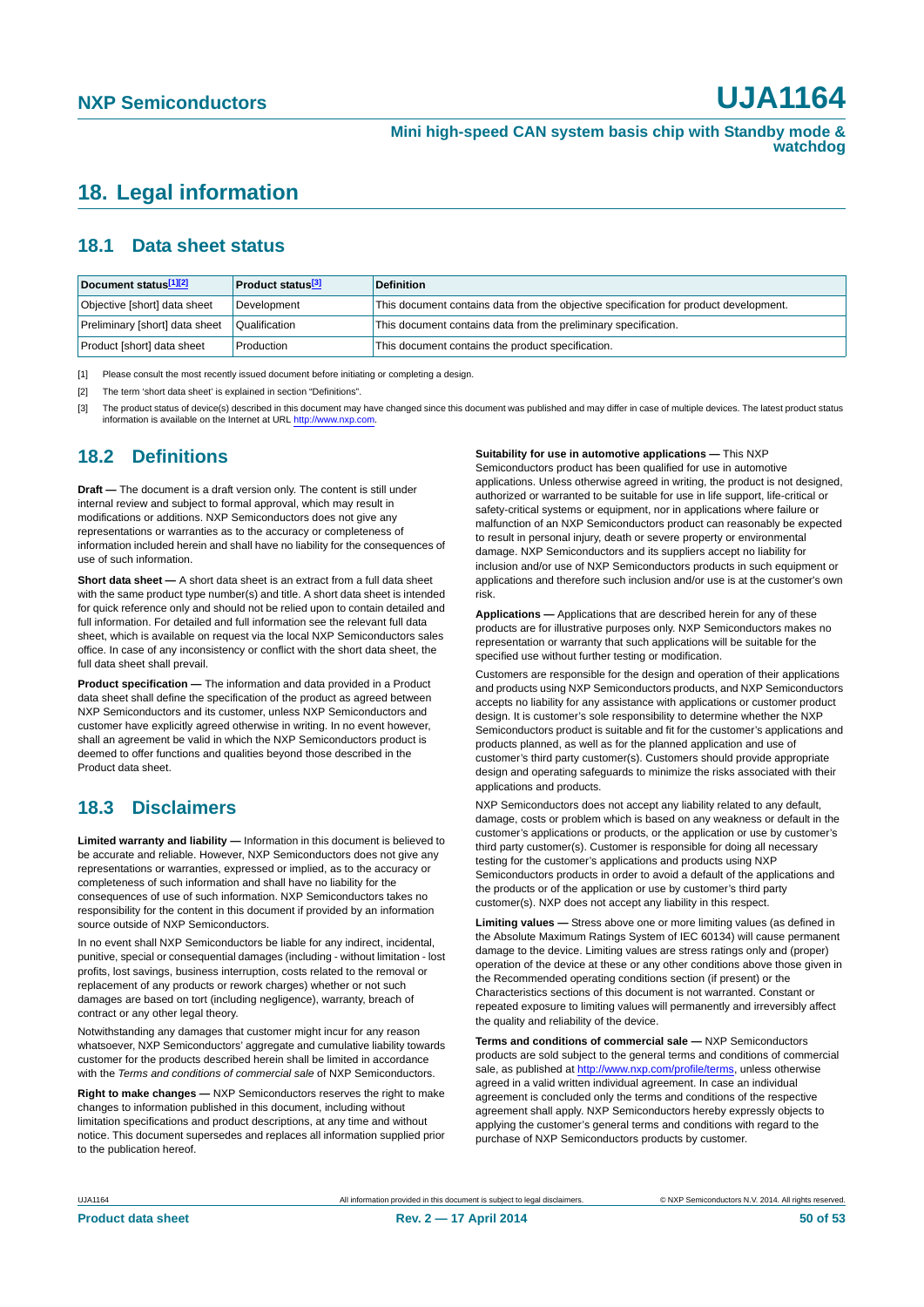#### **Mini high-speed CAN system basis chip with Standby mode & watchdog**

**No offer to sell or license —** Nothing in this document may be interpreted or construed as an offer to sell products that is open for acceptance or the grant, conveyance or implication of any license under any copyrights, patents or other industrial or intellectual property rights.

**Export control —** This document as well as the item(s) described herein may be subject to export control regulations. Export might require a prior authorization from competent authorities.

**Translations —** A non-English (translated) version of a document is for reference only. The English version shall prevail in case of any discrepancy between the translated and English versions.

### <span id="page-50-0"></span>**18.4 Trademarks**

Notice: All referenced brands, product names, service names and trademarks are the property of their respective owners.

# <span id="page-50-1"></span>**19. Contact information**

For more information, please visit: **http://www.nxp.com**

For sales office addresses, please send an email to: **salesaddresses@nxp.com**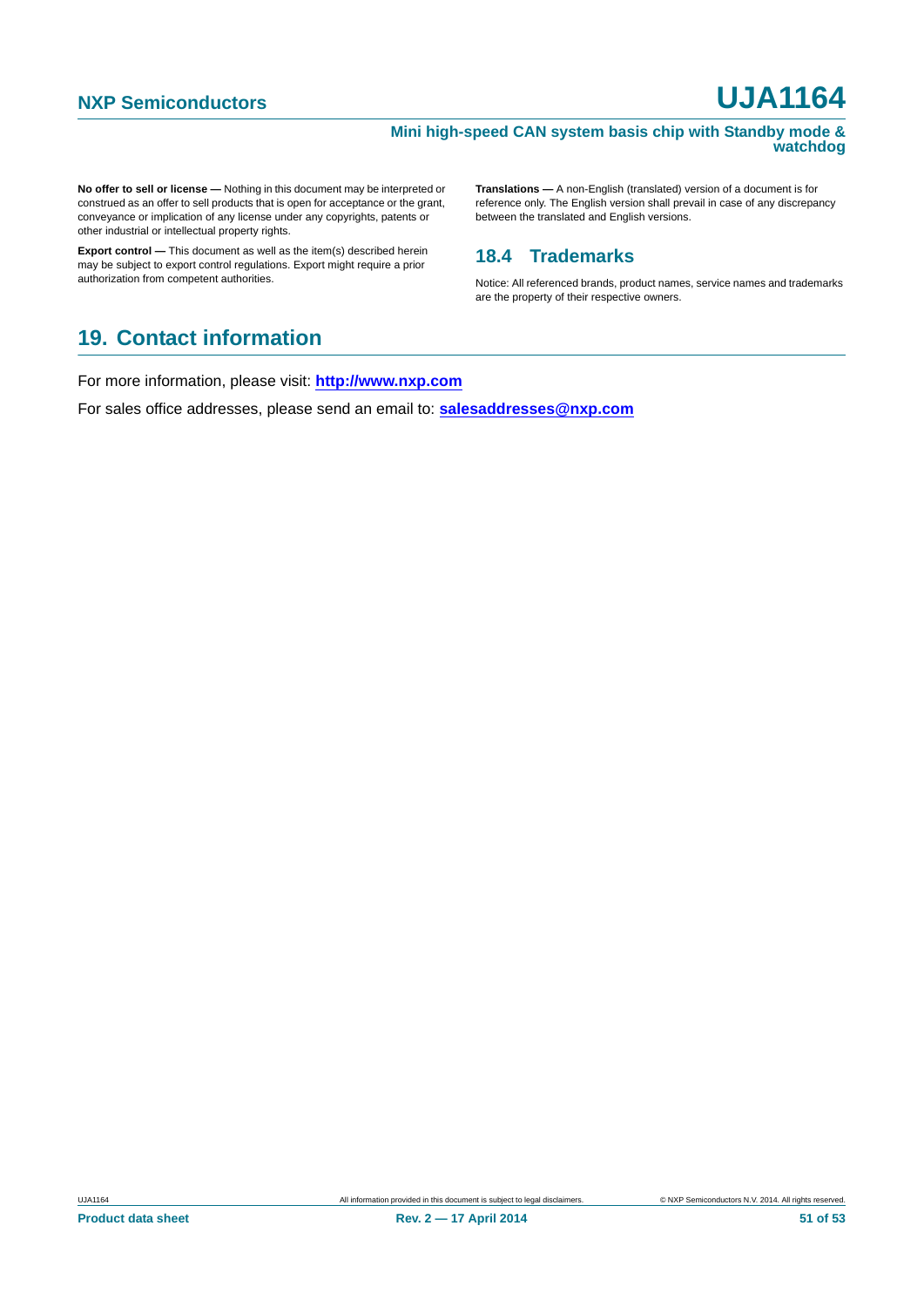**Mini high-speed CAN system basis chip with Standby mode & watchdog**

# <span id="page-51-0"></span>**20. Contents**

| 1                  | General description<br>1                                               |
|--------------------|------------------------------------------------------------------------|
| 2                  | Features and benefits<br>1                                             |
| 2.1                | 1<br>General                                                           |
| 2.2                | Designed for automotive applications.<br>1                             |
| 2.3                | Low-drop voltage regulator for 5 V                                     |
|                    | microcontroller supply (V1)<br>2                                       |
| 2.4                | 2                                                                      |
| 2.5                | System control and diagnostic features<br>2                            |
| 3                  | Ordering information<br>2                                              |
| 4                  | Block diagram<br>3                                                     |
| 5                  | Pinning information<br>4                                               |
| 5.1                | 4                                                                      |
| 5.2                | 4                                                                      |
| 6                  | Functional description<br>5                                            |
| 6.1                | 5                                                                      |
| 6.1.1              | 5                                                                      |
| 6.1.1.1            | Normal mode<br>5                                                       |
| 6.1.1.2            | Standby mode<br>5                                                      |
| 6.1.1.3            | 6                                                                      |
| 6.1.1.4            | 7                                                                      |
| 6.1.1.5            | 7                                                                      |
| 6.1.1.6            | Forced Normal mode<br>7                                                |
| 6.1.1.7            | Hardware characterization for the UJA1164                              |
|                    | operating modes<br>8                                                   |
| 6.1.2              | System control registers<br>8                                          |
| 6.2                | 9                                                                      |
| 6.2.1              | 12<br>Software Development mode                                        |
| 6.2.2              | Watchdog behavior in Window mode<br>12                                 |
| 6.2.3              | Watchdog behavior in Timeout mode<br>12                                |
| 6.2.4              | Watchdog behavior in Autonomous mode<br>12                             |
| 6.3                | 13                                                                     |
| 6.3.1              | Characteristics of pin RSTN<br>13                                      |
| 6.3.2              | Selecting the output reset pulse width<br>13                           |
| 6.3.3              | 14<br>Reset sources. $\dots \dots \dots \dots \dots \dots \dots \dots$ |
| 6.4                | Global temperature protection<br>14                                    |
| 6.5                | 14                                                                     |
| 6.5.1              | Battery supply voltage $(V_{BAT})$<br>14                               |
| 6.5.2              | Low-drop voltage supply for 5 V                                        |
|                    | microcontroller $(V1)$<br>15                                           |
| 6.6                | High-speed CAN transceiver<br>15                                       |
| 6.6.1              | CAN operating modes<br>16                                              |
| 6.6.1.1<br>6.6.1.2 | 16<br>CAN Listen-only mode                                             |
|                    | 17<br>CAN Offline and Offline Bias modes.                              |
| 6.6.1.3            | 17<br>CAN Off mode $\ldots \ldots \ldots \ldots \ldots \ldots$         |
| 6.6.1.4            | 18<br>CAN standard wake-up.                                            |
| 6.6.2              | 19<br>CAN control and Transceiver status registers                     |
| 6.6.3              | 20                                                                     |

| 6.7           | CAN fail-safe features                        | 21       |
|---------------|-----------------------------------------------|----------|
| 6.7.1         | TXD dominant timeout                          | 21       |
| 6.7.2         |                                               | 21       |
| 6.7.3         | V1 undervoltage event                         | 21       |
| 6.7.4         | Loss of power at pin BAT                      | 21       |
| 6.8           | Wake-up and interrupt event diagnosis via pin |          |
|               |                                               | 21       |
| 6.8.1         | Interrupt/wake-up delay                       | 22       |
| 6.8.2         | Event status and event capture registers      | 23       |
| 6.9           | Non-volatile SBC configuration                | 25       |
| 6.9.1         | Programming MTPNV cells                       | 25       |
| 6.9.1.1       | Calculating the CRC value for MTP             |          |
|               |                                               | 26       |
| 6.9.2<br>6.10 | Restoring factory preset values               | 27<br>27 |
| 6.11          |                                               | 27       |
| 6.12          | General purpose memory                        | 28       |
| 6.13          | SPI                                           | 28       |
| 6.13.1        |                                               | 28       |
| 6.13.2        |                                               | 31       |
| 6.13.3        | Register configuration in UJA1164 operating   |          |
|               |                                               | 32       |
| 7             | Limiting values                               | 34       |
| 8             | Thermal characteristics                       | 35       |
| 9             | Static characteristics                        | 35       |
| 10            | Dynamic characteristics                       | 39       |
| 11            |                                               | 42       |
|               | Application information                       |          |
| 11.1<br>11.2  |                                               | 42<br>43 |
| 12            |                                               | 44       |
| 12.1          | Test information                              | 44       |
|               | Quality information                           | 45       |
| 13            | Package outline                               |          |
| 14            | Handling information                          | 46       |
| 15            | Soldering of SMD packages                     | 46       |
| 15.1          | Introduction to soldering.                    | 46       |
| 15.2          | Wave and reflow soldering                     | 46       |
| 15.3          | Wave soldering                                | 46       |
| 15.4          | Reflow soldering                              | 47       |
| 16            | Soldering of HVSON packages                   | 48       |
| 17            | Revision history                              | 49       |
| 18            | Legal information                             | 50       |
| 18.1          | Data sheet status                             | 50       |
| 18.2          |                                               | 50       |
| 18.3          | Disclaimers                                   | 50       |
| 18.4          | Trademarks                                    | 51       |

#### **continued >>**